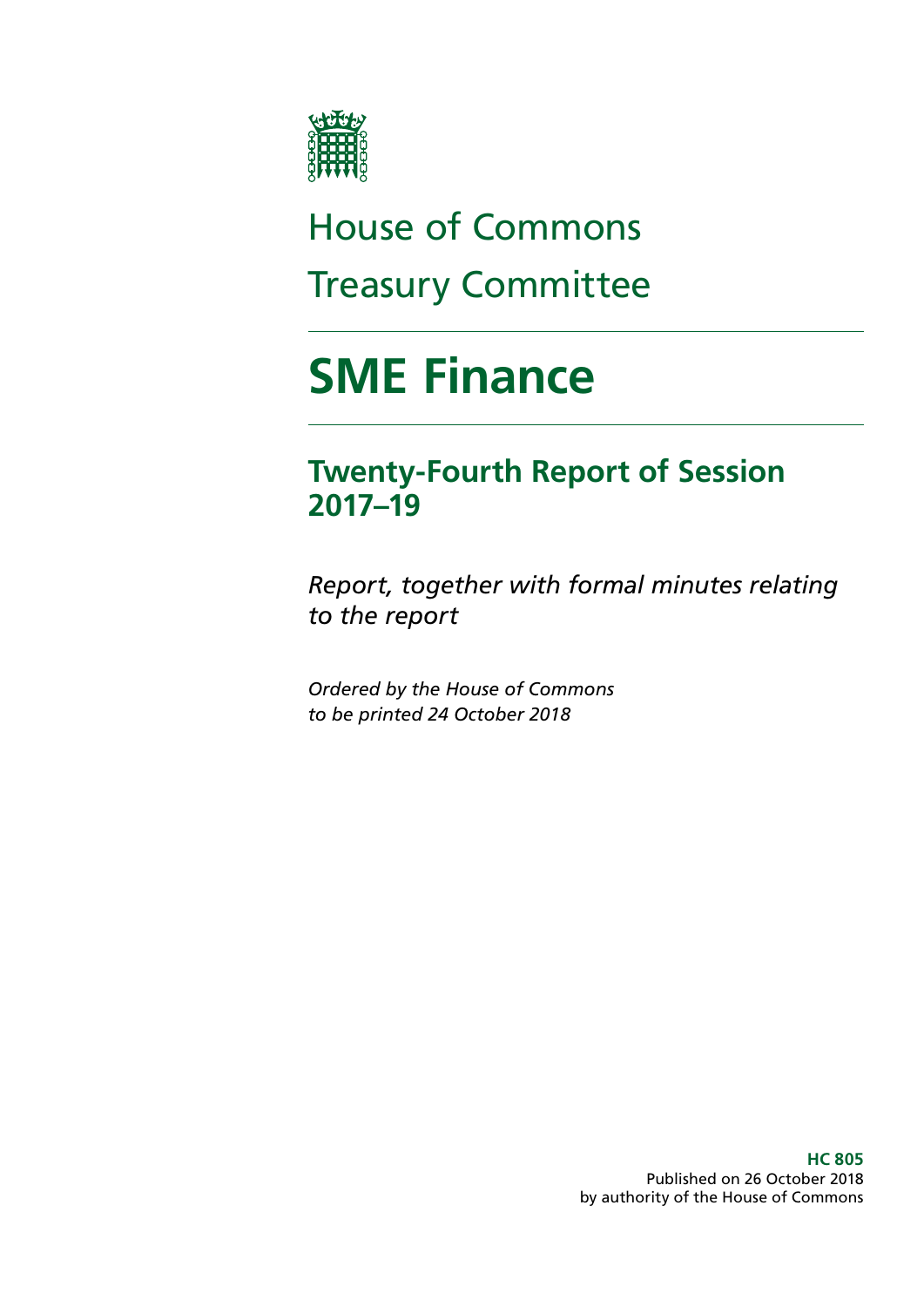#### **The Treasury Committee**

The Treasury Committee is appointed by the House of Commons to examine the expenditure, administration, and policy of HM Treasury, HM Revenue and Customs and associated public bodies

#### **Current membership**

[Nicky Morgan MP](https://www.parliament.uk/biographies/commons/nicky-morgan/4027) (*Conservative, Loughborough*) (Chair) [Rushanara Ali MP](https://www.parliament.uk/biographies/commons/rushanara-ali/4138) (*Labour, Bethnal Green and Bow*) [Mr Simon Clarke MP](https://www.parliament.uk/biographies/commons/mr-simon-clarke/4655) (*Conservative, Middlesbrough South and East Cleveland*) [Charlie Elphicke MP](https://www.parliament.uk/biographies/commons/charlie-elphicke/3971) (*Independent, Dover*) [Stephen Hammond MP](https://www.parliament.uk/biographies/commons/stephen-hammond/1585) (*Conservative, Wimbledon*) [Stewart Hosie MP](https://www.parliament.uk/biographies/commons/stewart-hosie/1514) (*Scottish National Party, Dundee East*) [Mr Alister Jack MP](https://www.parliament.uk/biographies/commons/mr-alister-jack/4619) (*Conservative, Dumfries and Galloway*) [Alison McGovern MP](https://www.parliament.uk/biographies/commons/alison-mcgovern/4083) (*Labour, Wirral South*) [Catherine McKinnell MP](https://www.parliament.uk/biographies/commons/catherine-mckinnell/4125) (*Labour, Newcastle upon Tyne North*) [John Mann MP](https://www.parliament.uk/biographies/commons/john-mann/1387) (*Labour, Bassetlaw*) [Wes Streeting MP](https://www.parliament.uk/biographies/commons/wes-streeting/4504) (*Labour, Ilford North*)

#### **Powers**

The committee is one of the departmental select committees, the powers of which are set out in House of Commons Standing Orders, principally in SO No.152. These are available on the internet via [www.parliament.uk.](http://www.parliament.uk/)

#### **Publication**

Committee reports are published on the Committee's website at [www.parliament.uk/treascom](http://www.parliament.uk/treascom) and in print by Order of the House.

Evidence relating to this report is published on the [inquiry publications page](https://www.parliament.uk/business/committees/committees-a-z/commons-select/treasury-committee/inquiries1/parliament-2017/sme-finance-17-19/publications/) of the Committee's website.

#### **Committee staff**

The current staff of the Committee are Sarah Rees (Clerk), Peter Stam (Second Clerk), Marcus Wilton and Dan Lee (Senior Economists), Adam Wales (Chief Policy Adviser), Nick Berry (Committee Support Assistant), Matt Panteli (Senior Media and Policy Officer), Anne Stark (on secondment from HM Revenue & Customs), Tom Ludlow (on secondment from the Bank of England), Carolyn Draper (on secondment from the Financial Conduct Authority), Ria Gill-Williams (on secondment from the National Audit Office) and Sarah Goodwin (on secondment from the Prudential Regulation Authority).

#### **Contacts**

All correspondence should be addressed to the Clerk of the Treasury Committee, House of Commons, London SW1A 0AA. The telephone number for general enquiries is 020 7219 5769; the Committee's email address is [treascom@parliament.uk](mailto:Treascom%40parliament.uk?subject=).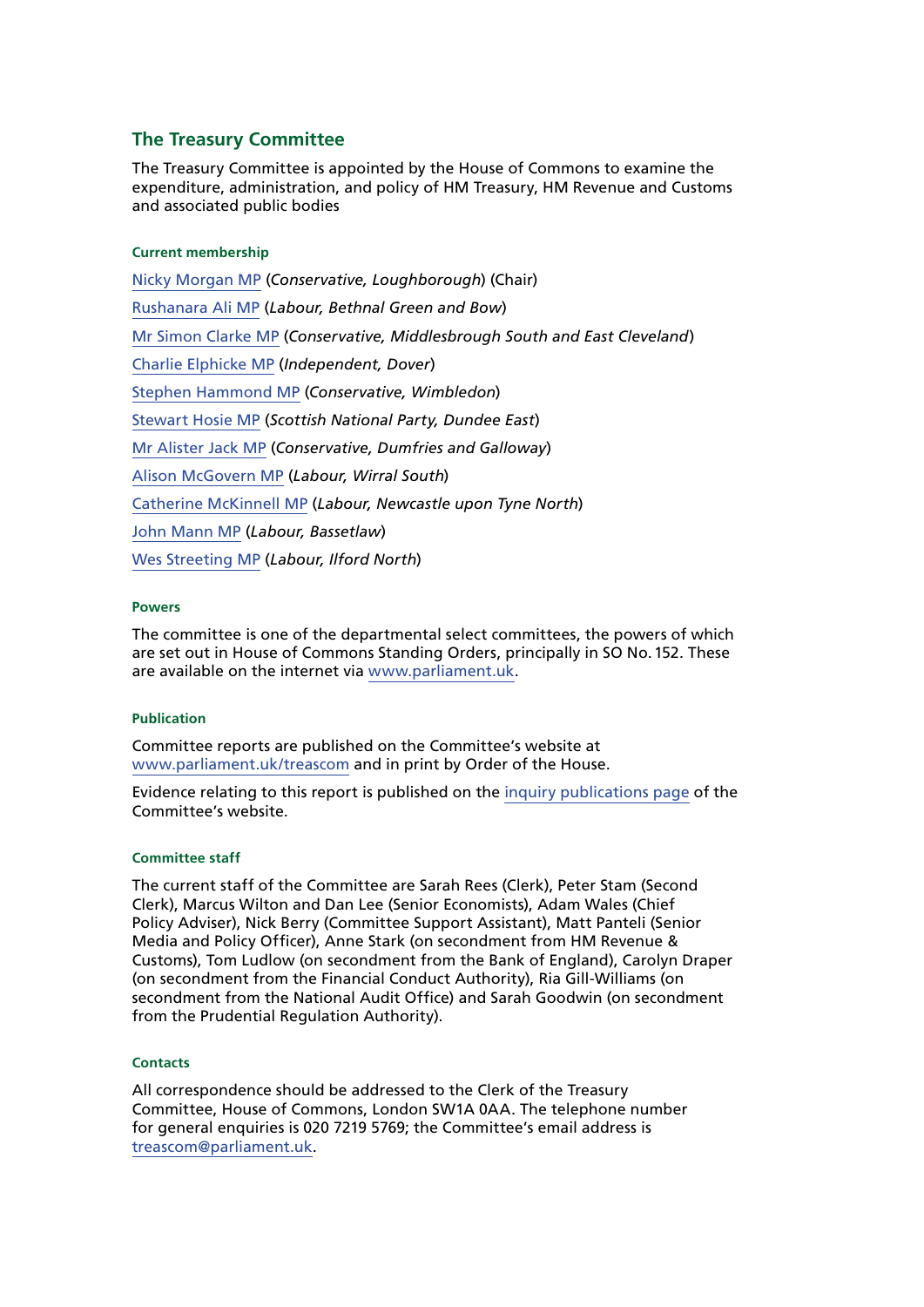# **Contents**

| 1 | <b>Introduction</b>                                              | 3              |
|---|------------------------------------------------------------------|----------------|
| 2 | The SME finance market                                           | 4              |
|   | Demand-side issues                                               | 4              |
|   | Awareness and understanding                                      | 4              |
|   | <b>Trust</b>                                                     | 6              |
|   | The "perception gap"                                             | 6              |
|   | The supply of finance to SMEs                                    | $\overline{7}$ |
|   | <b>Equity finance</b>                                            | 7              |
|   | <b>Bank lending</b>                                              | 8              |
|   | Competition in the provision of SME finance                      | 9              |
|   | <b>Banking competition</b>                                       | 9              |
|   | The RBS Alternative Remedies Package                             | 11             |
|   | Innovation and alternative finance                               | 14             |
|   | The rise of alternative finance                                  | 14             |
|   | Government initiatives                                           | 16             |
| 3 | <b>Misconduct and regulation in SME banking</b>                  | 18             |
|   | Past misconduct in SME banking                                   | 18             |
|   | An overview                                                      | 18             |
|   | RBS Global Restructuring Group (GRG)                             | 18             |
|   | The regulation of SME lending                                    | 22             |
|   | The regulatory perimeter                                         | 22             |
|   | Awareness of the lack of regulatory protection                   | 24             |
|   | Past consideration of SME lending regulation                     | 25             |
|   | Should SMEs be expected to "fend for themselves"?                | 25             |
|   | The Government's position on the regulation of SME lending       | 28             |
|   | Voluntary codes and the Senior Managers and Certification Regime | 29             |
|   | <b>Conclusions and Recommendations</b>                           | 30             |
| 4 | <b>Redress</b>                                                   | 32             |
|   | The Financial Ombudsman Service                                  | 32             |
|   | The ability of SMEs to access the Ombudsman                      | 32             |
|   | FOS effectiveness and its ability to take on an expanded role    | 32             |
|   | Voluntary redress schemes for SMEs                               | 35             |
|   | <b>IRHP</b> scheme                                               | 35             |
|   | The GRG scheme                                                   | 37             |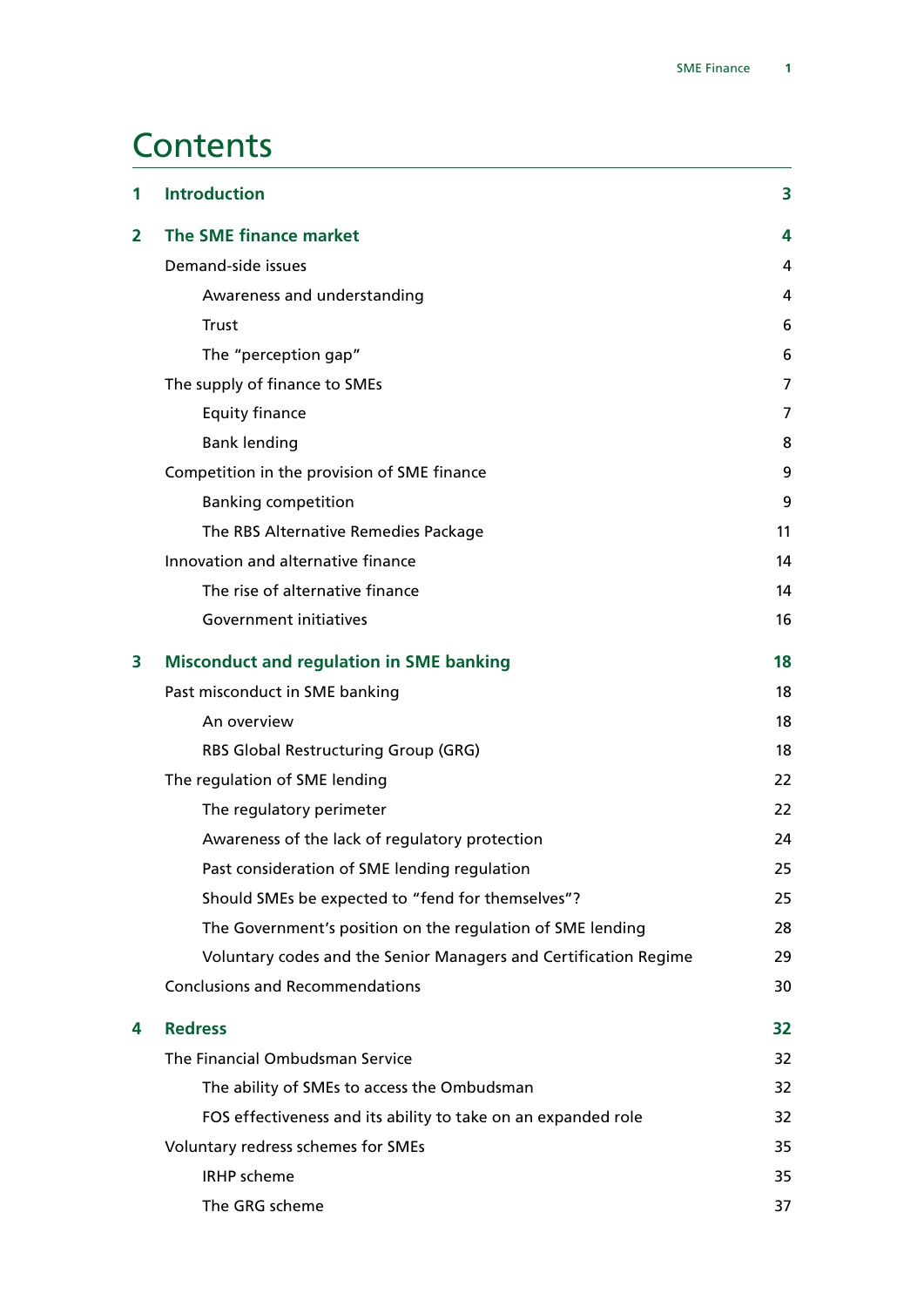| Clydesdale TBL scheme                                            | 37 |
|------------------------------------------------------------------|----|
| Limitations on the FCA's powers                                  | 38 |
| Barriers to justice for SMEs                                     | 39 |
| The case for a Financial Services Tribunal                       | 40 |
| Conclusions and recommendations                                  | 45 |
| <b>Conclusions and recommendations</b>                           |    |
| <b>Formal minutes</b>                                            |    |
| <b>Witnesses</b>                                                 | 56 |
| <b>Published written evidence</b>                                | 57 |
| List of Reports from the Committee during the current Parliament |    |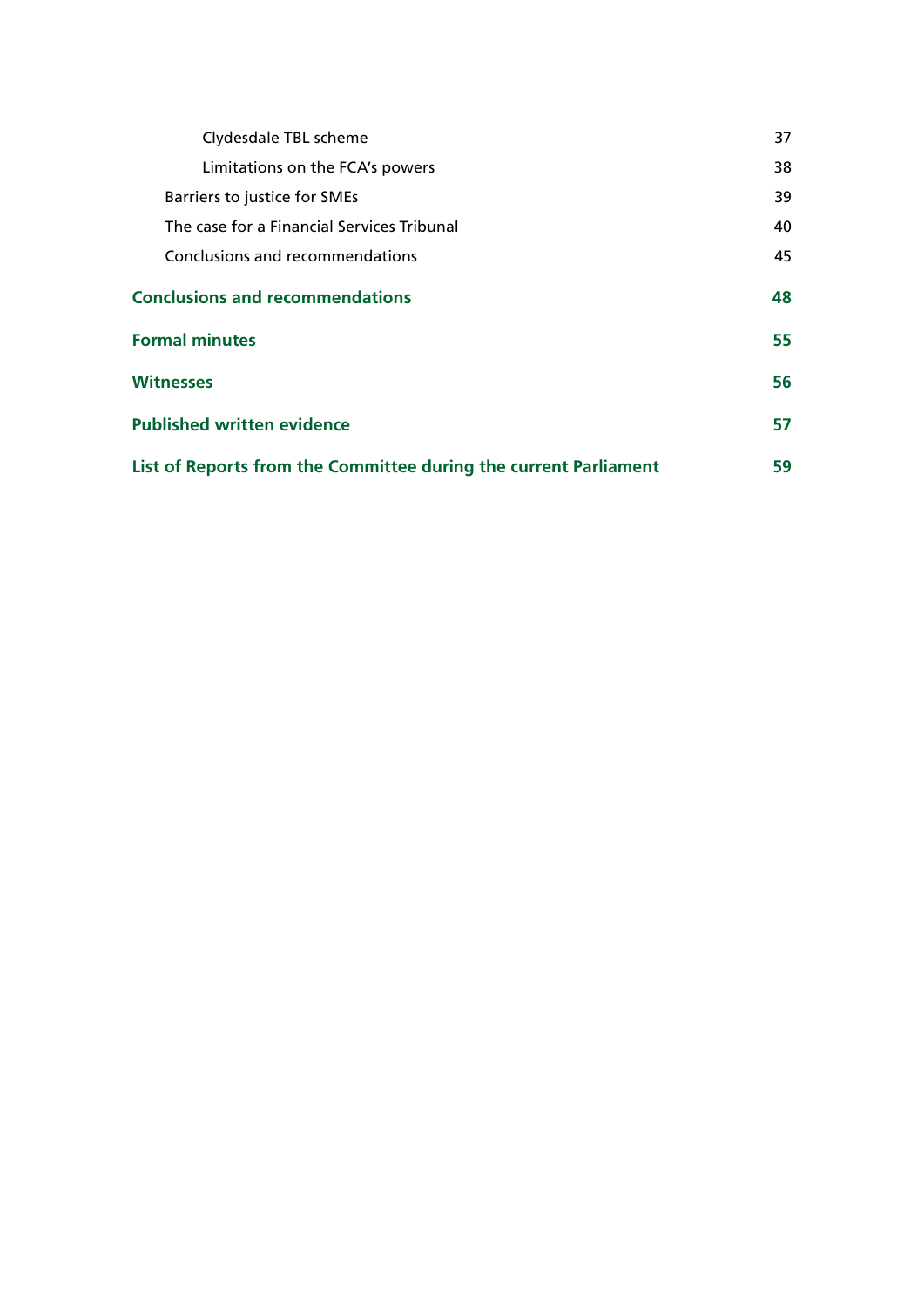# <span id="page-4-0"></span>**1** Introduction

1. Small and medium-sized enterprises (SMEs) form a hugely important part of the UK economy, accounting for 99.9 per cent of all private sector businesses and 60 per cent of all private sector employment.<sup>1</sup> The effective provision of finance to the UK's SMEs is therefore crucial for boosting the country's economic performance.

2. Yet the dark clouds of past misconduct still hang heavy over the SME finance market, undoubtedly weighing down on SMEs' trust in the financial institutions that serve them. Restoring that trust will enable the UK's SME sector to act as an even greater growth engine for our economy.

3. The events that contributed to the erosion of trust in lenders have been rigorously scrutinised by the Treasury Committee, both in this and previous Parliaments. This inquiry is, in part, a continuation of that scrutiny, and follows the Committee's specific investigations into events at RBS's Global Restructuring Group (GRG). Throughout this inquiry, and in line with its other work, the Committee has been clear that it would not be appropriate, or indeed possible, for it to investigate individual cases of misconduct. The Committee understands that a large number of business owners have suffered at the hands of financial services firms, but it does not possess the mandate or the resources to analyse every case individually. Although it is important to understand past events—some of which amount to misconduct by individuals and institutions—the Committee's scope for constructive action lies in ensuring the right lessons are learned for the future, and this report contains a number of recommendations that seek to address the deficiencies in the SME finance market that have been laid bare in recent years.

<sup>1</sup> Department for Business, Energy & Industrial Strategy, *[Business Population Estimates for the UK and Regions](https://assets.publishing.service.gov.uk/government/uploads/system/uploads/attachment_data/file/663235/bpe_2017_statistical_release.pdf)  [2017](https://assets.publishing.service.gov.uk/government/uploads/system/uploads/attachment_data/file/663235/bpe_2017_statistical_release.pdf)* (30 November 2017), p 1. SMEs are defined as businesses with 0–249 employees.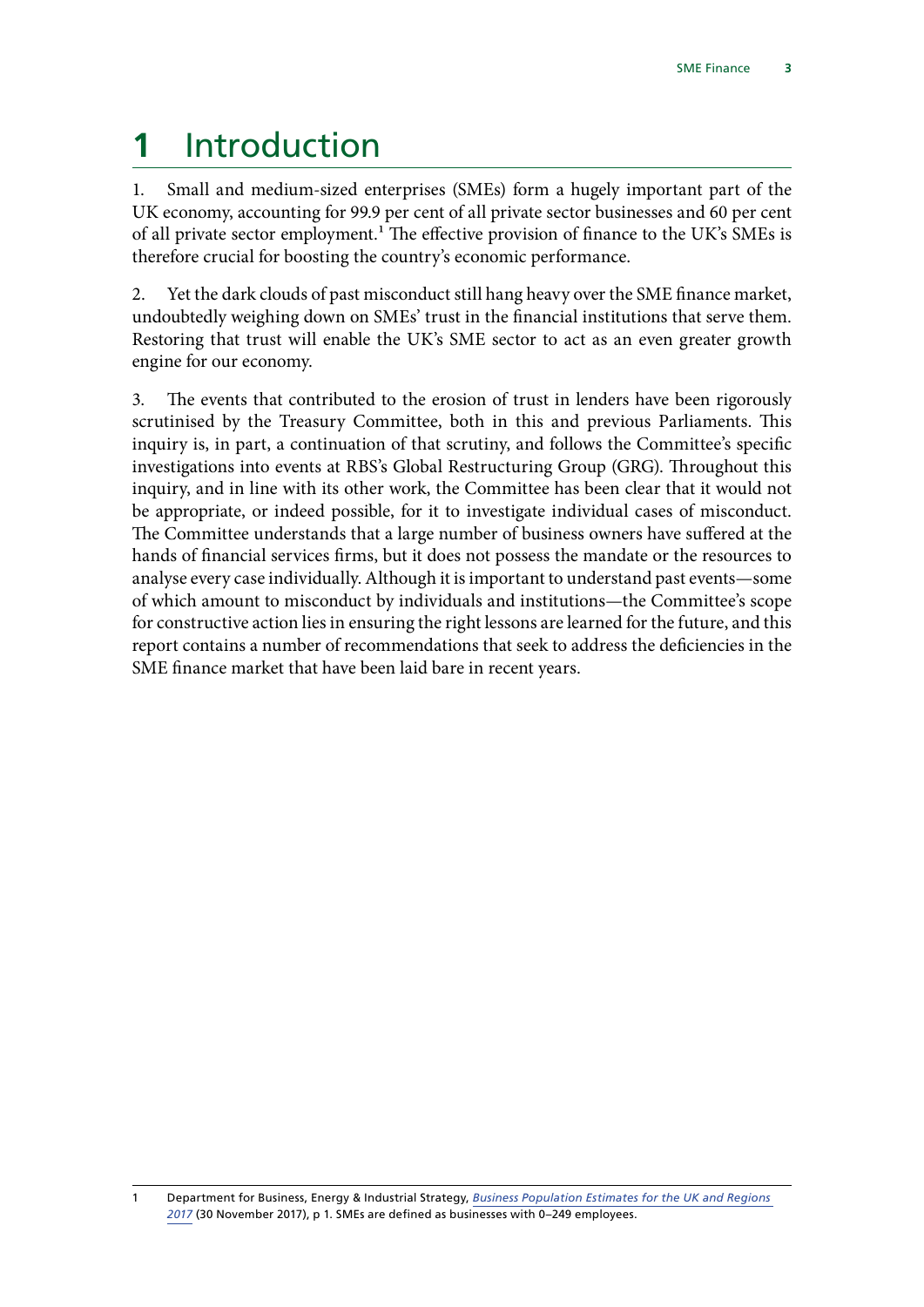# <span id="page-5-0"></span>**2** The SME finance market

# **Demand-side issues**

4. Demand for external finance amongst SMEs remains subdued compared to recent years. In 2017, 38 per cent of SMEs used external finance, showing little change from the 37 percent that used external finance in 2014, 2015 and 2016, but some way below the 44 per cent seen in 2012.<sup>2</sup> Looking at bank loans specifically, research by the British Business Bank (BBB, a Government owned, independently run development bank) shows that the proportion of SMEs applying for new loans has fallen from 2.9 per cent in 2012 to only 1.7 per cent in H1 2017, and that this decline is the result of ongoing "demand-side market failures".<sup>3</sup> The same research found that 70 per cent of SMEs are willing to accept a slower growth rate rather than borrowing to grow faster.<sup>4</sup> Commenting on demand for finance, Suren Thiru, Head of Economics and Business Finance at the British Chambers of Commerce (BCC) told the Committee that, following the financial crisis, there has been a "shift from credit crisis to credit apathy", resulting in "really weak" levels of demand.<sup>5</sup>

5. In taking evidence on the factors that are dampening SME demand for finance, the Committee identified a number of common themes. These are considered in turn below.

### *Awareness and understanding*

6. The wide variety of financing options available to SMEs is a real strength of the UK market, yet the Committee heard that many SMEs may lack awareness of the various sources of finance available to them, and a sound understanding of what form of finance may be most appropriate. Stephen Welton, CEO of the Business Growth Fund (BGF, the UK's most active investor in small and medium-sized companies), told the Committee:

> What we need to do a better job of is increasing the understanding in the SME population as to where to go, because one of the frustrations is if you think that the solution to your problem is an overdraft, and you go and ask for an overdraft and you do not get it, that does not mean that you cannot raise funding. It means that you have gone to the wrong place to get funding. There is a big educational piece that we need to do.

 $\left[\ldots\right]$ 

For somebody who is nonfinancial, it is often quite intimidating to try to find funding. You do not know the language. It feels like a very opaque system, and you think that you are not necessarily going to be right for the person you are applying to.6

7. Katrin Herrling, CEO of Funding Xchange, an SME funding marketplace, noted that this problem is particularly pertinent amongst very early-stage companies, explaining that these businesses "often do not have a very good understanding of the different sources of

<sup>2</sup> BDRC, *[SME Finance Monitor Q4 2017](https://www.bdrc-group.com/wp-content/uploads/2018/03/RES_BDRC_SME_Finance_Monitor_Q4_2017.pdf) (15 March 2018), p 62*

<sup>3</sup> British Business Bank, *[Small Business Finance Markets 2017/18](https://www.british-business-bank.co.uk/wp-content/uploads/2018/02/Small-Business-Finance-Markets-2018-Report-web.pdf)* (20 February 2018), p 15

<sup>4</sup> British Business Bank, *[Small Business Finance Markets 2017/18](https://www.british-business-bank.co.uk/wp-content/uploads/2018/02/Small-Business-Finance-Markets-2018-Report-web.pdf)* (20 February 2018), p 7

<sup>5</sup> Q128

<sup>6</sup> Qq4–5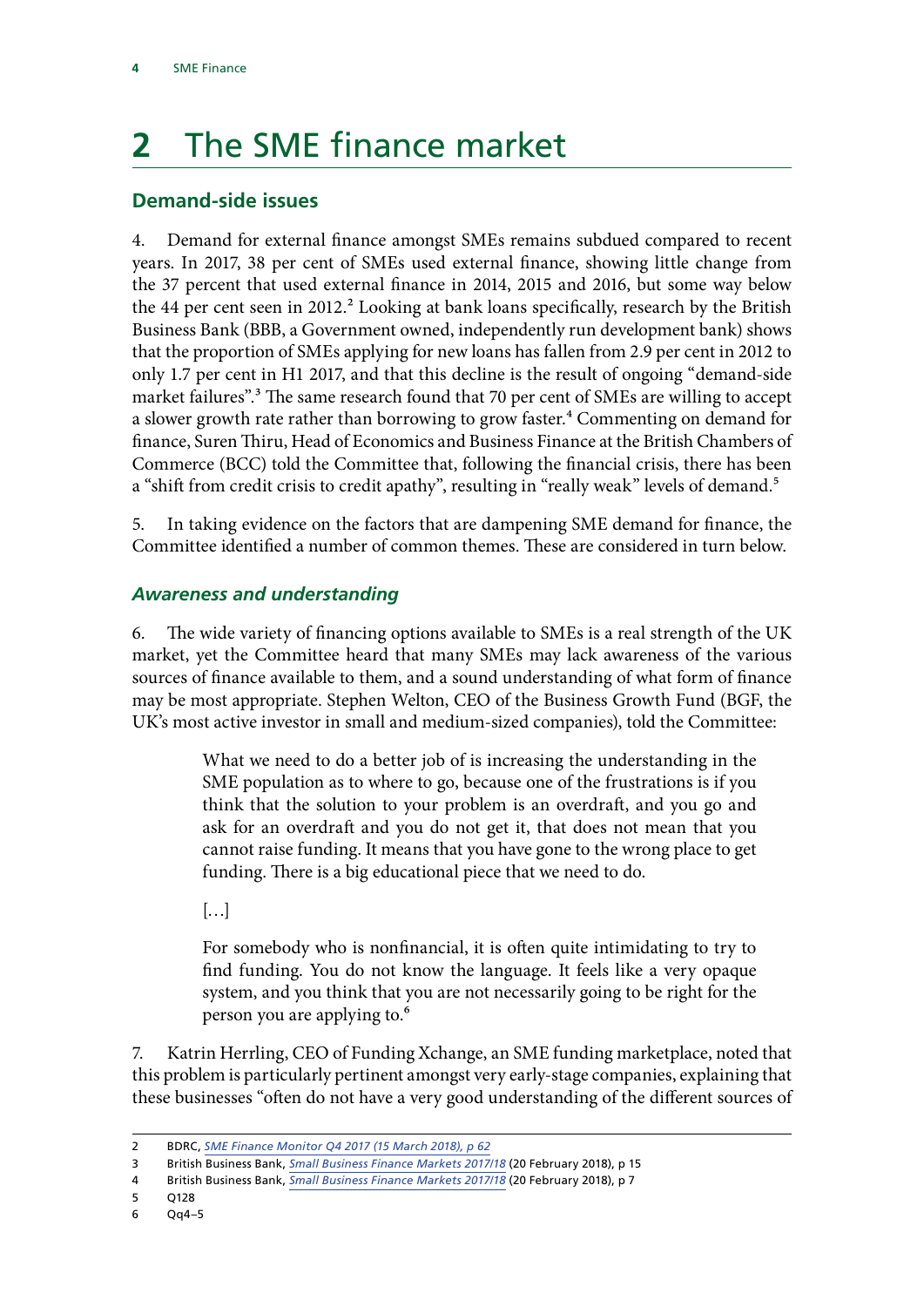finance, outside of the bank loan or the overdraft", and that the solution lies largely in giving business owners the confidence to look beyond traditional debt finance.7 The BBB, too, has identified "information failures" as an important contributor to weak demand, noting that:

> Anecdotal evidence suggests that some UK entrepreneurs do not fully consider the different options available to them to support their long-term growth. This reduces the efficiency by which capital is allocated to growing firms, meaning that high growth potential firms sometimes struggle to obtain the right finance that they need to grow to scale.

> This is corroborated by survey data which has consistently shown that most UK SMEs are not aware of financial products beyond standard term bank loans, overdrafts and credit cards. And, even where they are aware of a product, often they may not practically know a trusted provider of that product to contact.8

8. This suggests that education and the provision of guidance is key. In its written submission to the inquiry, the Financial Services Consumer Panel said:

> Small businesses need help to navigate the market. […] Authoritative, independent and impartial guidance would enable small businesses to make informed decisions about whether to borrow or not, and the most appropriate options open to them, as well as help with their wider financial arrangements. It would give them the confidence to look beyond their main bank to find more suitable products and better service.<sup>9</sup>

9. Education and guidance can also be provided through mentoring services, such as those offered by certain lenders or business networks. Previous analysis has shown that firms who seek advice have a much greater chance of securing finance,<sup>10</sup> and Newable, a lender and provider of other services to SMEs, told the Committee that "pre-loan mentoring can make a particular difference, as many SMEs can fail to secure finance due to avoidable errors in application forms".11 In December 2017, the Government created the Small Business Commissioner (SBC), an independent public body tasked with tackling late payment practices in the private sector. It was reported in July 2018 that the SBC is also looking to increase awareness of options for those SMEs struggling to access funding.<sup>12</sup>

10. **It is naive to expect all business owners to possess a detailed understanding of the various financing options available to them. For many, the demands of running a business will leave little time for building financial expertise and searching the market. This points to a need for concise and easily accessible information targeted at the non-expert seeker of finance. As the centre of expertise on smaller business finance in the UK, the British Business Bank has an important role to play, and its Business** 

<sup>7</sup> Q2

<sup>8</sup> British Business Bank, *[Small Business Finance Markets 2017/18](https://www.british-business-bank.co.uk/wp-content/uploads/2018/02/Small-Business-Finance-Markets-2018-Report-web.pdf)* (20 February 2018), p 16

<sup>9</sup> [Financial Services Consumer Panel \(SME 0014\)](http://data.parliament.uk/writtenevidence/committeeevidence.svc/evidencedocument/treasury-committee/sme-finance/written/80960.html)

<sup>10</sup> Business, Energy and Industrial Strategy Committee, First Report of Session 2016–17, *[Access to Finance](https://publications.parliament.uk/pa/cm201617/cmselect/cmbeis/84/84.pdf)*, HC 84, para 45

<sup>11</sup> [Newable \(SME 0021\)](http://data.parliament.uk/writtenevidence/committeeevidence.svc/evidencedocument/treasury-committee/sme-finance/written/81009.html)

<sup>12</sup> *["P2P industry must look outside of London"](http://www.p2pfinancenews.co.uk/2018/07/23/p2p-industry-outside-london/)*, Peer 2 Peer Finance News, 23 July 2018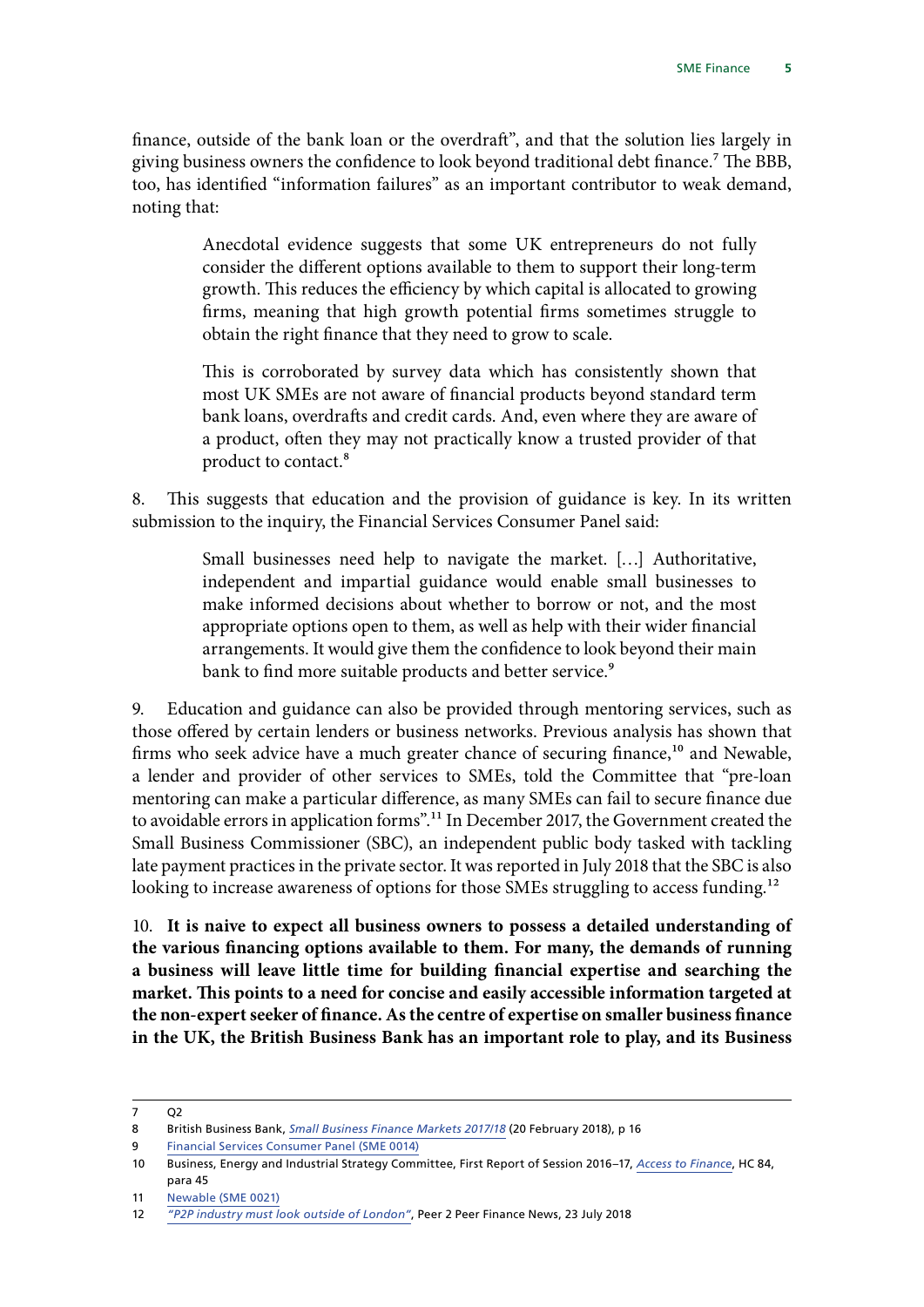<span id="page-7-0"></span>**Finance Guide and Finance Your Growth initiatives are to be welcomed. These tools must be maintained and promoted effectively to ensure they reach as wide an audience as possible.**

11. **The Small Business Commissioner is also well placed to assist SMEs in building awareness and understanding of the financing options available to them. The Government should expand the remit of the Commissioner to provide it with a formal role in helping small businesses to access the finance they need, particularly by improving levels of awareness and understanding of financing options.**

#### *Trust*

12. A healthy SME banking relationship is dependent on mutual trust. However, high profile examples of widespread mistreatment of SME customers have negatively affected SMEs' trust in the banking sector, and have exposed the vulnerability of small business customers to poor conduct. This erosion of trust has contributed to the relatively weak levels of demand for bank finance in recent years. Suren Thiru of the BCC told the Committee:

> Issues around trust are feeding into what is commonly called discouraged demand. Businesses are not going for finance in the first place because there are issues around trust. Some are lingering from the financial crisis.13

13. Restoring trust in banking is no small task. Since the financial crisis, financial institutions have made changes to the way they are run to instil greater confidence in their customers. The Committee heard that many incumbent banks have undertaken "root-and-branch" reviews of how things are done,<sup>14</sup> with Amanda Murphy, Head of Commercial Banking at HSBC, noting that the bank has changed the way it trains, manages and incentivises its staff.<sup>15</sup> At an industry-wide level, the Banking Standards Board—established to rebuild trust and promote high standards of behaviour in banking continues to play an important role, particularly through its annual culture assessment programme.

### *The "perception gap"*

14. In spite of this work, it is clear that there exists a perception amongst many SMEs that, were they to apply for external finance, they would not be successful. The expectation that they would be turned down leads many businesses to avoid applying in the first place.<sup>16</sup> John Glen, Economic Secretary to the Treasury, told the Committee:

> There is a challenge in terms of the mindset of SMEs […] In a recent survey, 41 per cent of them said that they did not think they would be accepted for a loan, yet the facts are that eight out of 10 who apply do get a loan.

[…]

<sup>13</sup> Q137

<sup>14</sup> Q214

<sup>15</sup> Q213

<sup>16</sup> [OakNorth \(SME 0030\) para 16](http://data.parliament.uk/writtenevidence/committeeevidence.svc/evidencedocument/treasury-committee/sme-finance/written/81031.html)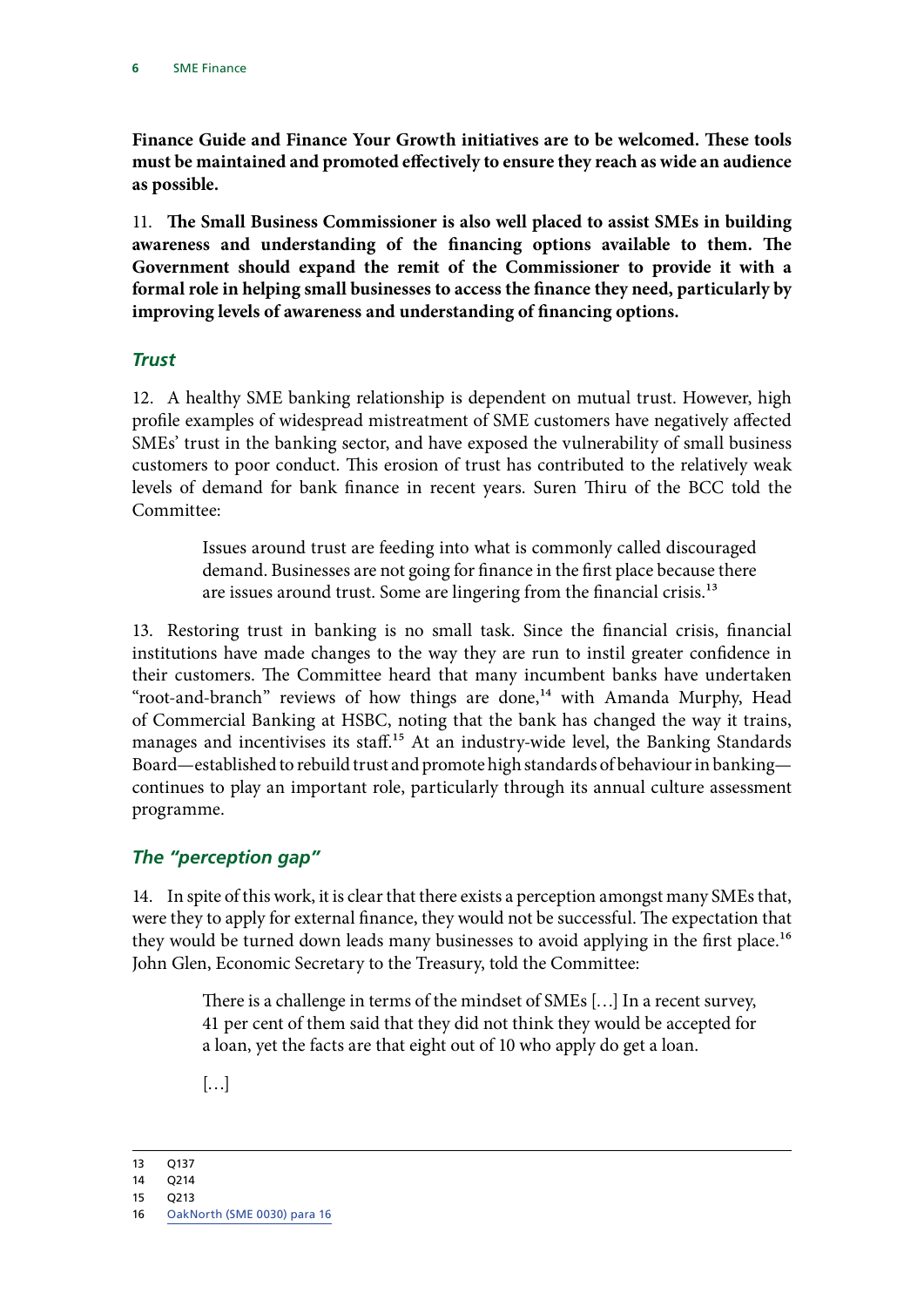There is sometimes […] a gap around people's perception of the likelihood of securing a loan.17

<span id="page-8-0"></span>15. Data provided by UK Finance shows that around 100,000 SMEs applied for a bank loan in 2016/17, of which around 70,000 were successful.<sup>18</sup> However, some in the industry question the usefulness of these statistics. In its written submission to the inquiry, iwoca, a micro- and small business lender, noted that "reporting of loan approval rates fails to capture the large numbers of businesses that enquire in branch or online about credit, but never formally apply because they believe they will be rejected whether for lack of collateral or historic financials, or that are simply discouraged by the drawn-out and burdensome application process".19

16. **Data on SME attitudes to external finance are concerning. The reluctance amongst many business owners to seek external finance is driven by a variety of factors, though it is clear that a lack of trust in lenders and an often misplaced fear of rejection are key contributors. The Economic Secretary recognised the challenges that stem from an entrenched unwillingness to apply for finance. The Treasury should conduct or commission work to identify why this attitude is commonplace amongst SMEs, and develop a strategy to ensure the UK's small businesses have the confidence to seek the external finance that is right for them. Efforts should also be made to ensure SMEs are aware of the options available to them if they are turned down for finance; specifically the Lending Appeals Process and the Bank Referral Scheme.**

### **The supply of finance to SMEs**

#### *Equity finance*

17. Given the importance of SMEs to the UK economy, it is vital that they benefit from an adequate supply of finance. Philip Duffy, Director, Enterprise and Growth at HM Treasury, told the Committee that "if you do not get a good supply of finance to high growth firms, you are going to struggle with the mediumterm productivity".<sup>20</sup> Equity finance is particularly important for these high-growth firms, with Mr Duffy adding:

> [...] compared with comparator economies [such as] Australia, the United States and some of the European economies, we clearly have a problem. We have a much lower proportion of our companies seeking equity. When they do seek equity, they do not do as well in later rounds of equity raising, and they exit the market sooner. There is a view from us that to fix some of these productivity problems we need to support that […]. The work the BBB is doing is […] not going to be enough unless we think about how we manage the really big resources—our pension funds and some of the institutional investors. That money is not reaching some of our start-up companies at the same speed that it does in other economies, and that is something that naturally really worries us.<sup>21</sup>

<sup>17</sup> Qq246, 299

<sup>18</sup> [UK Finance \(SME 0019\) para 25](http://data.parliament.uk/writtenevidence/committeeevidence.svc/evidencedocument/treasury-committee/sme-finance/written/81034.pdf)

<sup>19</sup> [iwoca \(SME 0032\)](http://data.parliament.uk/writtenevidence/committeeevidence.svc/evidencedocument/treasury-committee/sme-finance/written/81034.html)

<sup>20</sup> Q248

<sup>21</sup> Q248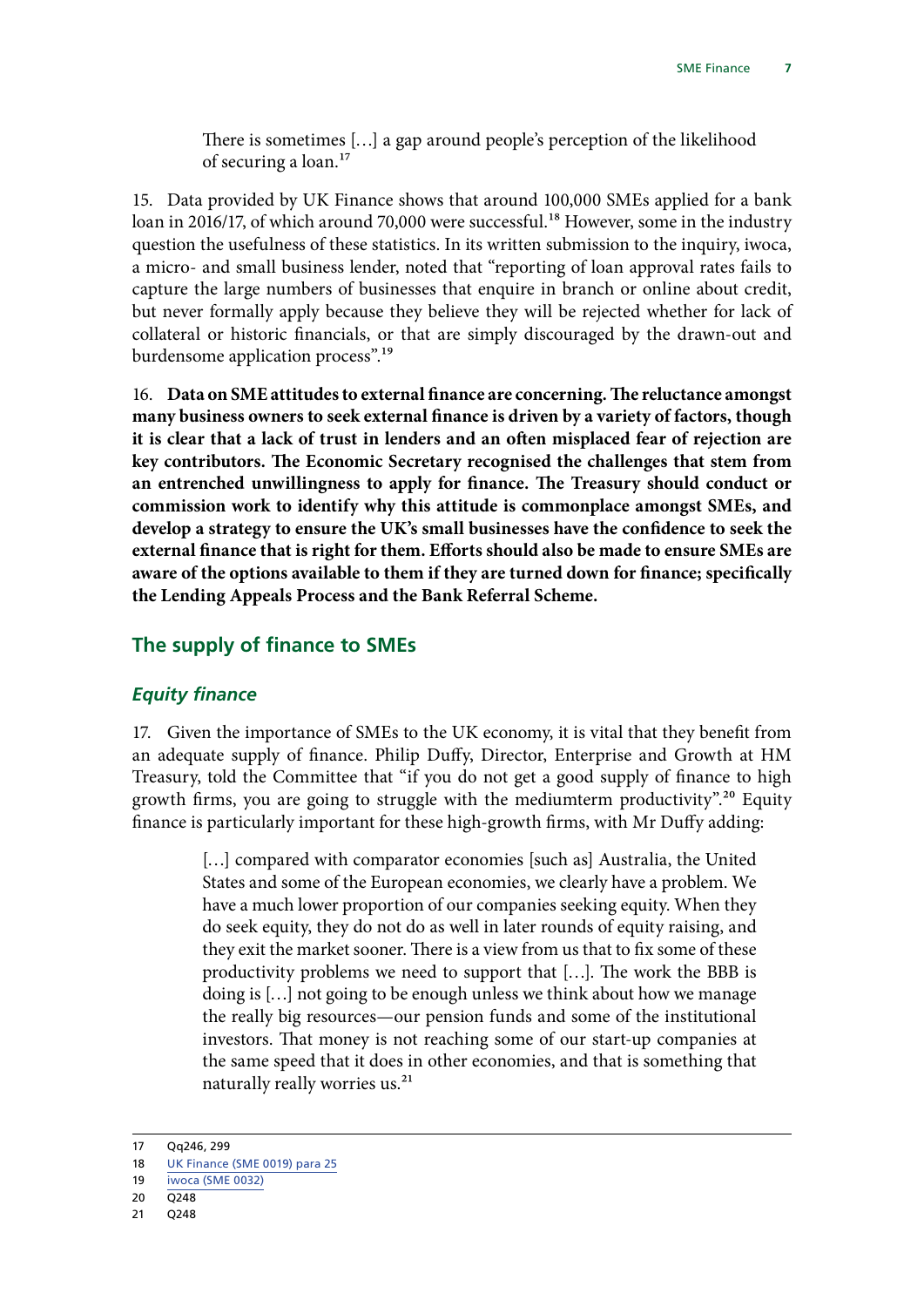<span id="page-9-0"></span>18. This point was also raised by Stephen Welton, CEO of the Business Growth Fund, who described the UK growth capital market as a "cottage industry". He argued that the UK's long-term investors, namely the pension funds, are not channelling enough capital into small businesses.<sup>22</sup> In October 2018, the Government announced the appointment of Andy Haldane, Chief Economist of the Bank of England, as the Chair of the Industrial Strategy Council.<sup>23</sup> The Council's remit includes, amongst other things, reviewing the impact of the Government's Industrial Strategy, which contains various measures aimed at improving productivity and fostering the growth of SMEs.

19. **The Committee welcomes the Treasury's recognition of the challenges faced by high-growth, scale-up businesses seeking investment. The Treasury should assess what can be done to improve the extent to which these companies benefit from the capital of the UK's long-term investors.**

# *Bank lending*

20. Despite gross bank lending to SMEs falling slightly in 2017, it remains a key source of finance for smaller businesses.<sup>24</sup> Nevertheless, the level of bank lending to SMEs remains lower than before the financial crisis.<sup>25</sup> Commenting on trends in the supply of bank finance, Keith Morgan, CEO of the British Business Bank, told the Committee:

> … immediately after the financial crisis there were genuine issues of capital and liquidity in the banking system. You saw that many banks pulled back from lending and from lending to small businesses. We then went through a period, up until roughly 2014, in which there were continuing issues of supply and demand. From about 2015 onwards, we finally got to the point in the banking markets where the new lending that was issued to SMEs was larger than the repayment of old loans, which meant that the net increase was positive.

> Frankly, since that time, it has not been very positive. If you look at the figures, they are very small increases. Roughly speaking, the stock of bank lending has been constant since that period.<sup>26</sup>

21. Micro- and small businesses—as opposed to those at the larger end of the SME spectrum—have seen a particularly stark reduction in lending. In its written submission, iwoca noted:

> The value of annual total lending approved for micro- and small business plunged by 38.7 per cent between 2013 and 2017, down to £7.2 billion. As part of that, the annual value of loans approved to micro- and small business dropped by a massive 40.2 per cent over the 4 years.<sup>27</sup>

iwoca argues that this is down to a reduced risk appetite amongst banks coupled with a reluctance to adequately market credit to that segment of the SME community.

<sup>22</sup> Q15

<sup>23</sup> *["Chair of new Industrial Strategy Council appointed"](https://www.gov.uk/government/news/chair-of-new-industrial-strategy-council-appointed)*, Department for Business, Energy & Industrial Strategy press release, 8 October 2018

<sup>24</sup> British Business Bank, *[Small Business Finance Markets 2017/18](https://www.british-business-bank.co.uk/wp-content/uploads/2018/02/Small-Business-Finance-Markets-2018-Report-web.pdf)* (20 February 2018), p 53

<sup>25</sup> [UK Finance \(SME 0019\) para 12](http://data.parliament.uk/writtenevidence/committeeevidence.svc/evidencedocument/treasury-committee/sme-finance/written/81034.pdf)

<sup>26</sup> Q127

<sup>27</sup> [iwoca \(SME 0032\)](http://data.parliament.uk/writtenevidence/committeeevidence.svc/evidencedocument/treasury-committee/sme-finance/written/81034.html)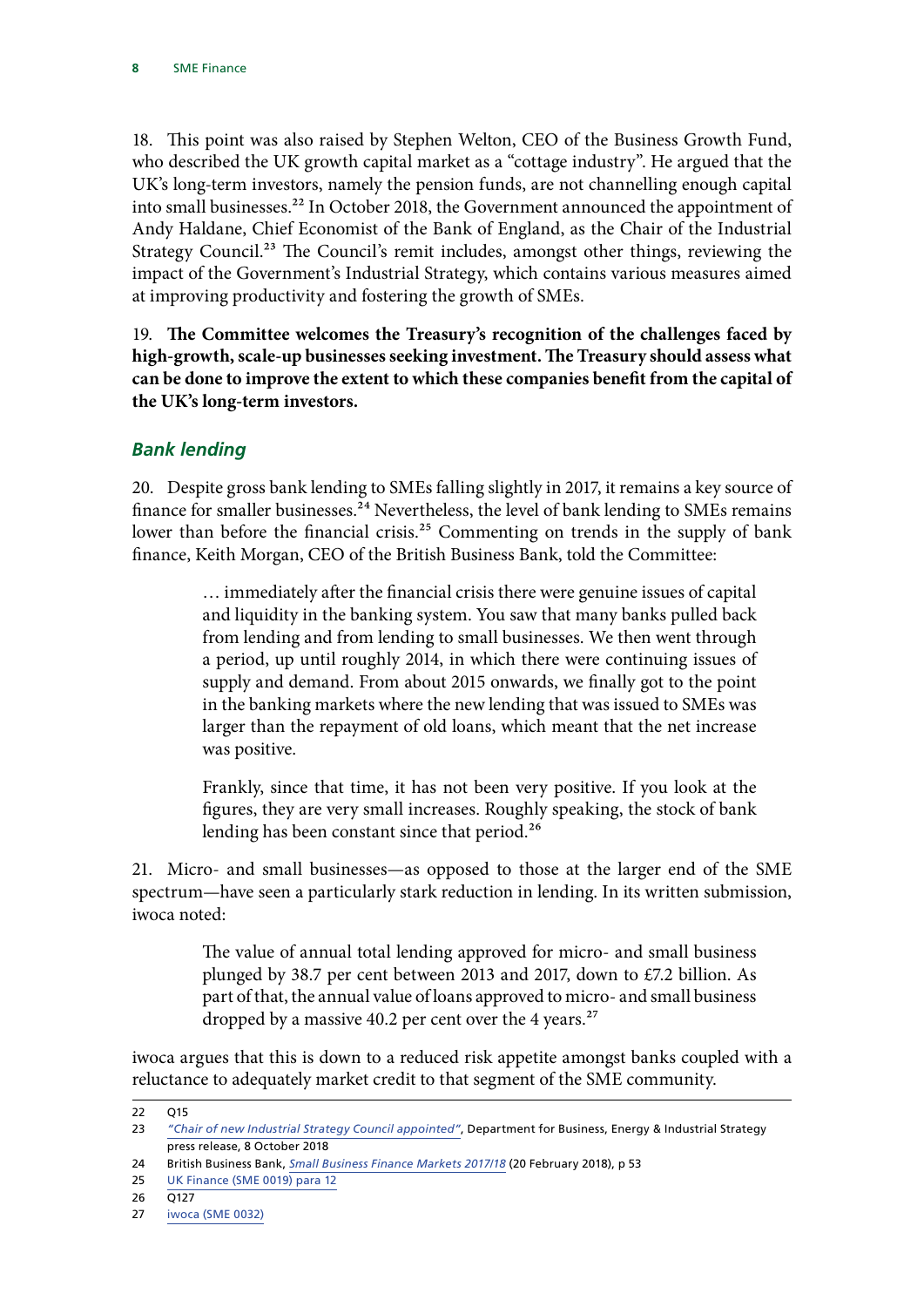<span id="page-10-0"></span>22. Nevertheless, the banks that provided oral evidence to the Committee stressed the importance of SME lending to their overall businesses, and their ambitions to increase gross lending in the coming years.<sup>28</sup>

23. **Banks are often the first port of call for business owners seeking finance, and the importance of bank lending for SMEs is clear. While the fact that bank lending remains below pre-crisis levels may be cause for concern, the Committee accepts that a bank's risk appetite, and thus its willingness to lend to SMEs, is a legitimate commercial decision and a competitive differentiator. However, banks should keep their levels of SME lending under review to ensure they are regularly deciding whether it is optimal, rather than merely perpetuating historic trends.**

### **Competition in the provision of SME finance**

#### *Banking competition*

24. Following a lengthy market investigation, the Competition and Markets Authority (CMA) concluded in 2016 that "competition … for SME lending is not working well for customers".29 It introduced a range of measures seeking to improve competition, which it acknowledged may take three to four years to fully take effect.<sup>30</sup> A lack of competition means banks have limited incentives to improve the price and quality of the services they offer to SMEs. A number of witnesses told the Committee that weak competition remains a key issue today. In its written submission, the British Chambers of Commerce described a "fundamental lack of competition" in the market,<sup>31</sup> and Rishi Khosla, CEO of OakNorth, told the Committee that "competition is not working".32 The Economic Secretary also recognised the problem, saying of competition in the sector:

> There is more progress that can be made. […] I have met with a number of challenger banks in the last few weeks and they are very determined to increase their lending to SMEs.<sup>33</sup>

25. The UK banking market has seen a number of new entrants, with over 50 firms being granted a banking licence since 2008.<sup>34</sup> Yet the sector is still dominated by a small number of large institutions; a structure that the Minister described as "lots of Davids and four Goliaths".<sup>35</sup> A number of challenger banks told the Committee that they remain at a significant competitive disadvantage, primarily due to the way in which certain regulatory requirements are implemented. John Glen recognised that challenger banks "are at a significant disadvantage in terms of their size and proximity to getting a bigger foothold in the market".36

<sup>28</sup> Qq212–213

<sup>29</sup> Competition and Markets Authority, *[Retail banking market investigation final report](https://assets.publishing.service.gov.uk/media/57ac9667e5274a0f6c00007a/retail-banking-market-investigation-full-final-report.pdf)* (9 August 2016), p xxvii

<sup>30</sup> [Oral evidence taken on 1 November 2016, HC \(2016–17\) 231, Q296](http://data.parliament.uk/writtenevidence/committeeevidence.svc/evidencedocument/treasury-committee/retail-banking-market-review/oral/42595.html)

<sup>31</sup> [British Chambers of Commerce \(SME 0017\)](http://data.parliament.uk/writtenevidence/committeeevidence.svc/evidencedocument/treasury-committee/sme-finance/written/80990.html)

<sup>32</sup> Q215

<sup>33</sup> Q246

<sup>34</sup> British Business Bank, *[Small Business Finance Markets 2017/18](https://www.british-business-bank.co.uk/wp-content/uploads/2018/02/Small-Business-Finance-Markets-2018-Report-web.pdf)* (20 February 2018), p 56

<sup>35</sup> Q264

<sup>36</sup> Q246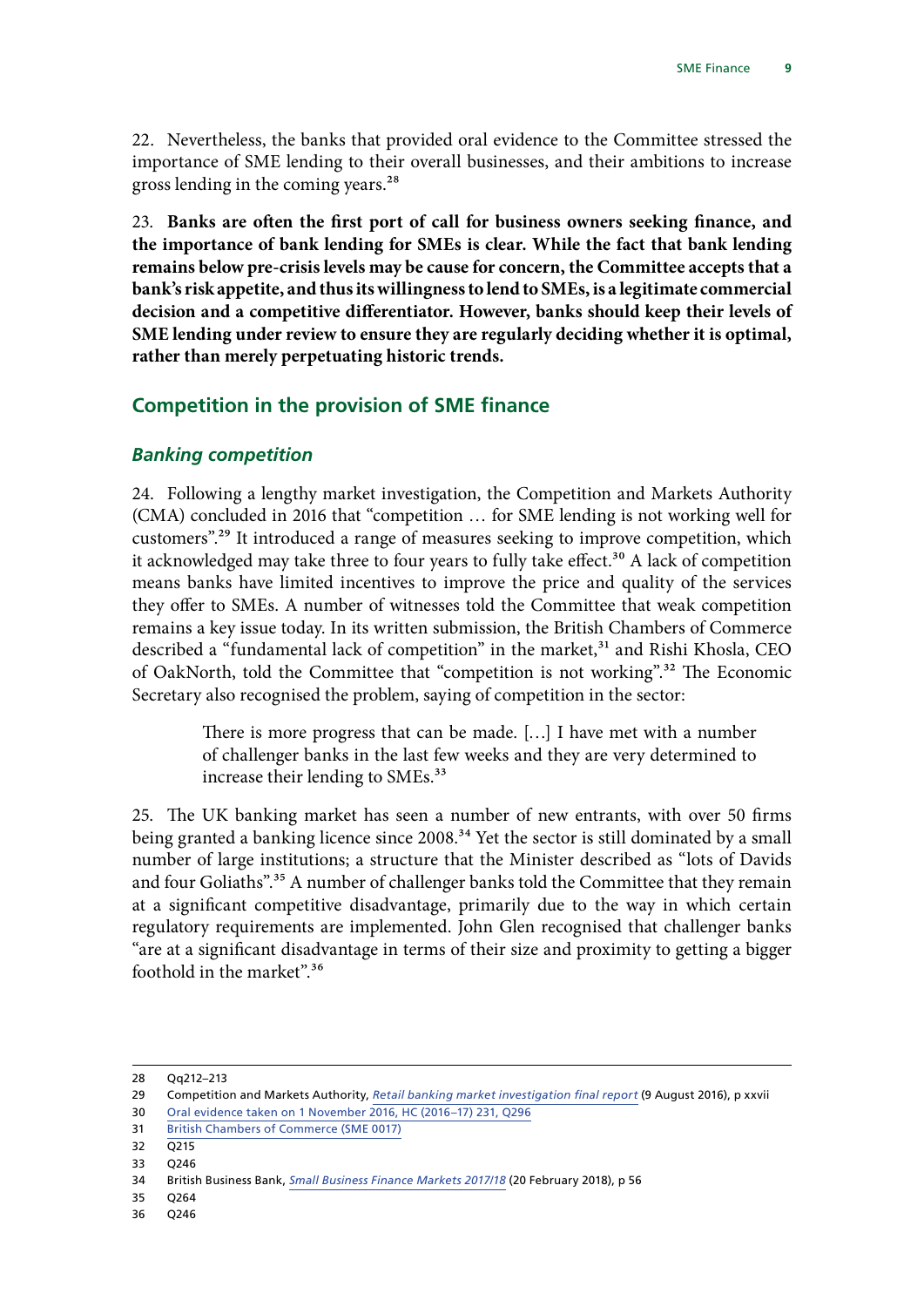26. Capital requirements are typically calculated differently for challenger banks compared to their larger competitors. Calculating the amount of required capital involves determining a firm's "risk-weighted assets" (a measure that assigns weights to a bank's assets to reflect their relative risk of incurring loss), and making sure a certain percentage of these assets are backed by capital. For smaller banks, risk-weighted assets are typically calculated using a standardised model, whereas larger banks are often able to employ bespoke, internal models for some SME lending portfolios. OakNorth described the implications of this discrepancy in its written evidence:

> … new banks like OakNorth have to adhere to more onerous capital requirements and hold up to 10 times more capital than larger banks to write the same loan. We have to use a Standardised Approach to our risk weighting, compared to the Internal Risk-Based model that larger banks get to use. By being able to apply our own model regarding risk weighting instead of having to use the Standardised Approach, we would have a larger amount of capital at our disposal.<sup>37</sup>

27. Capital requirements in the UK stem from EU law, which is in turn derived from global standards set by the Basel Committee on Banking Supervision. Rishi Khosla told the Committee of his hope for changes to the UK regime following the country's exit from the EU:

> The risk-weighted assets are less in our control today, but obviously with Brexit that is an opportunity for the UK to take a view itself away from the EBA's guidance on how to treat risk-weighted assets—we hope in a more proportionate manner for organisations that are scaling …38

This view was shared by the Institute of Chartered Accountants in England and Wales (ICAEW), whose written submission stated that Brexit may provide "greater flexibility to examine options that could reduce the costs for smaller banks […] For example, more proportionate, differentiated capital rules".<sup>39</sup> The Economic Secretary also noted the need to consider how best to structure the requirements in future, telling the Committee:

> … I have had my ears blasted a number of times by challenger banks over the way that capital requirements have been applied […] We have been bound by the rules as they have existed. There are new ways of looking at it. If you look at the way the banks operate in the US, there are different ways that the capital requirements can be interpreted. These are matters that will need to be considered.

 $\left[\ldots\right]$ 

We need to do all that we can to enable real competition between those different entities—legacy and new entrants.<sup>40</sup>

28. The Prudential Regulation Authority (PRA) made adjustments to its capital regime in 2017, reducing capital requirements for smaller firms using the standardised approach to risk weighting. The changes were described by Sam Woods, Deputy Governor for

<sup>37</sup> [OakNorth \(SME 0030\) para 10](http://data.parliament.uk/writtenevidence/committeeevidence.svc/evidencedocument/treasury-committee/sme-finance/written/81031.html)

<sup>38</sup> Q220

<sup>39</sup> [ICAEW \(SME 0037\) para 22](http://data.parliament.uk/writtenevidence/committeeevidence.svc/evidencedocument/treasury-committee/sme-finance/written/82466.html)

<sup>40</sup> Q264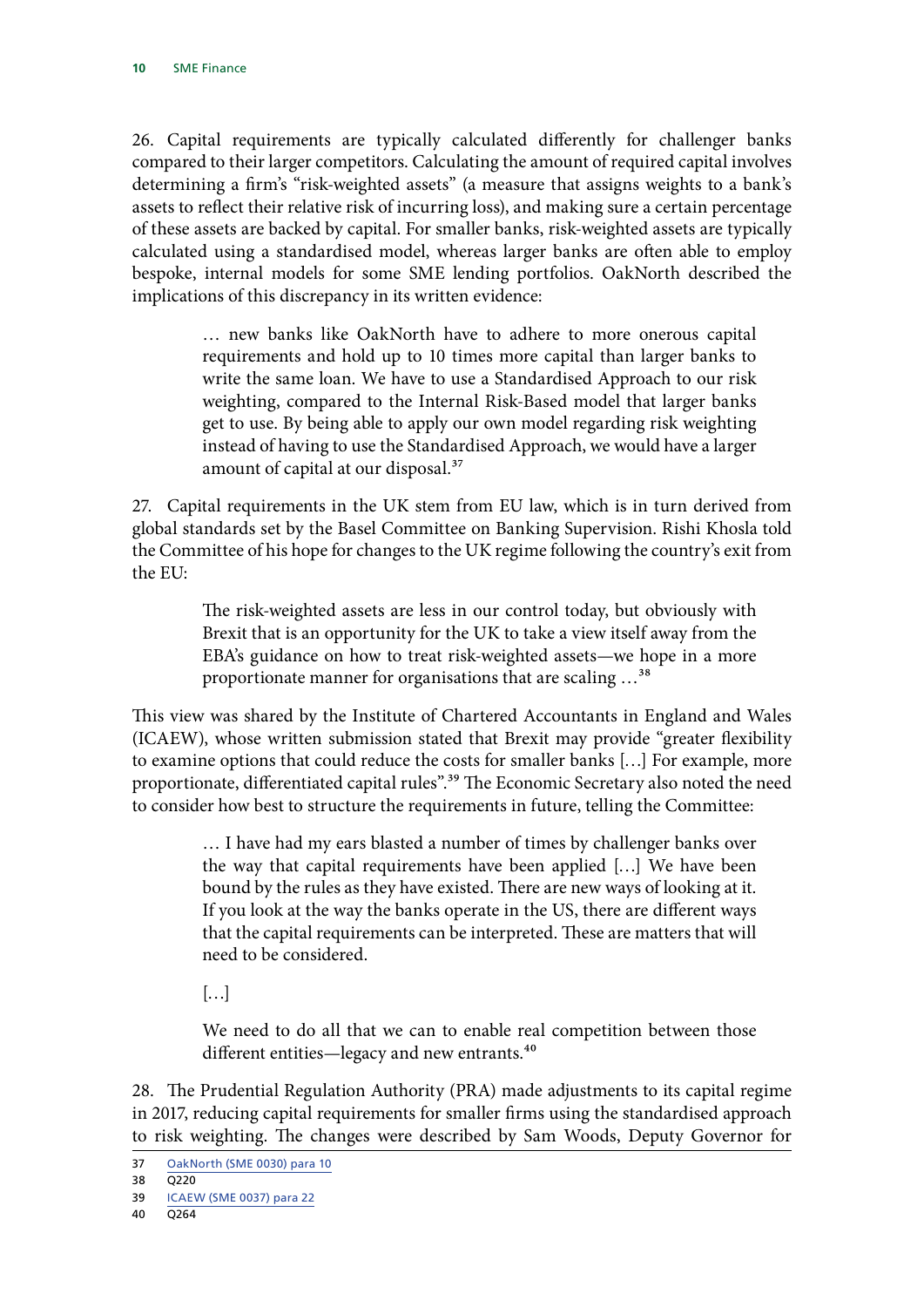<span id="page-12-0"></span>Prudential Regulation at the Bank of England, as "a major step forward for the PRA in facilitating effective competition".<sup>41</sup> These changes were welcomed by the challenger bank community, though evidence submitted to this inquiry suggests that capital requirements remain a concern.

29. **A lack of competition in SME banking, which has long-plagued the UK market, remains a key area of concern. While the emergence of new entrants is welcome, by the Government's own admission, more work is needed to bring meaningful competition that will improve outcomes for SMEs. The Minister is correct to recognise the significant task faced by challenger banks seeking to break the stranglehold of the large incumbents.**

30. **The previous Treasury Committee was unconvinced by the outcome of the CMA's retail banking market investigation. Two years have passed since the publication of the CMA's final report, yet the concerns around the level of competition persist. Given that the CMA itself noted that its measures were expected to take three to four years to have a noticeable impact, the Committee will monitor developments closely over the next two years. The Committee recommends that, in response to this report, the CMA provides an update on the implementation and impact of the measures introduced to improve competition in SME banking.**

31. **Despite welcome changes to the PRA's regime in 2017, capital requirements remain a specific source of dissatisfaction for the UK's smaller banks. The Committee is clear that the UK's exit from the EU should not herald a new era of laxity in capital regulation, but considers that there is an opportunity to consider how the regime can better support competition without compromising safety and soundness. The Government should provide its assessment of how this could be achieved.**

### *The RBS Alternative Remedies Package*

#### *An overview*

32. As a condition of the European Commission's approval of the Government's £45 billion bailout of RBS, the bank had to take measures to reduce its size and market share. This involved undertaking five major divestments, four of which have been completed. The fifth commitment—to sell off its Williams & Glyn business—was aborted after attempts to sell it to a competitor and to establish it as a standalone bank both failed.<sup>42</sup> In response, the Government proposed an alternative set of initiatives with the aim of achieving the same outcome; improved competition in the SME banking market. This set of initiatives—known as the Alternative Remedies Package (ARP)—was formally approved by the European Commission in September 2017.<sup>43</sup>

<sup>41</sup> *["PRA launches consultation on Pillar 2A capital framework"](https://www.bankofengland.co.uk/news/2017/february/pra-launches-consultation-on-pillar-2a-capital-framework)*, Bank of England press release, 24 February 2017

<sup>42</sup> HM Treasury, *[RBS State aid: alternative remedies package](https://www.gov.uk/government/publications/rbs-state-aid-alternative-remedies-package)*, 18 September 2017

<sup>43</sup> *["State aid: Commission approves alternative to divestment commitment for Royal Bank of Scotland"](http://europa.eu/rapid/press-release_IP-17-3307_en.htm)*, European Commission press release, 18 September 2017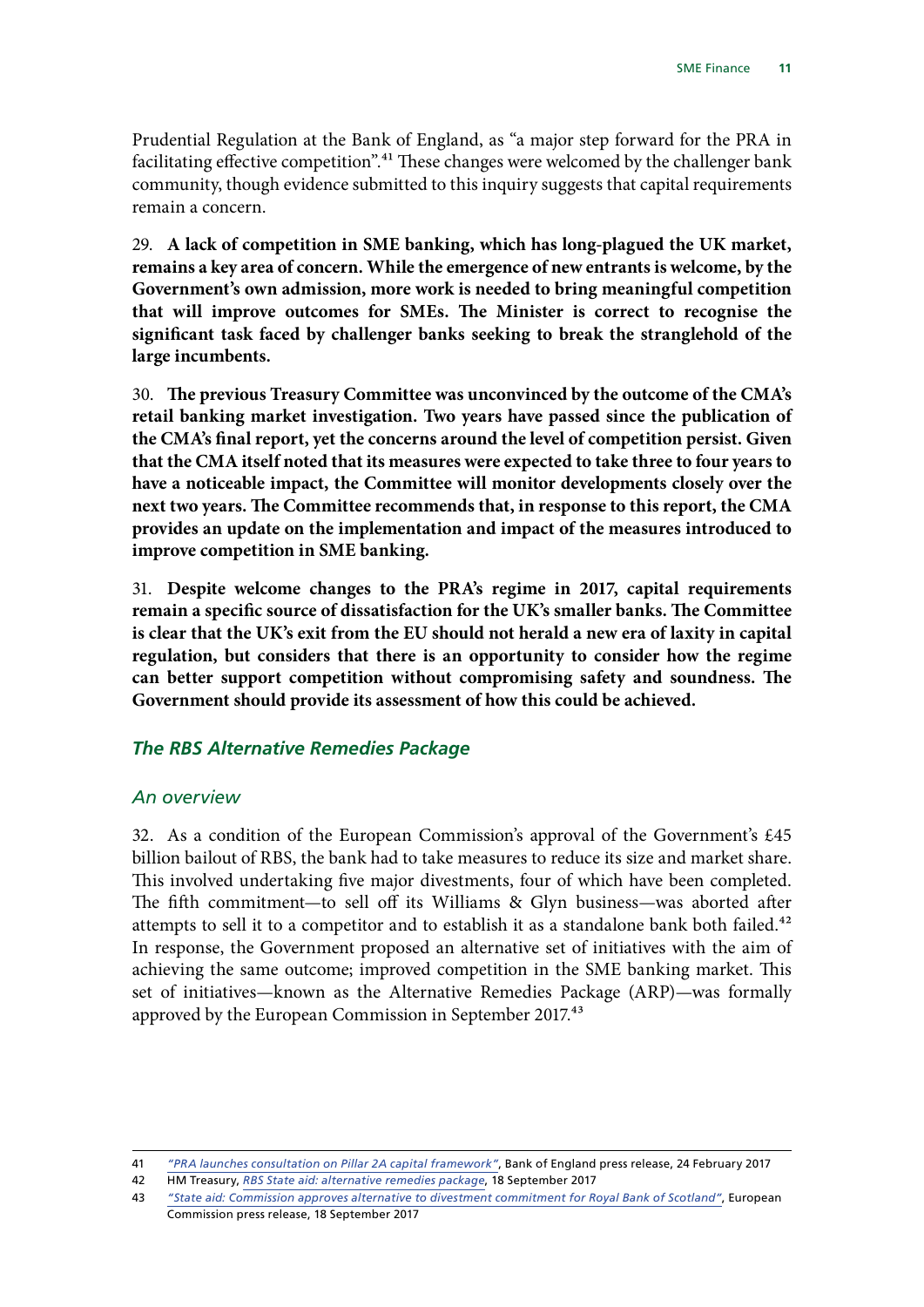33. The package seeks to transfer three per cent of RBS's SME banking market share to its competitors through two remedies:<sup>44</sup>

• **Capability and Innovation Fund:** This initiative will see RBS provide 15 grants, ranging in value from £5 million to £120 million and totalling £425 million, to its competitors. The recipients will be required to use the grants to improve their SME banking service, and thus their ability to compete with RBS. The grants are split into four "pools" as set out below.

| <b>Fund</b> | <b>Number and</b><br>value of grants                    | <b>Purpose</b>                                                                                                                                                                                                      |
|-------------|---------------------------------------------------------|---------------------------------------------------------------------------------------------------------------------------------------------------------------------------------------------------------------------|
| Pool A      | 1 x £120 million<br>1 x £100 million<br>1 x £60 million | To facilitate the development of more advanced<br>business current account offerings and ancillary<br>product sets by banks with existing and substantive<br>business current account capability                    |
| Pool B      | 1 x £50 million<br>2 x £15 million                      | To facilitate the modernisation of existing business<br>current account offerings or (in the case of eligible<br>bodies without existing business current account<br>offerings) the development of new propositions |
| Pool C      | 4 x £10 million                                         | To facilitate the development of new and existing<br>SME lending and payments businesses with a<br>particular focus on facilitating the deployment of<br>new technology to the relevant markets                     |
| Pool D      | 5 x £5 million                                          | To facilitate the commercialisation of financial<br>technology that is relevant to SMEs                                                                                                                             |

**Table 1: Capability and Innovation Fund**

Source: Introduction to the alternative remedies package: information pack, HM Treasury, 3 September 2018

• **Incentivised Switching Scheme:** Under this scheme, RBS will provide to its competitors dowries totalling £275 million, which those firms must use to incentivise certain RBS SME banking customers to switch their business to them. RBS will provide a further £75 million to cover the costs associated with switching.

#### *Concerns over design and implementation*

34. Firms applying to receive grants under the Capability and Innovation Fund must meet certain eligibility criteria. These criteria stipulate that those applying for Pool A and Pool B grants are required to have gross assets in the UK of less than £350 billion, with the largest grants aimed at firms with "existing and substantive" business current account offerings.45 Many challenger banks have expressed concern at the eligibility criteria, arguing that they enable large, well-established firms to benefit most, whereas the package would be better targeted at smaller challengers. Anne Boden, CEO of Starling Bank, said of the package:

<sup>44</sup> HM Treasury, *[RBS State aid: alternative remedies package](https://www.gov.uk/government/publications/rbs-state-aid-alternative-remedies-package)*, 18 September 2017

<sup>45</sup> HM Treasury, *[Capability and Innovation Fund terms and conditions](https://assets.publishing.service.gov.uk/government/uploads/system/uploads/attachment_data/file/704287/Annex_1_-_Capability_and_Innovation_Fund_terms_and_conditions_redline.pdf)*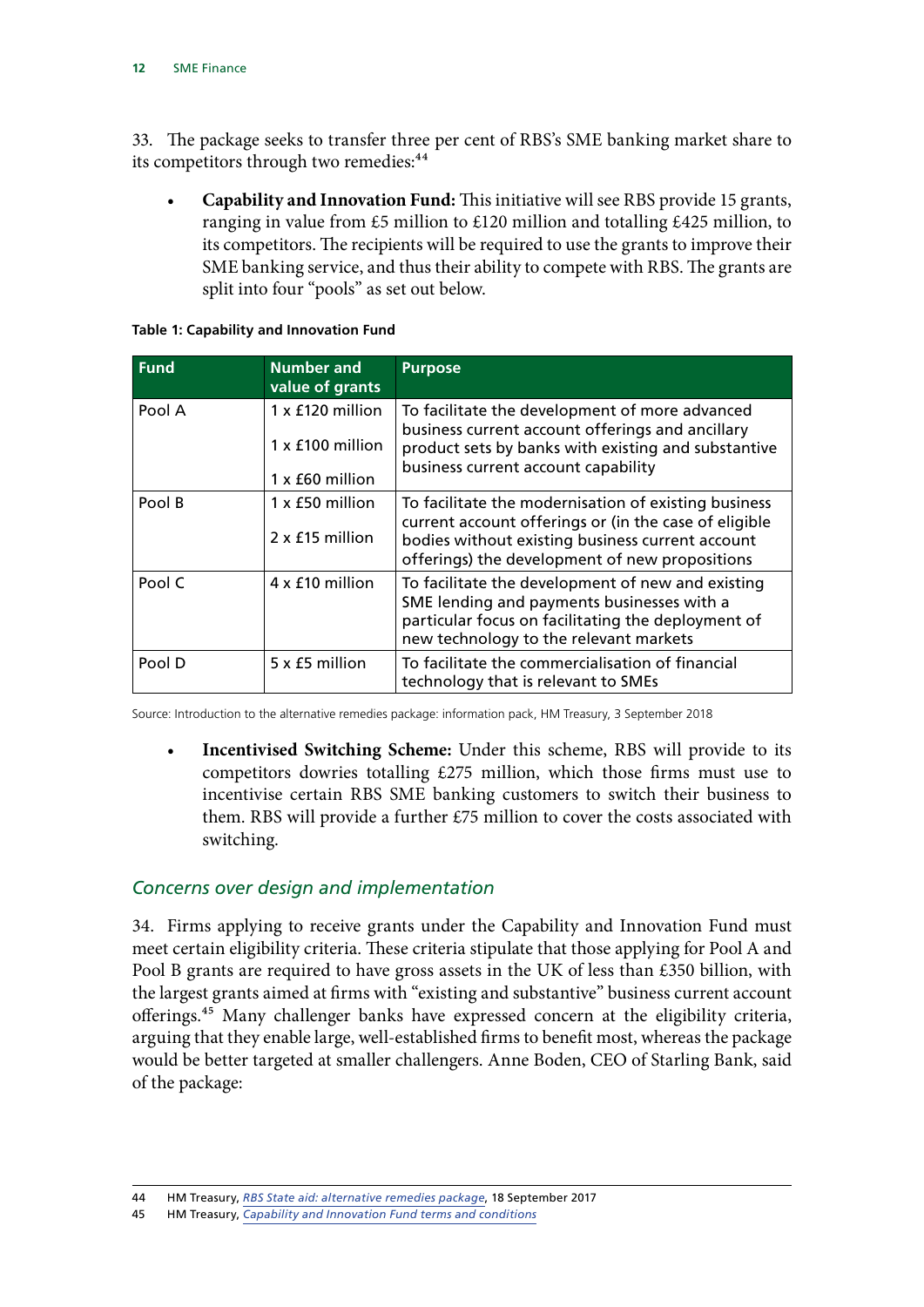The small business banking market has no meaningful competition and the RBS fund needs to back genuine disrupters, rather than established high street banks who have taken small business owners for granted for too  $long.<sup>46</sup>$ 

In its written submission, OakNorth argued that "larger banks such as Santander, Nationwide and TSB should be excluded from the fund".<sup>47</sup> Smaller banks may also be unable to devote as much resource to applying for the grants compared to their larger competitors. Two of the UK's most established challenger banks, CYBG and Metro Bank, reported £5 million and £590,000 of spending relating to the package respectively earlier this year.48 In his evidence to the Committee, the Economic Secretary recognised the "concern expressed about who is eligible".49

35. Non-banks have also expressed displeasure at the design of the package. Written evidence submitted by iwoca states that "less than 8.5 per cent of the  $\text{\textsterling}700$  million package is potentially available to alternative lenders despite their proven track record of providing much needed funding to micro and small businesses".<sup>50</sup>

36. The Alternative Remedies Package was originally due to be implemented in the first half of 2018. However, as noted by the Minister, the recruitment of the Directors of the independent body (Banking Competition Remedies Ltd. (BCR)) responsible for administering the package "took longer than initially expected". As such, the package is now due to be launched in November 2018.<sup>51</sup> Prior to the announcement of this timetable in July 2018,<sup>52</sup> firms looking to benefit from the package complained of a lack of communication regarding the package's implementation and of the costs associated with delays.<sup>53</sup>

37. **The Economic Secretary told the Committee that there is more that needs to be done to improve the Alternative Remedies Package. This is unfortunate, as the opportunity for the Treasury to adjust the package has long since passed. The Committee views the initiative as a rare and critically important opportunity to provide a meaningful boost to competition in the SME banking market. Both the Treasury and the independent body administering the package must take a similar view, and should not see this initiative simply as a compliance exercise to satisfy the European Commission's State aid requirements.**

38. **It is disappointing to hear that the industry is expressing concerns about the package's design and implementation. Delays to implementation are not without cost, and given those witnessed to date, it is all the more important for Banking Competition Remedies Ltd to administer the Alternative Remedies Package in as timely a manner as possible.**

<sup>46</sup> *["Starling to recruit head for SME banking as it targets RBS fund"](https://www.starlingbank.com/news/head-sme-banking-to-target-rbs-fund/)*, Starling Bank press release, 24 April 2018

<sup>47</sup> [OakNorth \(SME 0030\) para 10](http://data.parliament.uk/writtenevidence/committeeevidence.svc/evidencedocument/treasury-committee/sme-finance/written/81031.html)

<sup>48</sup> CYBG, *[Interim Financial Report 2018](https://www.cybg.com/resources/7bab377c-1b6f-4c26-88d2-8d40d9289ac4/CYBG+PLC+2018+IFR+14_5_18+%28Final%29.pdf)*, p 6; Metro Bank, *[Q1 Trading Update 2018](https://www.metrobankonline.co.uk/globalassets/documents/investor_documents/metro-bank-q1-2018-results-announcement.pdf) (25 April 2018)*, p 5

<sup>49</sup> Q250

<sup>50</sup> [iwoca \(SME 0032\)](http://data.parliament.uk/writtenevidence/committeeevidence.svc/evidencedocument/treasury-committee/sme-finance/written/81034.html)

<sup>51</sup> *[Letter from Economic Secretary to Chair of the Treasury Committee](https://www.parliament.uk/documents/commons-committees/treasury/Correspondence/2017-19/180730-Economic-Secretary-to%20Chair-re-BCR.pdf)* (30 July 2018)

<sup>52</sup> *["Banking Competition Remedies Ltd \(BCR\) market update",](https://www.lansons.com/bcr-market-update/) Lansons press release issued on behalf of BCR, 16 July 2018*

<sup>53</sup> *["RBS £775m competition scheme setback blamed on executive hiring delays"](https://www.telegraph.co.uk/business/2018/07/16/challenger-banks-angry-delays-775m-rbs-funding-scheme/)*, The Telegraph, 16 July 2018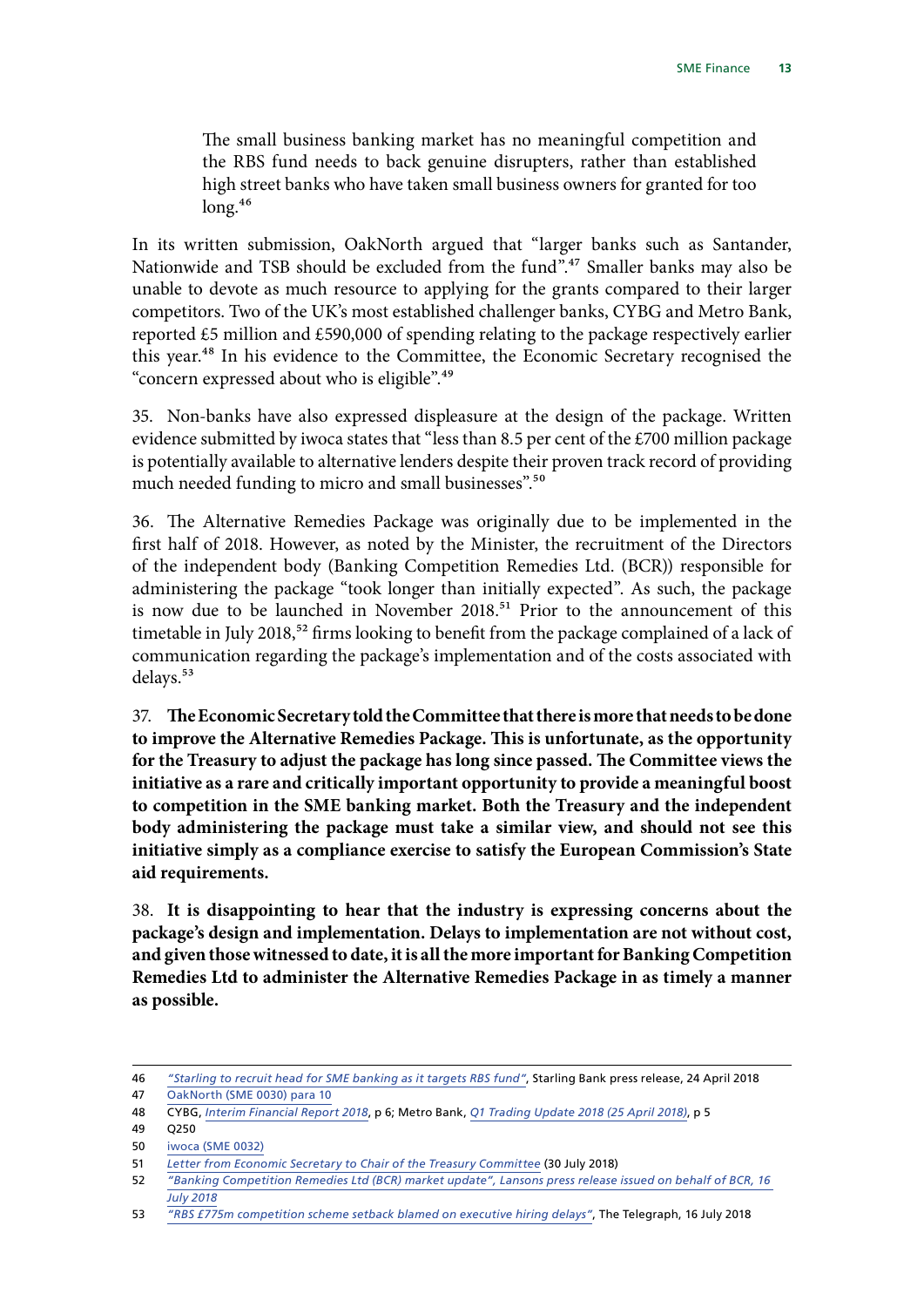# <span id="page-15-0"></span>**Innovation and alternative finance**

#### *The rise of alternative finance*

39. Alternative finance is typically thought of as funding that does not involve traditional financial institutions. The term covers a wide variety of financing models that have emerged outside of the traditional financial system. The sector has grown considerably in the UK in recent years, albeit from a low base. The Economic Secretary said of the sector:

> We see a number of options around peer-to-peer lending; we see invoice financing, we see more asset financing.

 $\left[\ldots\right]$ 

I see it as a growing segment. I think the alternative sources of funding will become more popular, but it is from a small base that is growing rapidly.<sup>54</sup>

Keith Morgan discussed the recent growth in alternative finance, saying:

… there has been the growth of some alternative forms of finance, which I see as encouraging. The biggest item to point out is probably asset finance [...] That has been growing at, roughly speaking, 10 per cent to 12 per cent a year over this period. […] We have also seen a growth, from a small base, in peer-to-peer and other marketplace lending.<sup>55</sup>

40. There are a number of reasons behind the growth in alternative finance. James Meekings, Co-Founder and UK Managing Director at Funding Circle, told the Committee what attracts SMEs to his peer-to-peer lending platform:

> We continually hear stories that it takes months for them [SMEs] to get finance through a bank. Through us, it takes 10 minutes to apply online. [...] We then get a decision to them within 24 hours

 $\left[\ldots\right]$ 

They get to do it any time they want. What we typically find is that 50 per cent of the initial registrations from businesses happen in hours when they could not get a meeting with their bank manager. The traditional experience through banking does not really meet with the modern world that small businesses are looking for. There are then some secondary things around transparency of fees. There are a lot of different fees that banks may charge. We are trying to be much clearer.

 $[...]$ 

The last thing on customer experience is pricing. We use data and technology to make sure that we price risk appropriately. That means that we think we can price better than banks on some loans, and therefore that is a better experience as well.<sup>56</sup>

<sup>54</sup> Qq311–312

<sup>55</sup> Q127

<sup>56</sup> Q4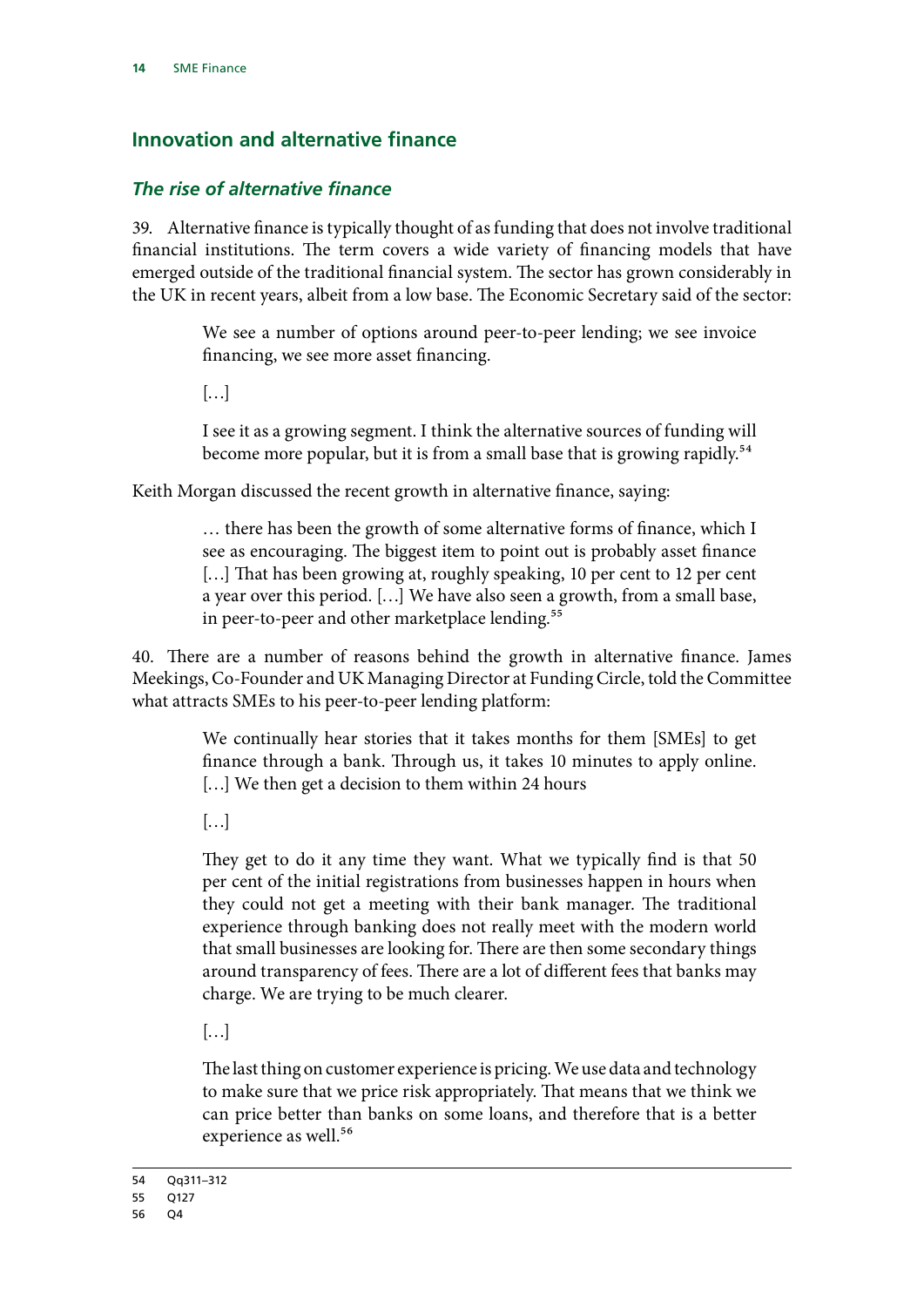41. James Meekings also suggested that alternative lenders are filling a gap in the market created by banks pulling back from certain types of lending, noting that "banks do not really do cash-flow lending to small businesses".<sup>57</sup> He also highlighted the opportunities presented by partnerships between alternative finance providers and banks:

> What you actually need is nonbank solutions to complement banks […] We have partnerships with RBS and Santander, and they want to keep that banking relationship. They want to sell the insurance. They want to sell the foreign exchange. They want to crosssell everything, but if they cannot do the lending, they do not want to lose all of the other stuff. The biggest advantage that they have is the plumbing, and how tiedin to them SMEs are.58

42. Certain types of alternative finance, however, target a different customer base to the banks. Luke Lang, Co-Founder of CrowdCube, said:

> … equity crowdfunding satisfies a different demand to banks. It is for those aspirational, ambitious, startup, earlystage businesses that really want to grow quickly and rapidly, and maybe they do not have the assets to back it up with debt finance, or they do not want—or are unable to meet—the interest repayments from a bank loan.<sup>59</sup>

43. Equity crowdfunding and peer-to-peer lending are popular forms of alternative finance, and both are regulated by the Financial Conduct Authority (FCA) as "regulated activities" under the Financial Services and Markets Act 2000.<sup>60</sup> Regulation provides those using the platforms with a degree of comfort, and may have contributed to the sector's strong growth in recent years. Luke Lang praised the regulatory regime for equity crowdfunding in his oral evidence:

> The regulation on our side is actually pretty good and balanced. […] It has certainly enabled our industry to go from a very nascent industry to really flourish and become a mainstream source of capital for British entrepreneurs. We are genuinely leading the world when it comes to alternative finance. Peer-to-peer lending and equity crowdfunding is at the forefront of that. That is something we should be proud of. It pains me to say it, but we should give the FCA some credit for that.<sup>61</sup>

44. The FCA launched a post-implementation review of its regulation of equity crowdfunding and peer-to-peer lending in 2016. Its findings were published in July 2018—significantly later than intended—alongside proposed changes to its rules for peerto-peer platforms.<sup>62</sup> Luke Lang, Co-Founder of CrowdCube, told the Committee of his disappointment in the delays to concluding the review, saying: "It is now over 18 months late. That is not particularly helpful".<sup>63</sup>

<sup>57</sup> Q4

<sup>58</sup> Q12

<sup>59</sup> Q3

<sup>60</sup> Financial Conduct Authority, ["Crowdfunding",](https://www.fca.org.uk/consumers/crowdfunding) Accessed 7 August 2018

<sup>61</sup> Q46

<sup>62</sup> Financial Conduct Authority, *[CP18/20: Loan-based \('peer-to-peer'\) and investment-based crowdfunding](https://www.fca.org.uk/publication/consultation/cp18-20.pdf)  [platforms: Feedback on our post-implementation review and proposed changes to the regulatory framework](https://www.fca.org.uk/publication/consultation/cp18-20.pdf)* (27 July 2018)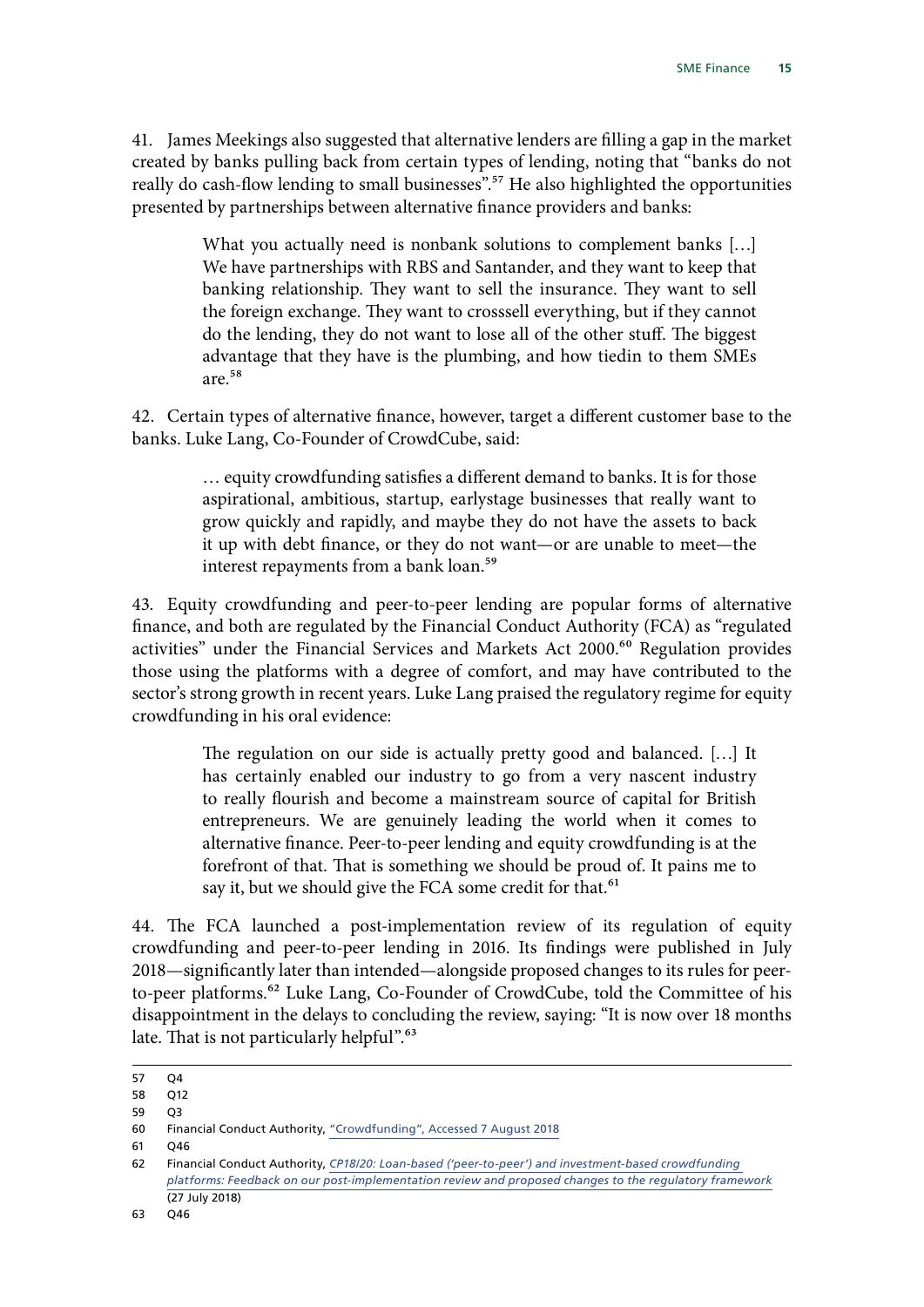#### <span id="page-17-0"></span>*Government initiatives*

45. The Government has taken steps to promote the growth of the UK's alternative finance sector. Funding Circle's written submission, however, notes that "banks continue to hold some competitive advantage, predominantly due to the fact that they hold large amounts of historic data such as current account information on small business customers".64 Nevertheless, it goes on to explain that "the government has helped to significantly level the playing field" between banks and alternative finance providers.<sup>65</sup>

46. One measure designed to improve competition is Open Banking, which may provide significant opportunities to innovative alternative finance providers with existing dateled operating models. James Meekings predicted that Open Banking will "unleash more innovation and competition", and that the "wealth of data" it will bring will allow Funding Circle to lend to more businesses and to price loans "more accurately".66

47. Open Banking allows consumers and SMEs to securely provide regulated third parties with access to their financial information.<sup>67</sup> However, recent survey data shows that only six per cent of UK adults would not be concerned about sharing their financial data with companies other than their main bank.<sup>68</sup> Open Banking will allow SMEs to better demonstrate their creditworthiness to prospective lenders and to quickly identify services that best suit their needs, for example. The Treasury spoke positively of the potential of Open Banking, noting that it will be "quite transformative", and will lead to "better products" that will be "extremely beneficial to SMEs".<sup>69</sup> A number of witnesses told the Committee that Open Banking will take time to have a noticeable impact on the market, however. Katrin Herrling warned that Open Banking "is going to take a little while to bear full fruit".<sup>70</sup>

48. A number of other Government schemes have been introduced to encourage the growth of the UK's alternative finance sector, and the SMEs that make use of it. The introduction of the Innovative Finance ISA—which allows peer-to-peer lending agreements to be included within an ISA tax wrapper—was described by James Meekings, Co-Founder and UK Managing Director at Funding Circle, as an example of the Government being "very successful in helping get more money into small businesses".<sup>71</sup> The Enterprise Investment Scheme (EIS) and Seed Enterprise Investment Scheme (SEIS) also received praise from witnesses, with Luke Lang noting they have made the UK "the envy of Europe".<sup>72</sup>

49. **The UK's alternative finance sector has demonstrated impressive growth in recent years. This is beneficial for SMEs seeking funding, and is in part down to measures introduced by the Government to encourage the sector's development. However, it still accounts for a relatively small portion of the overall SME finance market, and it is likely that potential for further growth still exists. The Government must not rest on** 

<sup>64</sup> [Funding Circle \(SME 0034\)](http://data.parliament.uk/writtenevidence/committeeevidence.svc/evidencedocument/treasury-committee/sme-finance/written/81118.html)

<sup>65</sup> [Funding Circle \(SME 0034\)](http://data.parliament.uk/writtenevidence/committeeevidence.svc/evidencedocument/treasury-committee/sme-finance/written/81118.html)

<sup>66</sup> Qq12, 57

<sup>67</sup> Open Banking, ["What is Open Banking?",](https://www.openbanking.org.uk/customers/what-is-open-banking/) Accessed 9 August 2018

<sup>68</sup> YouGov, *["Three quarters of Britons haven't heard of open banking"](https://yougov.co.uk/news/2018/08/01/three-quarters-britons-havent-heard-open-banking/) (1 August 2018)*

<sup>69 0327</sup> 

<sup>70</sup> Q58

<sup>71</sup> Q21

<sup>72</sup> Q66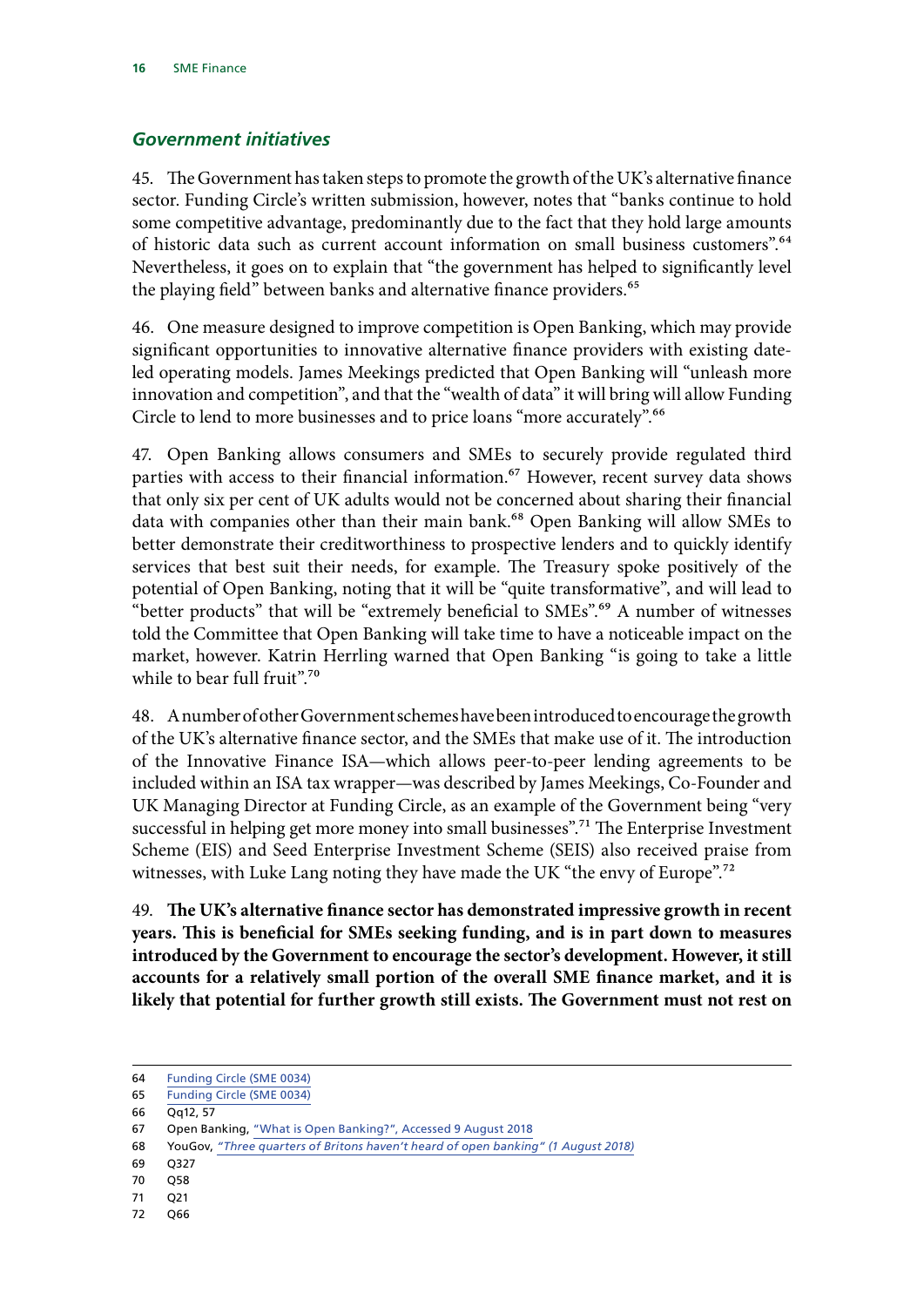**its laurels; further work will be required to ensure the UK's alternative finance sector fully realises its potential while maintaining appropriate standards of protection for consumers.**

50. **Open Banking has the potential to bring significant benefits for SMEs seeking finance. Its impact on the market to date, however, has been muted. As an initiative based fundamentally on the sharing of private financial information with third parties, its success will depend heavily on the willingness of consumers and SMEs to trust those firms. Perhaps understandably, given the frequency of high-profile IT failures and data breaches, that trust appears to be seriously lacking. The Treasury told the Committee that it expected the impact of Open Banking to be slow to materialise, but the Committee urges it to take a more ambitious stance. Working with the Competition and Markets Authority, the Treasury should provide an assessment of the initiative's effect on the market to date. The authorities should also set clear and challenging milestones for the industry in relation to the timely development of Open Banking services, and deliver a comprehensive strategy for combatting the clear public trust issues that threaten to undermine the initiative.**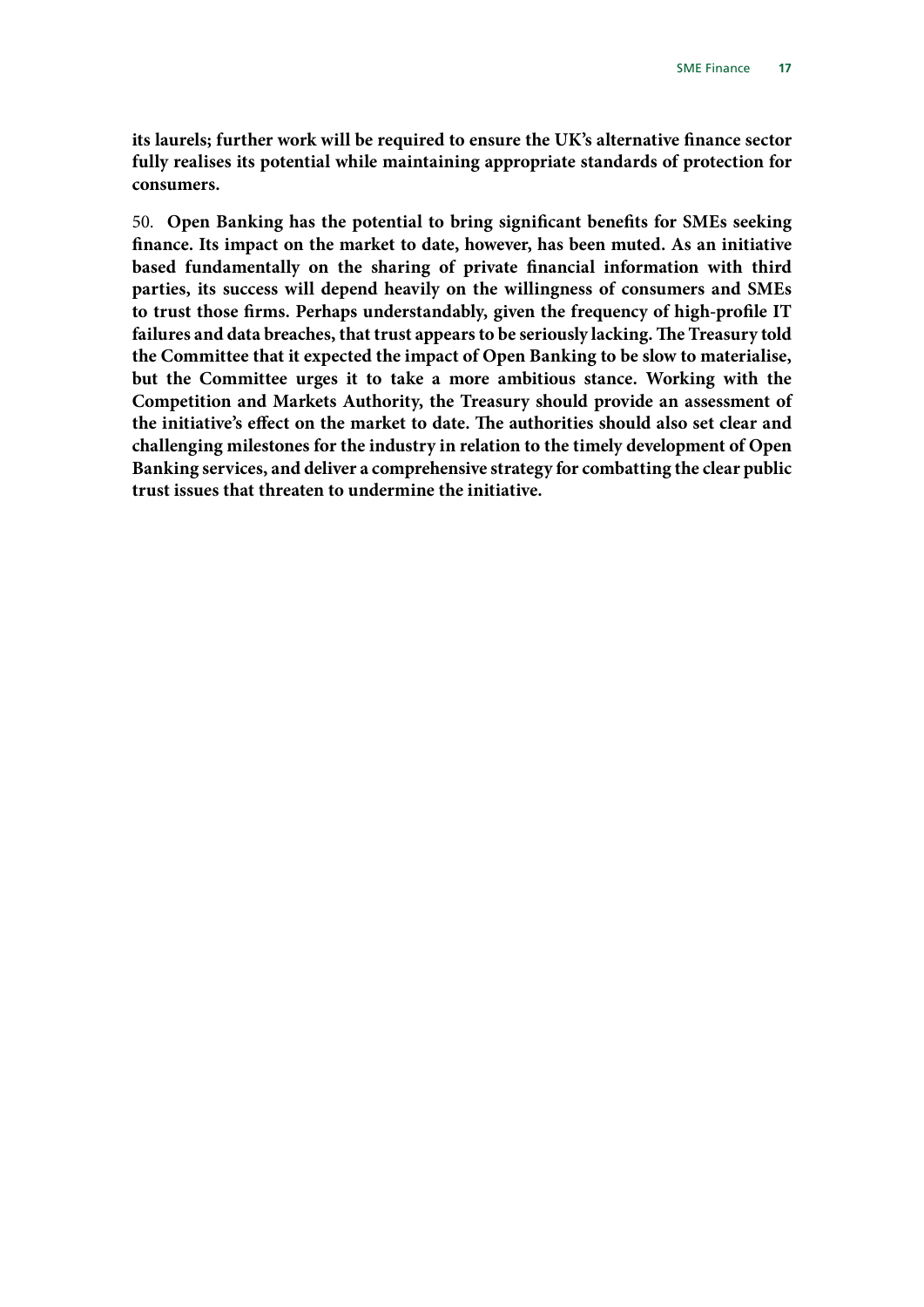# <span id="page-19-0"></span>**3** Misconduct and regulation in SME banking

### **Past misconduct in SME banking**

#### *An overview*

51. Conduct in the SME banking sector has long been subject to scrutiny, including by the Treasury Committee.<sup>73</sup> There have been a number of high-profile cases of poor treatment of SME customers, most notably the mis-sale of hedging products, the treatment of SME customers at RBS's Global Restructuring Group (GRG), and the fraudulent activity conducted at HBOS Reading. Throughout this inquiry, the Committee has sought to examine the characteristics of the SME banking market that allowed these pockets of misconduct to exist, and to consider the changes that may be necessary to prevent such behaviour in future. The Committee has also conducted further scrutiny of events at RBS GRG, and the regulatory response.

### *RBS Global Restructuring Group (GRG)*

#### *Background*

52. GRG was a business support unit at RBS that operated between 2008 and 2014. Concerns surrounding the treatment of small businesses referred to GRG received significant public attention following the publication of Lawrence Tomlinson's 2013 report, entitled "*Banks' Lending Practices: Treatment of Businesses in Distress*". Mr Tomlinson, then the Entrepreneur in Residence at the Department for Business, Innovation and Skills, alleged that RBS was "unnecessarily engineering" businesses into default, and that GRG existed to "make profit for the bank through the destruction of viable businesses", primarily through "fees, increased margins and devalued assets".<sup>7475</sup> Since the publication of the Tomlinson report, a number of investigations have been carried out to examine the accuracy of the allegations contained therein, and in 2015 the Treasury Committee of the time analysed events at GRG as part of its inquiry into "*Conduct and competition in SME lending"*.76 More recently, the Committee has sought to bring further transparency to events at GRG, including by taking evidence from RBS in January 2018 and publishing a range of relevant documents.<sup>77</sup>

53. On 17 January 2018, the Committee published correspondence between the Chair and Ross McEwan, Chief Executive of RBS, which included an internal RBS memorandum entitled "*Just Hit Budget!*" written in 2009.78 The memorandum—distributed to a subset of GRG staff—contains guidance for staff on generating income via dishonest means. The "tactics", "tips" and "ways to generate income" in the memo include:

<sup>73</sup> See, for example, Treasury Committee, Eleventh Report of Session 2014–15, *[Conduct and competition in SME](https://www.parliament.uk/documents/commons-committees/treasury/Conduct_and_Competition_in_SME_lending.pdf)  [lending](https://www.parliament.uk/documents/commons-committees/treasury/Conduct_and_Competition_in_SME_lending.pdf)*, HC 204

<sup>74</sup> Lawrence Tomlinson, *[Banks' Lending Practices: Treatment of Businesses in Distress](http://www.tomlinsonreport.com/docs/tomlinsonReport.pdf) (25 November 2013), p 2* 75 Q96

<sup>76</sup> Treasury Committee, Eleventh Report of Session 2014–15, *[Conduct and competition in SME lending](https://www.parliament.uk/documents/commons-committees/treasury/Conduct_and_Competition_in_SME_lending.pdf)*, HC 204

<sup>77</sup> Treasury Committee, *[RBS's Global Restructuring Group and its treatment of SMEs](https://www.parliament.uk/business/committees/committees-a-z/commons-select/treasury-committee/inquiries1/parliament-2017/rbs-global-restructuring-group-17-19/)*

<sup>78</sup> *["Treasury Committee publishes documents relating to RBS' Global Restructuring Group"](https://www.parliament.uk/business/committees/committees-a-z/commons-select/treasury-committee/news-parliament-2017/rbs-global-restructuring-group-letters-evidence-17-19/)*, Treasury Committee press release, 17 January 2018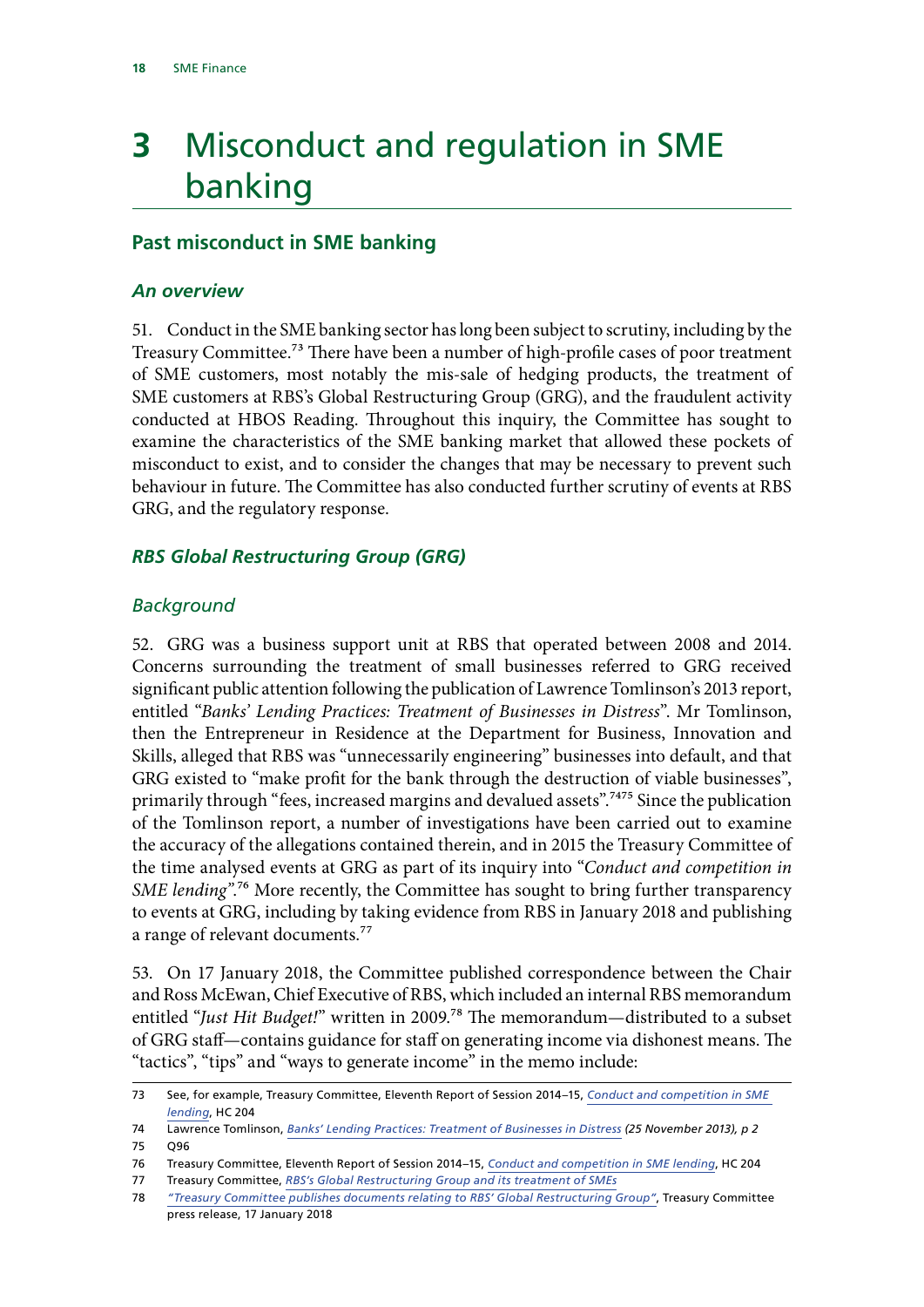**Basket cases:** Time consuming but remunerative.

[…]

**Be specific:** avoid round number fees - £5,300 sounds as if you have thought about it, £5K sounds like you haven't.

**Rope:** Sometimes you need to let customers hang themselves. You have then gained their trust and they know what's coming when they fail to deliver.

[…]

**Monthly fees:** minimum £500. Ideally on average we need c10 per cent premium on our debt […] They normally cannot afford this and you can then leverage an upside.79

54. When challenged by the Committee on the contents of the memo, Sir Howard Davies, Chairman of RBS, said:

> I am acutely embarrassed by those documents. […] They are the stuff of which nightmares are made, as far as a chairman or a chief executive is concerned. […] We can do nothing but abase ourselves as far as that is concerned. It is absolutely awful.<sup>80</sup>

Tony Boorman, Managing Director at Promontory Financial Group, a consultancy appointed by the FCA to investigate the actions of GRG, described the memo as "reprehensible and inappropriate for production by any person with "manager" in their name in any sensible financial institution". He added that, in the course of Promontory's investigation, "other comments … that were similar in tone and spirit" to those contained within the *"Just Hit Budget!*" memo were seen within GRG files, and that the existence of these documents "spoke to something around the culture of the bank at that time".<sup>81</sup>

55. Ross McEwan told the Committee that "the culture, structure and way RBS operates has changed fundamentally" since events at GRG.<sup>82</sup> In an interview in October 2018, he stated that "I think it will take five—maybe even 10—years to rebuild trust to where we'd want it to be".<sup>83</sup> Supplementary evidence provided by RBS to the Committee following the evidence session in January 2018 noted the number of staff working at RBS Restructuring the bank's new restructuring unit—that previously worked in GRG:

> There are currently 182 employees in Restructuring of whom 136 worked in GRG.

> 32 of the current employees are at senior manager grade or above. 30 of the 32 were formerly in GRG.<sup>84</sup>

<sup>79</sup> *[Letter from Chief Executive of RBS to Chair of the Treasury Committee](https://www.parliament.uk/documents/commons-committees/treasury/Ross-McEwan-RBS-GRG-090118.pdf) (9 January 2018)*

<sup>80</sup> [Oral evidence taken on 30 January 2018, HC \(2017–19\) 737, Q157](http://data.parliament.uk/writtenevidence/committeeevidence.svc/evidencedocument/treasury-committee/rbs-global-restructuring-group-and-its-treatment-of-smes/oral/77683.html)

<sup>81</sup> [Oral evidence taken on 30 January 2018, HC \(2017–19\) 737, Q59](http://data.parliament.uk/writtenevidence/committeeevidence.svc/evidencedocument/treasury-committee/rbs-global-restructuring-group-and-its-treatment-of-smes/oral/77683.html)

<sup>82</sup> *[Letter from Chief Executive of RBS to Chair of the Treasury Committee](https://www.parliament.uk/documents/commons-committees/treasury/Ross-McEwan-RBS-GRG-090118.pdf) (9 January 2018)*

<sup>83</sup> *["RBS boss: rebuilding trust will take another ten years"](https://www.bbc.co.uk/news/business-45799410)*, BBC News, 10 October 2018

<sup>84</sup> RBS, *[RBS Supplementary Evidence Addendum](https://www.parliament.uk/documents/commons-committees/treasury/Correspondence/RBS-Supplementary-Evidence-Addendum.pdf)* (27 February 2018)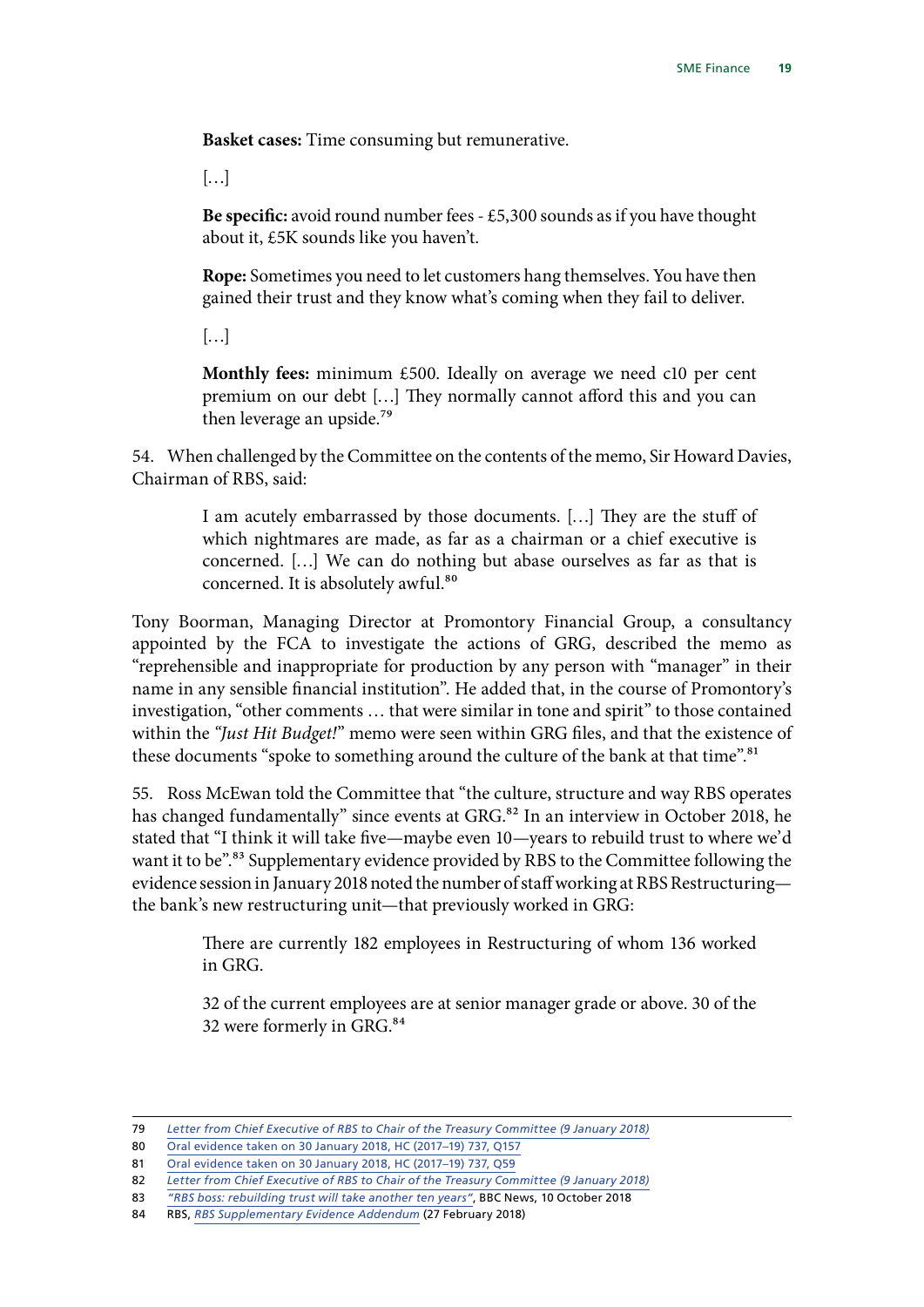56. **The treatment of vast numbers of SME customers placed in RBS's Global Restructuring Group was nothing short of scandalous. The actions of GRG staff heaped untold misery on hard working business owners, recklessly destroying livelihoods in pursuit of profit. The "***Just Hit Budget!***" memo typified the toxic and unscrupulous culture entrenched within the organisation; a culture that has been rightly highlighted as a key driver of events at GRG.**

57. **It is widely acknowledged that an organisation's culture is strongly guided by the "tone from the top"; the standards of ethics and integrity demonstrated by those in senior positions. The overwhelming majority of those responsible for cultivating GRG's patently unprincipled culture remain employed in RBS's new restructuring division. This threatens to seriously undermine RBS's claim that the bank's culture has changed fundamentally in recent years, and raises concerns that the bank has merely undertaken a rebranding exercise.**

#### *The regulatory response*

58. In response to the Tomlinson Report, the FCA used its power to appoint a "skilled person" under section 166 of the Financial Services and Markets Act 2000 to commission an independent review of the treatment of SMEs referred to GRG between 1 January 2008 and 31 December 2013.<sup>85</sup> The FCA's review process comprised two phases:

- **Phase One:** To consider RBS's treatment of a sample of SME customers referred to GRG to assess the validity of the allegations of inappropriate treatment, and to consider whether any poor practices identified were widespread and systematic.
- **Phase Two:** If poor practices were found to be widespread and systematic, to identify the root cause of these issues, including whether inappropriate treatment was known about, authorised or sanctioned by management within RBS, and to make recommendations to address any shortcomings identified.<sup>86</sup>

59. The FCA published a summary of the findings of the phase one report—conducted by Promontory Financial Group—on 8 November 2016.<sup>87</sup> The Promontory report was leaked to the BBC in August 2017,<sup>88</sup> prompting the Chair of the Committee to write to Andrew Bailey, CEO of the FCA, saying:

> It is now three and a half years since the FCA commissioned the skilled persons review of GRG, and nearly a year since it received the final report. If the FCA had published an early and full account of the findings, including data on the scale of mistreatment and inappropriate action, the BBC would have had nothing of interest to report from the leaked document.

> The skilled persons report is now in the hands of an unknown number of third parties. The FCA has no control over the timing or content of further

<sup>85</sup> Financial Conduct Authority, *[Final Requirement Notice, Skilled Persons Report](https://www.fca.org.uk/publication/foi/foi3462-information-provided-1.pdf)* (20 May 2014)

<sup>86</sup> Financial Conduct Authority, *[Statement on further investigative steps in relation to RBS GRG](https://www.fca.org.uk/publication/corporate/statement-on-fcas-further-investigative-steps-in-relation-to-rbs-grg.pdf)* (31 July 2018), p 6 87 Financial Conduct Authority, *[Statement on the Financial Conduct Authority's review of Royal Bank of Scotland's](https://www.fca.org.uk/news/press-releases/review-royal-bank-scotland-treatment-customers-referred-global-restructuring-group)* 

*[treatment of customers referred to its Global Restructuring Group](https://www.fca.org.uk/news/press-releases/review-royal-bank-scotland-treatment-customers-referred-global-restructuring-group)* (8 November 2016)

<sup>88</sup> "*[RBS accused of mistreating businesses in leaked report](https://www.bbc.co.uk/news/business-41048691)",* BBC, 25 August 2017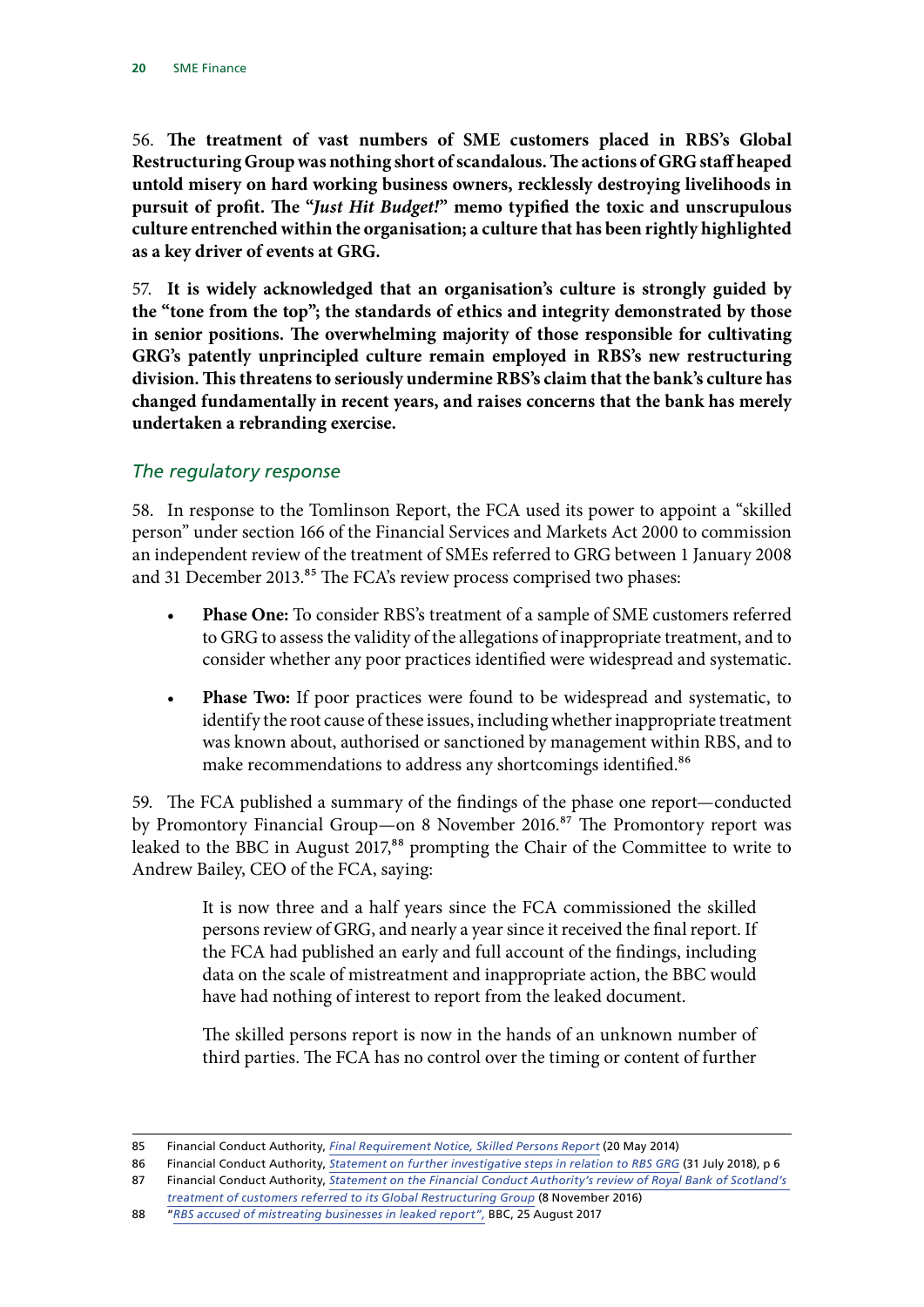public disclosures from the report. The balance has tipped firmly in favour of full publication, and I urge you to secure the approval of RBS to do so, without delay.<sup>89</sup>

60. The FCA declined, arguing that the public interest would not be best served by publication.<sup>90</sup> Instead, it published an interim summary of Promontory's report in October 2017.<sup>91</sup> In the interest of transparency, the Committee requested that the FCA provide the Promontory report and other relevant documents to the Committee's Specialist Advisers, Andrew Green QC and Fraser Campbell. The advisers were asked to report to the Committee on whether the FCA's interim summary contained a fair and balanced account of the findings of the Promontory report.<sup>92</sup> They concluded that the FCA's interim summary met that condition, but recommended a number of drafting changes which were accepted by the FCA and reflected in its final summary of the Promontory report, published on 28 November 2017.93

61. In evidence to the Committee on 30 January 2018, RBS confirmed that it would not object to the FCA publishing the Promontory report.<sup>94</sup> The Chair therefore wrote to the FCA on 7 February 2018 requesting that the final, unredacted report be published by Friday 16 February or, if that proved impossible, the report be sent to the Committee Clerk by the same date.<sup>95</sup> In his response on 9 February 2018, Andrew Bailey set out the legal constraints that made publication by that date "highly unlikely".96 Owing to these constraints, the report was sent to the Clerk on 16 February, and published by the Committee on 20 February. Commenting on the publication, the Chair said:

> The Committee has not taken the decision to publish lightly. Normally, reports prepared under section 166 are confidential, but there is overwhelming public interest in bringing transparency to what happened at GRG, given the earlier leak of the report, and in ensuring that everyone can see, and know that they are seeing, an authentic and verified copy of Promontory's original report.<sup>97</sup>

62. Phase two of the FCA's investigation did not take place in the manner originally envisaged. Instead of commissioning Promontory to carry out the work, the FCA itself began a "focussed investigation". On 31 July 2018, the FCA published an update on this work, which stated:

> … we do not consider that prohibition proceedings brought in relation to any member of GRG senior management, in role during the relevant period, would have reasonable prospects of success.

<sup>89</sup> *[Letter from Chair of the Treasury Committee to Chief Executive of the FCA](https://www.parliament.uk/documents/commons-committees/treasury/Chair-to-Andrew-Bailey-FCA-re-GRG-leak.pdf)* (4 September 2017)

<sup>90</sup> *[Letter from Chief Executive of the FCA to Chair of the Treasury Committee](https://www.parliament.uk/documents/commons-committees/treasury/Bailey-Morgan-GRG-110917.pdf)* (11 September 2017)

<sup>91</sup> Financial Conduct Authority, *[Interim Summary, A report on an independent review of Royal Bank of Scotland](https://www.fca.org.uk/publication/corporate/interim-summary-independent-review-rbs-grg.pdf)  [Group's treatment of small and medium-sized enterprise customers referred to the Global Restructuring Group](https://www.fca.org.uk/publication/corporate/interim-summary-independent-review-rbs-grg.pdf)* (23 October 2017)

<sup>92</sup> Treasury Committee, *[Terms of Reference for Specialist Advisers Review of the Promontory Report](https://www.parliament.uk/documents/commons-committees/treasury/Correspondence/2017-19/fca-tsc-tor.pdf)*

<sup>93</sup> Financial Conduct Authority, *[Final Summary, A report on an independent review of Royal Bank of Scotland](https://www.fca.org.uk/publication/corporate/final-summary-independent-review-rbs-grg.pdf)  [Group's treatment of small and medium-sized enterprise customers referred to the Global Restructuring Group](https://www.fca.org.uk/publication/corporate/final-summary-independent-review-rbs-grg.pdf) (28 November 2017)*

<sup>94</sup> [Oral evidence taken on 30 January 2018, HC \(2017–19\) 737, Q216](http://data.parliament.uk/writtenevidence/committeeevidence.svc/evidencedocument/treasury-committee/rbs-global-restructuring-group-and-its-treatment-of-smes/oral/77683.html)

<sup>95</sup> *[Letter from Chair of the Treasury Committee to Chief Executive of the FCA](https://www.parliament.uk/documents/commons-committees/treasury/Correspondence/2017-19/letter-Andrew-Bailey-070218.pdf)* (7 February 2018)

<sup>96</sup> *[Letter from Chief Executive of the FCA to Chair of the Treasury Committee](https://www.fca.org.uk/publication/correspondence/grg-letter-7-feb-2018.pdf)* (9 February 2018)

<sup>97</sup> "*[Treasury Committee publishes RBS-GRG report](https://www.parliament.uk/business/committees/committees-a-z/commons-select/treasury-committee/news-parliament-2017/rbs-global-restructuring-group-s166-report-17-19/)", Treasury Committee press release,* 20 February 2018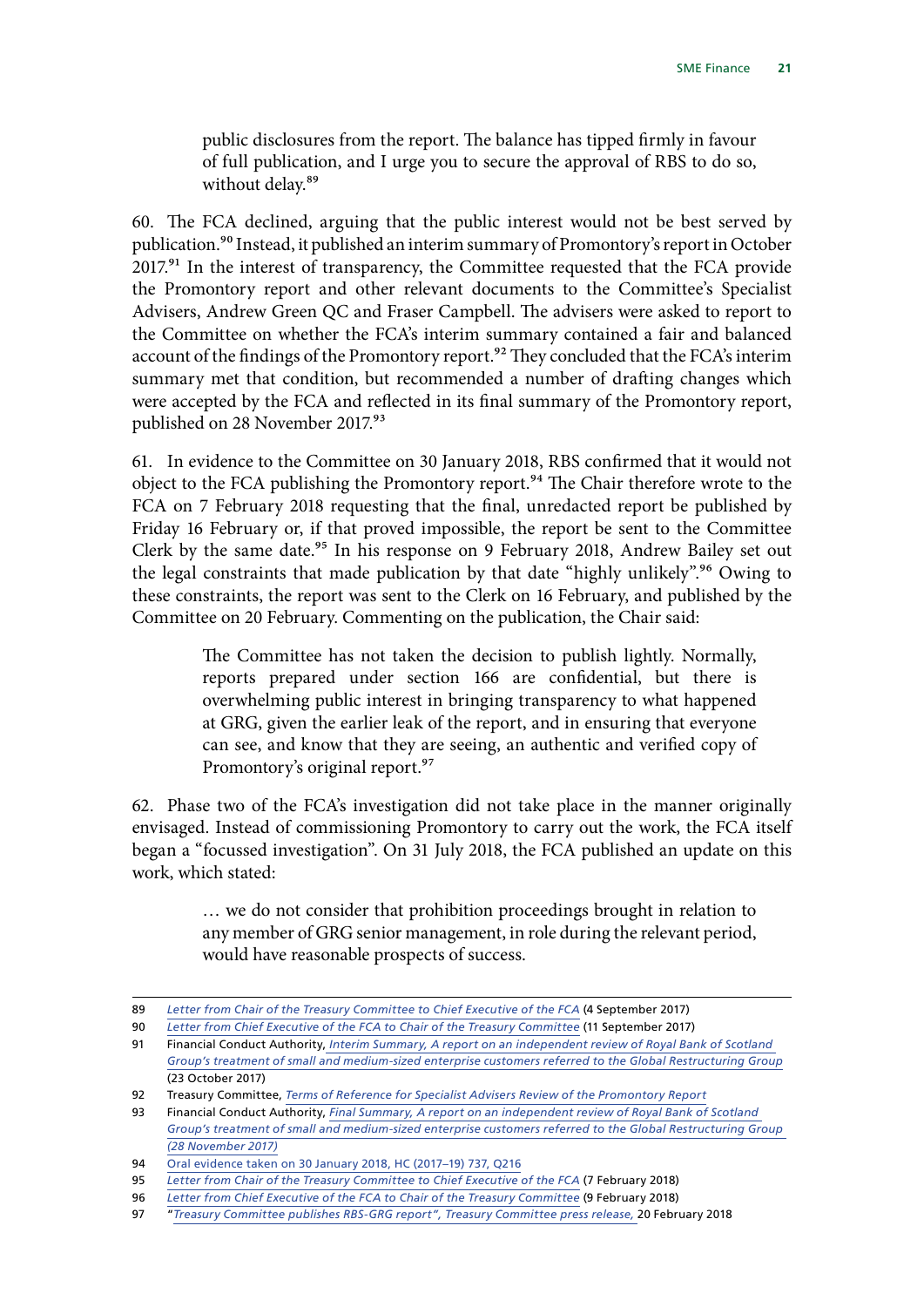<span id="page-23-0"></span>We did not find evidence of dishonesty or lack of integrity. The absence of regulatory rules against which the performance of senior management within GRG could be measured, in the context of the environment at the time and in all the circumstances, means we do not think a successful competence and capability case could be brought.<sup>98</sup>

63. Responding to the FCA's announcement that no disciplinary action would be taken, the Chair of the Committee noted that those affected by GRG will find the decision "deeply disappointing and bewildering".<sup>99</sup> The FCA will publish a fuller account of its findings with respect to GRG in due course.

64. The fact that commercial lending is largely unregulated, and thus the absence of regulatory rules against which to assess GRG's treatment of SMEs means that the FCA lacks the power to take disciplinary action, such as imposing fines on RBS or individuals. While the FCA has the power to ban individuals from the financial services industry if it considers them not to be fit and proper, it concluded that it would not be able to bring a successful case against any of GRG's senior management. The Senior Managers and Certification Regime—which came into force in 2016 and is discussed in more detail later in this chapter—was not in place during the period covered by the FCA's GRG investigation. This regime introduced stricter conduct standards and greater levels of personal accountability, and also allows the FCA to fine senior managers in relation to unregulated activity, where appropriate. However, these rules cannot be applied retrospectively to GRG.

# **The regulation of SME lending**

# *The regulatory perimeter*

65. Not all financial services are regulated, and those that are not are often described as "outside the regulatory perimeter". At the Committee's request, Andrew Bailey wrote to the Committee on the FCA's powers and the regulatory perimeter in January 2018. The letter gave an overview of the FCA's regulatory framework, as well as the regulatory position with respect to lending to SMEs:

> Certain types of financial services activity require a licence or "permission" before that can be carried on.

 $\left[\ldots\right]$ 

The activities are described at a high-level in the Financial Services and Markets Act 2000 (FSMA) […] We usually refer to such activities simply as "regulated activity" or as being within the "FCA's perimeter".

Much of the regulatory framework set out in FSMA, and most of the FCA's powers, are targeted at regulating the conduct of this activity.

[…]

<sup>98</sup> Financial Conduct Authority, *[Statement on further investigative steps in relation to RBS GRG](https://www.fca.org.uk/publication/corporate/statement-on-fcas-further-investigative-steps-in-relation-to-rbs-grg.pdf)* (31 July 2018), p 14 99 *["RBS escapes action over controversial GRG unit"](https://www.bbc.co.uk/news/business-45018743)*, BBC News, 31 July 2018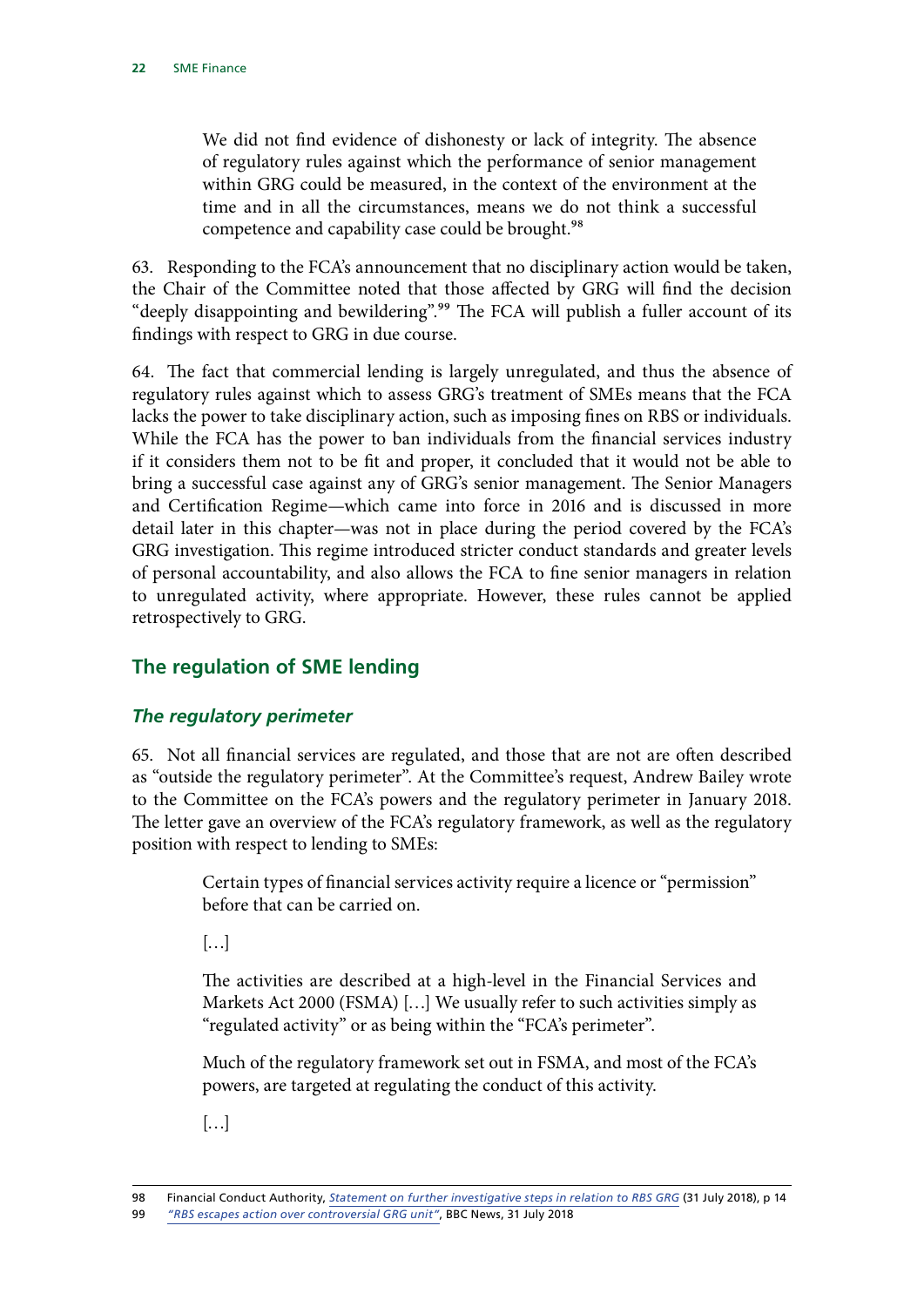In contrast to mortgage lending and consumer credit activity, commercial lending is not a regulated activity. In other words, a person lending money commercially does not need to be authorised by the FCA (unless the lending constitutes "consumer credit"). So some lenders are therefore completely outside the scope of FCA regulation. Banks, on the other hand, are regulated by the FCA (because they are deposit-takers), but the FCA's interest is primarily in the extent [to] which the banks' activity outside "the perimeter" is relevant to the banks' standing as a deposit taker.

 $\left[\ldots\right]$ 

Engaging in the sort of restructuring activity conducted by GRG is not of itself regulated activity. Our detailed conduct rules on the design and governance of products and services do not apply.100

66. Further detail on the regulatory protection afforded to SMEs is given in the FCA's discussion paper "*Our approach to SMEs as users of financial services*" published in November 2015:

> Although many financial services provided to SMEs are within this regulatory perimeter, lending to SMEs for business purposes is mostly outside the regulatory perimeter. For example, unsecured lending to an SME borrower for the purposes of their business will only be regulated if the SME is unincorporated and the amount being borrowed is £25,000 or less …101

67. The fact that commercial lending is outside the regulatory perimeter effectively means that there are no detailed FCA rules governing how that activity should be carried out. It also means that the majority of the FCA's Principles for Business do not apply. These principles are a general statement of the fundamental obligations of firms under the regulatory system. The table below lists the principles, and indicates those that apply to unregulated activities, such as lending to SMEs.

| <b>Principle</b>                 | <b>Description</b>                                                                                                                             | <b>Applicable to</b><br>unregulated<br>activity? |
|----------------------------------|------------------------------------------------------------------------------------------------------------------------------------------------|--------------------------------------------------|
| 1 - Integrity                    | A firm must conduct its business with integrity.                                                                                               | No                                               |
| 2 - Skill, care and<br>diligence | A firm must conduct its business with due skill, care<br>and diligence.                                                                        | <b>No</b>                                        |
| 3 - Management<br>and control    | A firm must take reasonable care to organise and<br>control its affairs responsibly and effectively, with<br>adequate risk management systems. | Yes                                              |
| 4 - Financial<br>prudence        | A firm must maintain adequate financial resources.                                                                                             | Yes                                              |
| 5 - Market<br>conduct            | A firm must observe proper standards of market<br>conduct.                                                                                     | No.                                              |

#### **Table 2: FCA Principles for Business**

<sup>100</sup> *[Letter from Chief Executive of the FCA to Chair of the Treasury Committee](https://www.parliament.uk/documents/commons-committees/treasury/Correspondence/2017-19/FCA-powers-perimeter-300118.pdf)* (30 January 2018)

<sup>101</sup> Financial Conduct Authority, *[Our approach to SMEs as users of financial services, DP15/7](https://www.fca.org.uk/publication/discussion/dp15-07.pdf)* (November 2015), p12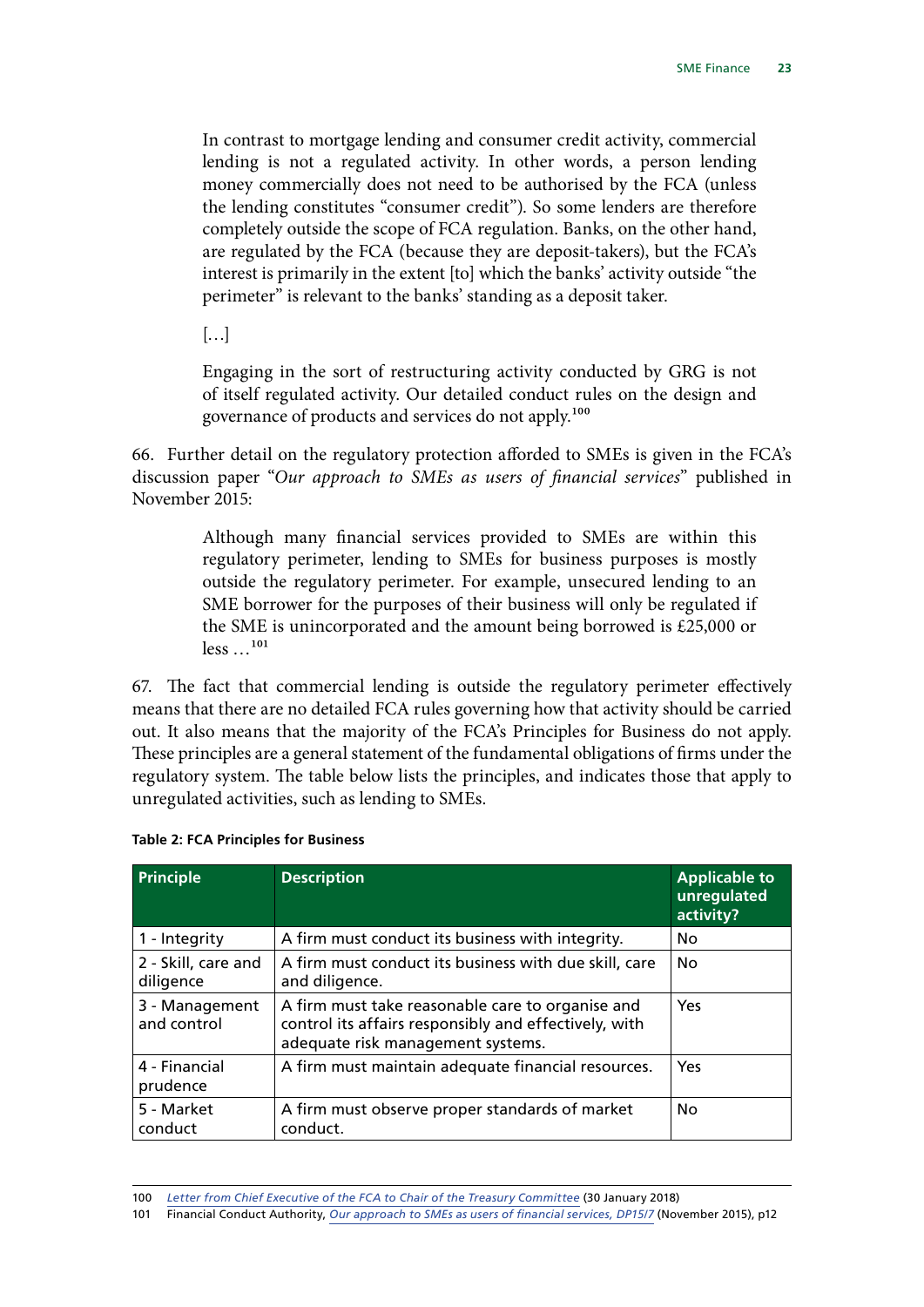<span id="page-25-0"></span>

| <b>Principle</b>                            | <b>Description</b>                                                                                                                                                                                                                  | <b>Applicable to</b><br>unregulated<br>activity? |
|---------------------------------------------|-------------------------------------------------------------------------------------------------------------------------------------------------------------------------------------------------------------------------------------|--------------------------------------------------|
| 6 - Customers'<br>interests                 | A firm must pay due regard to the interests of its<br>customers and treat them fairly.                                                                                                                                              | Nο                                               |
| $7 -$<br>Communications<br>with clients     | A firm must pay due regard to the information<br>needs of its clients, and communicate information<br>to them in a way which is clear, fair and not<br>misleading.                                                                  | No                                               |
| 8 - Conflicts of<br>interest                | A firm must manage conflicts of interest fairly, both<br>between itself and its customers and between a<br>customer and another client.                                                                                             | Nο                                               |
| 9 - Customers:<br>relationships of<br>trust | A firm must take reasonable care to ensure the<br>suitability of its advice and discretionary decisions<br>for any customer who is entitled to rely upon its<br>judgment.                                                           | No                                               |
| 10 - Clients-<br>assets                     | A firm must arrange adequate protection for clients'<br>assets when it is responsible for them.                                                                                                                                     | Nο                                               |
| 11 - Relations<br>with regulators           | A firm must deal with its regulators in an open<br>and cooperative way, and must disclose to the<br>appropriate regulator appropriately anything<br>relating to the firm of which that regulator would<br>reasonably expect notice. | Yes                                              |

Source: FCA Principles for Business, FCA Handbook

68. In its report on events at GRG, Promontory described the regulatory protections for SMEs as "limited", adding that "the FCA should work with the government and other relevant parties to extend the protections available to SME customers".<sup>102</sup>

# *Awareness of the lack of regulatory protection*

69. When borrowing money, many SMEs do not appreciate the limited nature of the regulatory protections afforded to them. For many, there is an assumption that regulatory protection exists. Ian Smith, Chief Financial Officer at CYBG, told the Committee:

> Anecdotally, what we hear when we talk to [SME] customers is that they have a perception that there is some kind of protection available. It is only when it is tested, when they are disappointed, that they find out that it is not. $103$

This view was shared by other witnesses. The SME Alliance noted in its written submission that "most SME owners don't realise they have no protection until it's too late",<sup>104</sup> and Suren Thiru told the Committee that "there is not a great awareness" amongst SMEs of the lack of regulation.105

<sup>102</sup> Promontory, *[RBS Group's treatment of SME customers referred to the Global Restructuring Group](https://www.parliament.uk/documents/commons-committees/treasury/s166-rbs-grg.pdf)* (September 2016), para 7.19

<sup>103</sup> Q228

<sup>104</sup> [SME Alliance \(SME 0026\)](http://data.parliament.uk/writtenevidence/committeeevidence.svc/evidencedocument/treasury-committee/sme-finance/written/81025.html)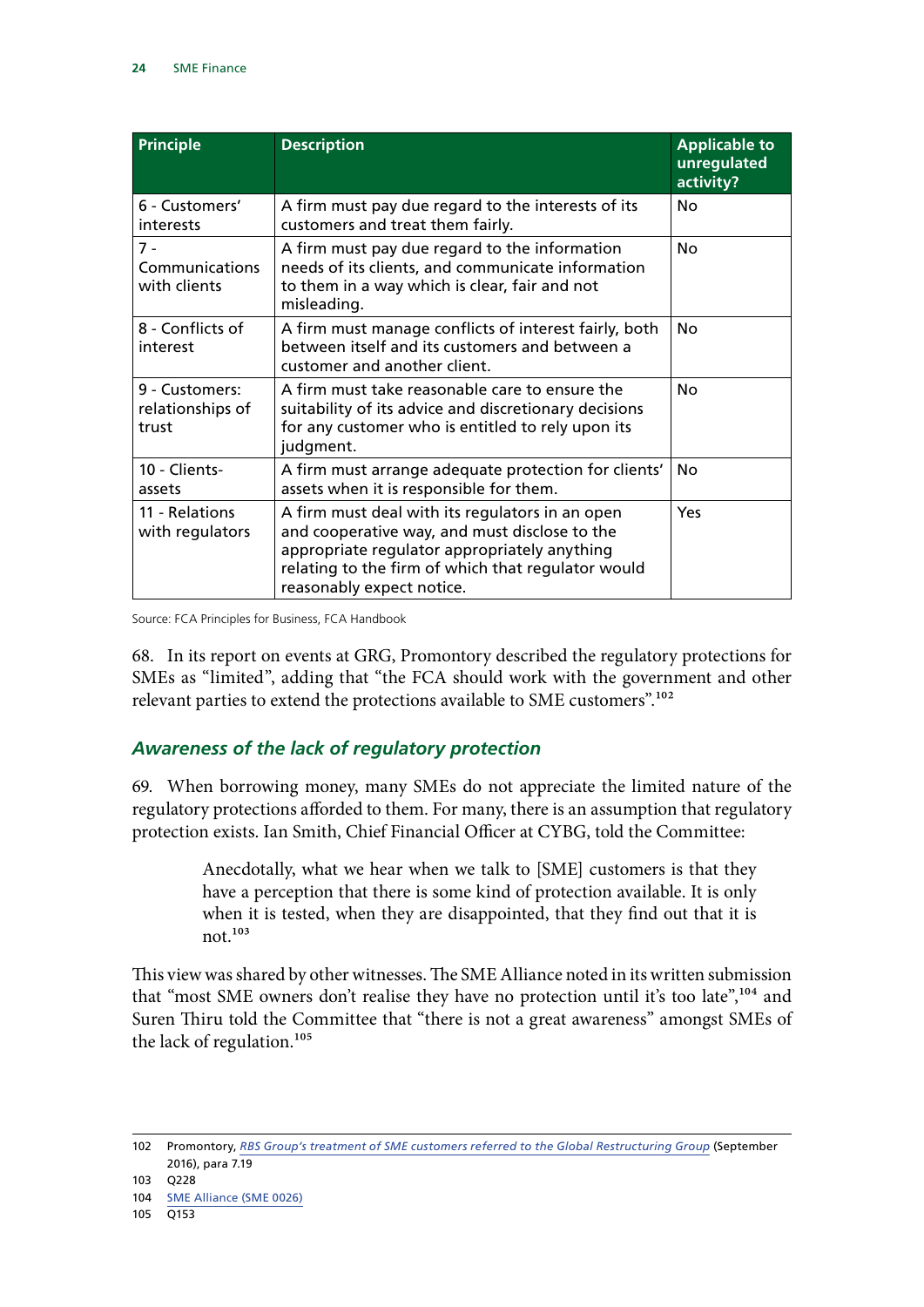#### <span id="page-26-0"></span>*Past consideration of SME lending regulation*

70. Decisions on what is regulated are for Parliament and Government. The original decision to place SME lending largely outside the regulatory perimeter was made primarily on the basis that SMEs are more sophisticated than individual consumers (and therefore warrant less regulatory protection), and that regulation may lead to a reduction in the supply of credit to SMEs. In evidence to the Committee, Andrew Bailey recalled the debates that took place when the regulatory perimeter was initially established in FSMA 2000:

> You have to go right back to the 1997 and 1998 debates on the FSMA legislation for this. There was a view at that time that SMEs should be kept outside the regulatory net to encourage innovation, and that they could fend for themselves; I am paraphrasing. Sadly, I think, experience has shown that that is not justified.<sup>106</sup>

Howard Davies, who was Chairman of the Financial Services Authority (the predecessor to the FCA) when FSMA 2000 entered into force, also discussed these deliberations in evidence to the Committee:

> I was chairman of the FSA when the Financial Services and Markets Act was put in place in 2000. Consideration was given to this at the time. At the time, the judgment made by the Government was that to paint small business banking with a regulatory paintbrush might make provision of services more costly, might make the whole market seize up, because the regulatory controls around know your customer, treating customers fairly and all that would impede the small business market. A decision was made at that time, which still remains the case, that small business lending should not be part of the regulated activity.107

71. The Committee has seen no evidence that the question of whether SME lending should be within the regulatory perimeter was subject to detailed public debate at that time, however. The Government's February 1999 consultation on regulated activities does not seek views on the regulation of SME lending.<sup>108</sup>

#### *Should SMEs be expected to "fend for themselves"?*

72. The Committee received a number of submissions suggesting that it is wrong to badge all SMEs as financially sophisticated and for lending to SMEs to be largely unregulated on that basis. The Serious Fraud Office told the Committee:

> Some financial activity is not designated as regulated activity on the basis that the parties are financially sophisticated and do not require additional protection. This can lead to vulnerable people being exposed to risk. For example, financial lending to Small and Medium Enterprises (SMEs) is not regulated. However, many owners of SMEs are far from being sophisticated or experienced investors and this leaves them exposed to potentially

<sup>106</sup> [Oral evidence taken on 7 February 2018, HC \(2017–19\) 475, Q196](http://data.parliament.uk/writtenevidence/committeeevidence.svc/evidencedocument/treasury-committee/the-work-of-the-financial-conduct-authority/oral/78106.html)

<sup>107</sup> [Oral evidence taken on 30 January 2018, HC \(2017–19\) 737, Q207](http://data.parliament.uk/writtenevidence/committeeevidence.svc/evidencedocument/treasury-committee/rbs-global-restructuring-group-and-its-treatment-of-smes/oral/77683.html)

<sup>108</sup> HM Treasury, Financial Services and Markets Bill, Regulated Activities - A Consultation Document (February 1999)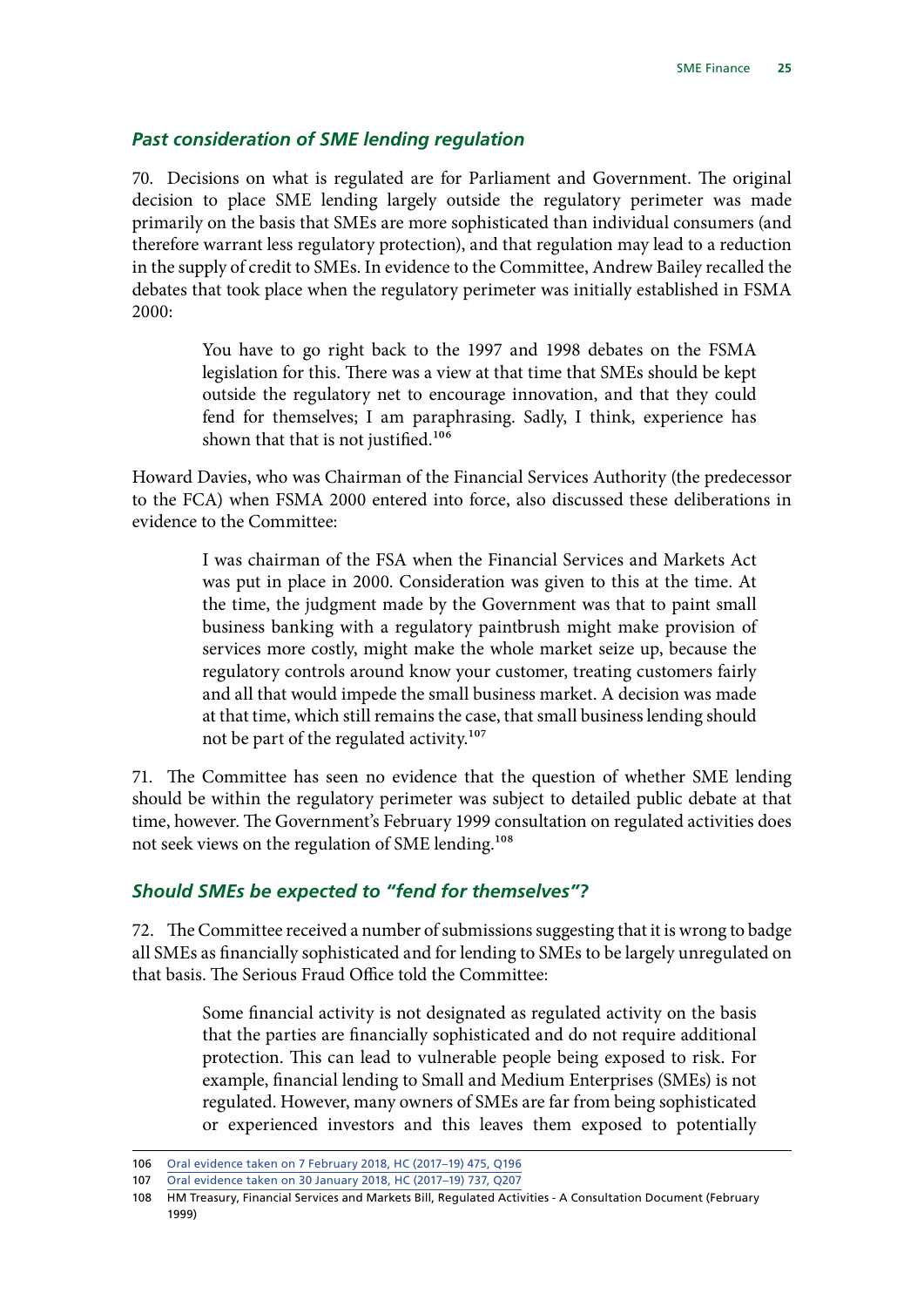dishonest high risk or otherwise inappropriate lending practices and products, without the protection afforded by regulation. They may have their own businesses, but their personal expertise may be in a completely different field, from hairdressing to farming. The SFO has seen cases where business owners have been induced into entering into highly risky financial transactions, without the protection offered by the activity being regulated.<sup>109</sup>

73. The FCA, too, recognises that many SMEs are no more financially sophisticated than everyday consumers, yet may often be required to engage with financial products that are complex. Its 2015 Discussion Paper entitled "*Our approach to SMEs as users of financial services*" notes:

> Across regulated industries, SMEs have traditionally been treated as having greater self-sufficiency and bargaining power than individual consumers. So they have often been seen by regulators as requiring less assistance than these, even though their needs, behaviour and expertise are often similar. Our own work has shown that SMEs can experience poor outcomes in a wider range of situations. They can be exposed to risk at the point of purchase due to product complexity, limited choice or poorly managed expectations. When things go wrong, some struggle to navigate the complaints and claims processes or to obtain redress.<sup>110</sup>

The Financial Services Consumer Panel expressed a similar view in its written submission, noting that:

> Consumer protection regulation in general assumes that a consumer, merely because he or she is engaged in business, is more financially sophisticated and thus does not need the same levels of protection as an individual. Whilst this may be reasonable at the larger end of the SME spectrum, the small business consumer is often simply an individual consumer wearing a business hat, and needs the same protection as an individual.<sup>111</sup>

74. Given the varying levels of financial sophistication within the SME community, Promontory argued in its report on events at GRG that "policies and practices for the SME sector need to be based at least in part on an appreciation of differing customer capabilities, if the SME customer is to be treated fairly".<sup>112</sup>

75. The consumer-like nature of many SMEs is also demonstrated by the fact that, for many, the business's finances are closely linked to the personal finances of the owner. On this subject, the Promontory report stated that "The fate of the business and the personal finances and working lives of their owners are often so closely intertwined".<sup>113</sup> The interconnection between business and personal finances arises for a number of reasons. The Promontory report highlights the corporate structure of many small businesses specifically the lack of independent shareholders and the prevalence of owner managers—

<sup>109</sup> [Serious Fraud Office \(ECR0038\), para 48](http://data.parliament.uk/writtenevidence/committeeevidence.svc/evidencedocument/treasury-committee/economic-crime/written/82482.html)

<sup>110</sup> Financial Conduct Authority, *[Our approach to SMEs as users of financial services, DP15/7](https://www.fca.org.uk/publication/discussion/dp15-07.pdf)* (November 2015), p 9–10

<sup>111</sup> [Financial Services Consumer Panel \(SME 0014\)](http://data.parliament.uk/writtenevidence/committeeevidence.svc/evidencedocument/treasury-committee/sme-finance/written/80960.html)

<sup>112</sup> Promontory, *[RBS Group's treatment of SME customers referred to the Global Restructuring Group](https://www.parliament.uk/documents/commons-committees/treasury/s166-rbs-grg.pdf)* (September 2016), para 7.18

<sup>113</sup> Promontory, *[RBS Group's treatment of SME customers referred to the Global Restructuring Group](https://www.parliament.uk/documents/commons-committees/treasury/s166-rbs-grg.pdf)* (September 2016), para vii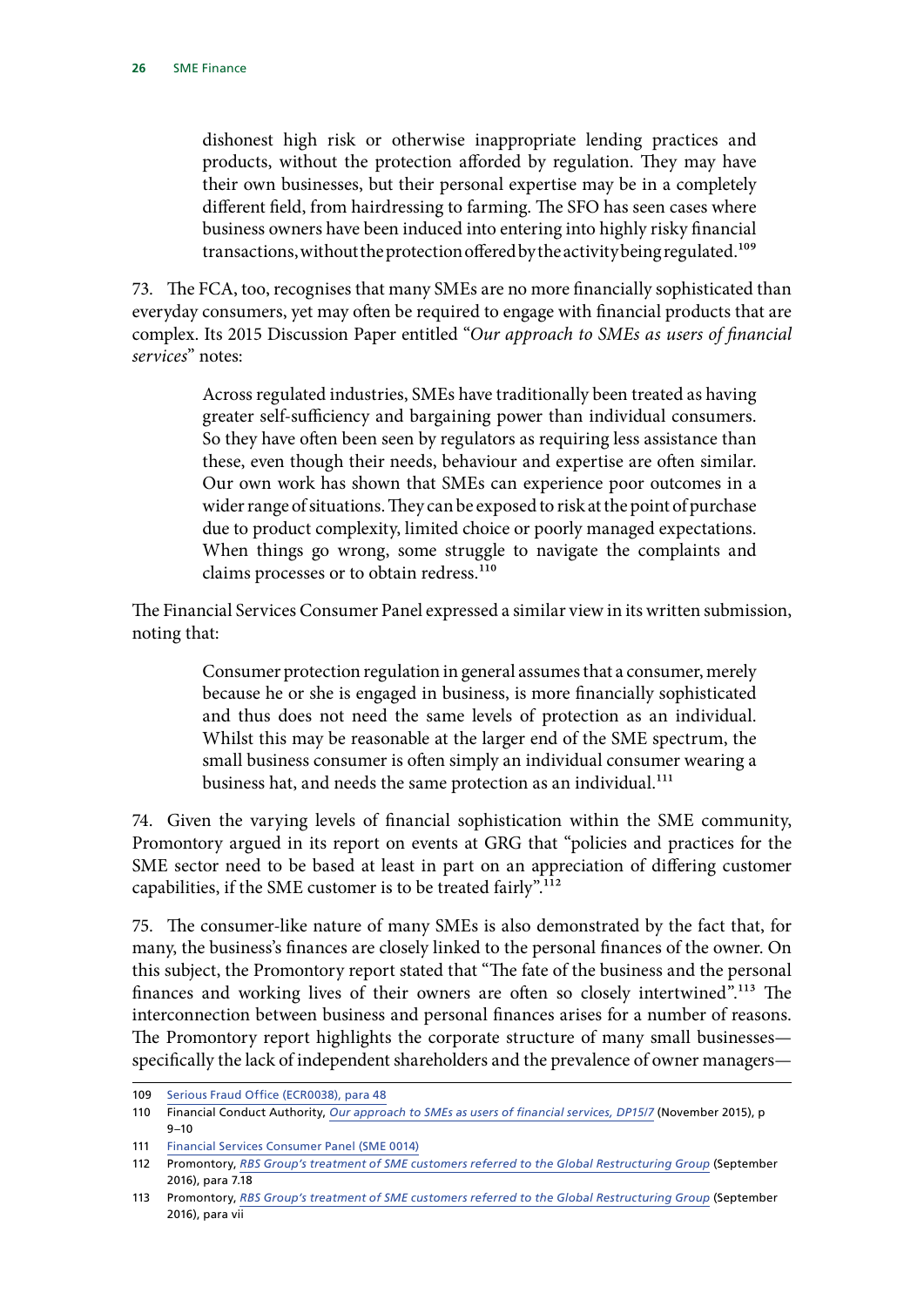as an important contributor.<sup>114</sup> In its written submission, ICAS also notes the "prevalence of personal guarantees required by banks" when lending to SMEs.115 In addition, in some cases a business loan may be secured against the business owner's home.

76. Given this interconnectedness, the implications of mistreatment can spread beyond the business itself, potentially leading to lost livelihoods, lost homes, and bankruptcy, much like in the consumer banking sphere. Indeed, in the case of GRG, there are a number of examples of SMEs being mistreated, and the owners of those businesses suffering significant personal hardship as a result. During the Commons debate on "*RBS Global Restructuring Group and SMEs*" on 18 January 2018, a number of Members described the way in which SME banking misconduct had affected their constituents. Mr William Wragg MP said:

> Just one such example of malpractice was the forced liquidation in 1998 of Pickup and Bradbury Ltd, a company formerly owned by a constituent of mine, Mr Eric Topping. […] It was a business customer of RBS and, like many other businesses, used an overdraft to manage its cash flow. In 1998, the overdraft was £345,000—not an unreasonable amount for a business of that scale—and the company had been happily trading and growing under that arrangement for several years. Then, in February 1998, RBS wrote to Mr Topping saying that it wanted to reduce the overdraft facility to £200,000 and, moreover, that the company owed the bank over £700,000—a figure that is still in dispute today.

> Unable to operate under more restrictive conditions, the company was moved into RBS's Global Restructuring Group, according to RBS, to help it to repay the money it owed. While under the administration of the GRG, the bank's advisers consistently undervalued the company's assets, while simultaneously overvaluing its liabilities, to support its claim the company was unviable and, in July 1998, it forced Pickup and Bradbury into receivership. The GRG engineered the fall of the company by demanding aggressive repayment plans and allowing insufficient time for company directors to appoint independent valuers to prove the worth of the company's assets and its solvency.

 $[...]$ 

This scheme was organised fraudulent asset stripping on a massive scale, leading to the forced liquidation of many businesses—companies that people had poured a lifetime of effort into and which were their livelihoods. In the case of my constituent and many others, those businesses were their nest eggs for retirement. […] Mr Topping, and hundreds of business owners like him, are just such hard-working people, yet they have had their assets stripped by RBS and now have very little to show for it.<sup>116</sup>

<sup>114</sup> Promontory, *[RBS Group's treatment of SME customers referred to the Global Restructuring Group](https://www.parliament.uk/documents/commons-committees/treasury/s166-rbs-grg.pdf)* (September 2016), para 2.2.67

<sup>115</sup> [ICAS \(SME 004\) para 4.1.3](http://data.parliament.uk/writtenevidence/committeeevidence.svc/evidencedocument/treasury-committee/sme-finance/written/80648.html)

<sup>116</sup> HC Deb, 18 January 2018, col 1093 [Commons Chamber]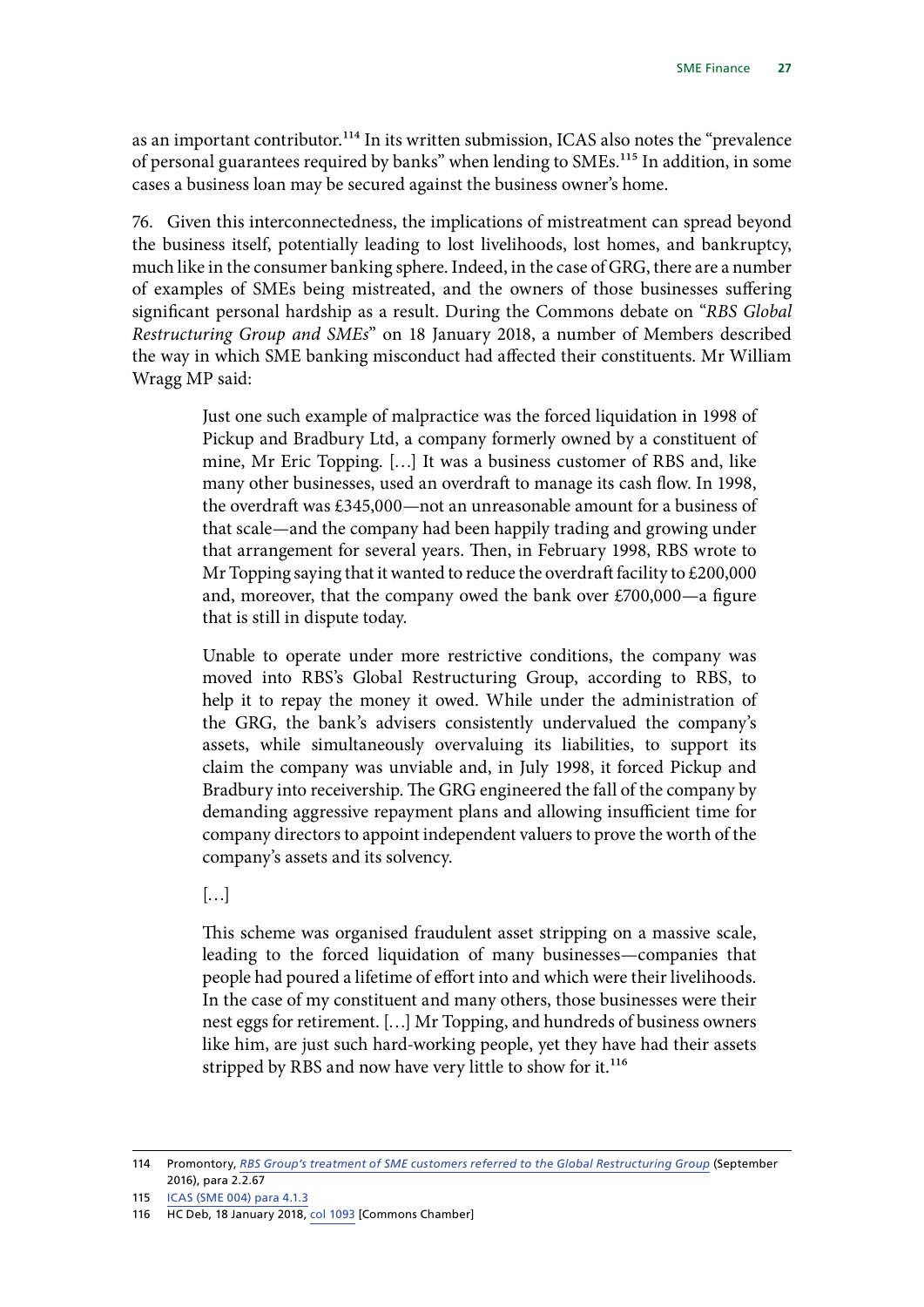<span id="page-29-0"></span>Bob Stewart MP described how one of his constituents saw his "life's work … taken away from him" and his "father and step-mother … evicted from their home", leaving the whole family facing "complete wipe out".<sup>117</sup> Bill Esterson MP said:

> What happened at RBS GRG was nothing short of a scandal and a disaster for the victims. Businesses were ruined, families were torn apart and people took their own lives<sup>118</sup>

### *The Government's position on the regulation of SME lending*

77. The Economic Secretary told the Committee that "We … have to be future-orientated and make sure that we have regulation and a regime in place that puts people's minds at rest going forward".119 The Minister was asked whether he thought there was a case for bolstering the regulation of SME lending; in response, he noted the Treasury's desire to consider the outcome of four external pieces of work before forming a view on the issue.<sup>120</sup> Those external pieces of work are described in the table below.

| <b>Initiative</b>                                                                                                      | <b>Description</b>                                                                                                                                                                                                                                                           |
|------------------------------------------------------------------------------------------------------------------------|------------------------------------------------------------------------------------------------------------------------------------------------------------------------------------------------------------------------------------------------------------------------------|
| The FCA's consultation on SME access to<br>the Financial Ombudsman Service.                                            | A consultation on proposed new rules to<br>allow more SMEs to refer disputes to the<br><b>Financial Ombudsman Service</b>                                                                                                                                                    |
| Richard Lloyd's independent review of the<br>Financial Ombudsman Service.                                              | A review of the Financial Ombudsman<br>Service, prompted by concerns that<br>some of its staff were not behaving<br>appropriately and fulfilling the<br>organisation's legal duty as they should.                                                                            |
| Simon Walker CBE's UK SME Complaints<br>and Resolution Review, commissioned by<br>UK Finance.                          | A review of the scale and complexity of<br>banking complaints from SMEs, focusing<br>on disputes between financial services<br>providers and SMEs that remain unresolved<br>through the normal customer complaint<br>procedure and may be unsuitable for court<br>processes. |
| The Fair Business Banking for All report<br>produced by the All Party Parliamentary<br>Group on Fair Business Banking. | Research examining the best way of<br>establishing an independent resolution<br>mechanism for complex financial disputes.                                                                                                                                                    |

#### **Table 3: External initiatives referenced by the Minister**

Source: FCA, FOS, UK Finance, APPG for Fair Business Banking

These pieces of work are primarily concerned with redress and dispute resolution for SMEs; an important issue considered in the next chapter of this report, but one that is distinct from the regulation of SME lending. The outputs from the majority of these initiatives do not contain, or are not expected to contain, a detailed analysis of the case for bringing SME lending within the regulatory perimeter.

<sup>117</sup> HC Deb, 18 January 2018, col 1101 [Commons Chamber]

<sup>118</sup> HC Deb, 18 January 2018, col 1124 [Commons Chamber]

<sup>119</sup> Q254

<sup>120</sup> Q275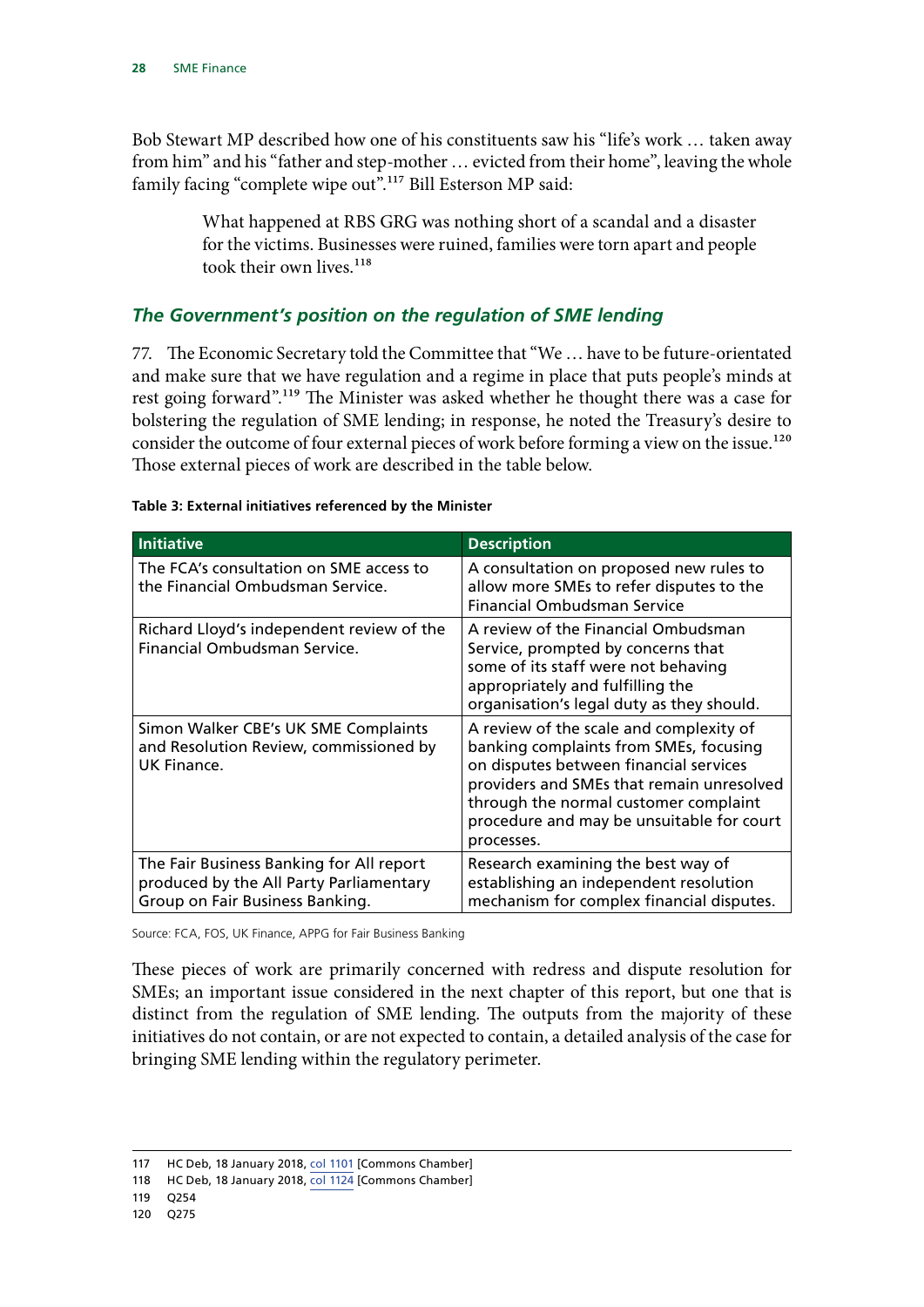#### <span id="page-30-0"></span>*Voluntary codes and the Senior Managers and Certification Regime*

78. The Senior Managers and Certification Regime (SMCR) seeks to make individuals working in the financial services industry more accountable for their conduct and competence. This is achieved by requiring firms to allocate certain responsibilities to specific individuals and to certify that certain employees are "fit and proper". The regime also requires all non-ancillary staff within firms to adhere to a number of highlevel conduct rules. The fifth of these conduct rules states that "*You must observe proper standards of market conduct*".121 In a recent Policy Statement, the FCA noted that:

> All of the Individual Conduct Rules apply to both regulated and unregulated activities that individuals working for these authorised firms undertake in the course of their employment. For regulated activities, regulatory rules and requirements are the key determinant of proper standards of market conduct. For unregulated activities, firms and individuals must use their judgement to determine what 'proper standards of market conduct' are. FCA Guidance explains that market codes are one place (but not the only place) they may look to make such a determination.<sup>122</sup>

79. This means that, under the SMCR, the FCA can take enforcement action against relevant individuals who fail to observe proper standards of market conduct in relation to unregulated activities. The FCA has introduced a process for "recognising" certain industry codes to give staff comfort that by complying with the code(s), they will be meeting their obligations under conduct rule five ("You must observe proper standards of market conduct"). The FCA argues that this "gives an incentive to follow recognised codes and to improve their standards of conduct in relevant unregulated markets".<sup>123</sup> It also notes, however, that it does "not intend to directly supervise compliance with market codes" and that it will "not take action based solely on a breach of provisions in market codes".124

80. Andrew Bailey told the Committee that using the SMCR and industry codes of conduct is "a way to get to the same place [as extending the regulatory perimeter]", but also noted that "if [it] ... does not work we really are back to extended perimeter".<sup>125</sup> Mr Bailey has been critical of industry codes in the past, however. He told the Committee in October 2017:

> The history of industry standards and codes is not brilliant, frankly. They tend to get put together in great waves of enthusiasm, then sit on shelves. Things go wrong and they are pulled down ...<sup>126</sup>

<sup>121</sup> Financial Conduct Authority, *[Code of Conduct, Chapter 2, Individual conduct rules](https://www.handbook.fca.org.uk/handbook/COCON/2.pdf)*

<sup>122</sup> Financial Conduct Authority, *[Industry Codes of Conduct and Feedback on FCA Principle 5, PS18/18 \(July 2018\),](https://www.fca.org.uk/publication/policy/ps18-18.pdf)  [para 1.12](https://www.fca.org.uk/publication/policy/ps18-18.pdf)*

<sup>123</sup> Financial Conduct Authority, *[Industry Codes of Conduct and Feedback on FCA Principle 5, PS18/18](https://www.fca.org.uk/publication/policy/ps18-18.pdf)* (July 2018), [para 3.2](https://www.fca.org.uk/publication/policy/ps18-18.pdf)

<sup>124</sup> Financial Conduct Authority, *[Industry Codes of Conduct and Feedback on FCA Principle 5, PS18/18](https://www.fca.org.uk/publication/policy/ps18-18.pdf)* (July 2018), p [8–9](https://www.fca.org.uk/publication/policy/ps18-18.pdf)

<sup>125</sup> [Oral evidence taken on 13 June 2018, HC \(2017–19\) 475, Qq344–345](http://data.parliament.uk/writtenevidence/committeeevidence.svc/evidencedocument/treasury-committee/the-work-of-the-financial-conduct-authority/oral/85306.html)

<sup>126</sup> [Oral evidence taken on 31 October 2017, HC \(2017–19\) 475, Q90](http://data.parliament.uk/writtenevidence/committeeevidence.svc/evidencedocument/treasury-committee/the-work-of-the-financial-conduct-authority/oral/72428.html)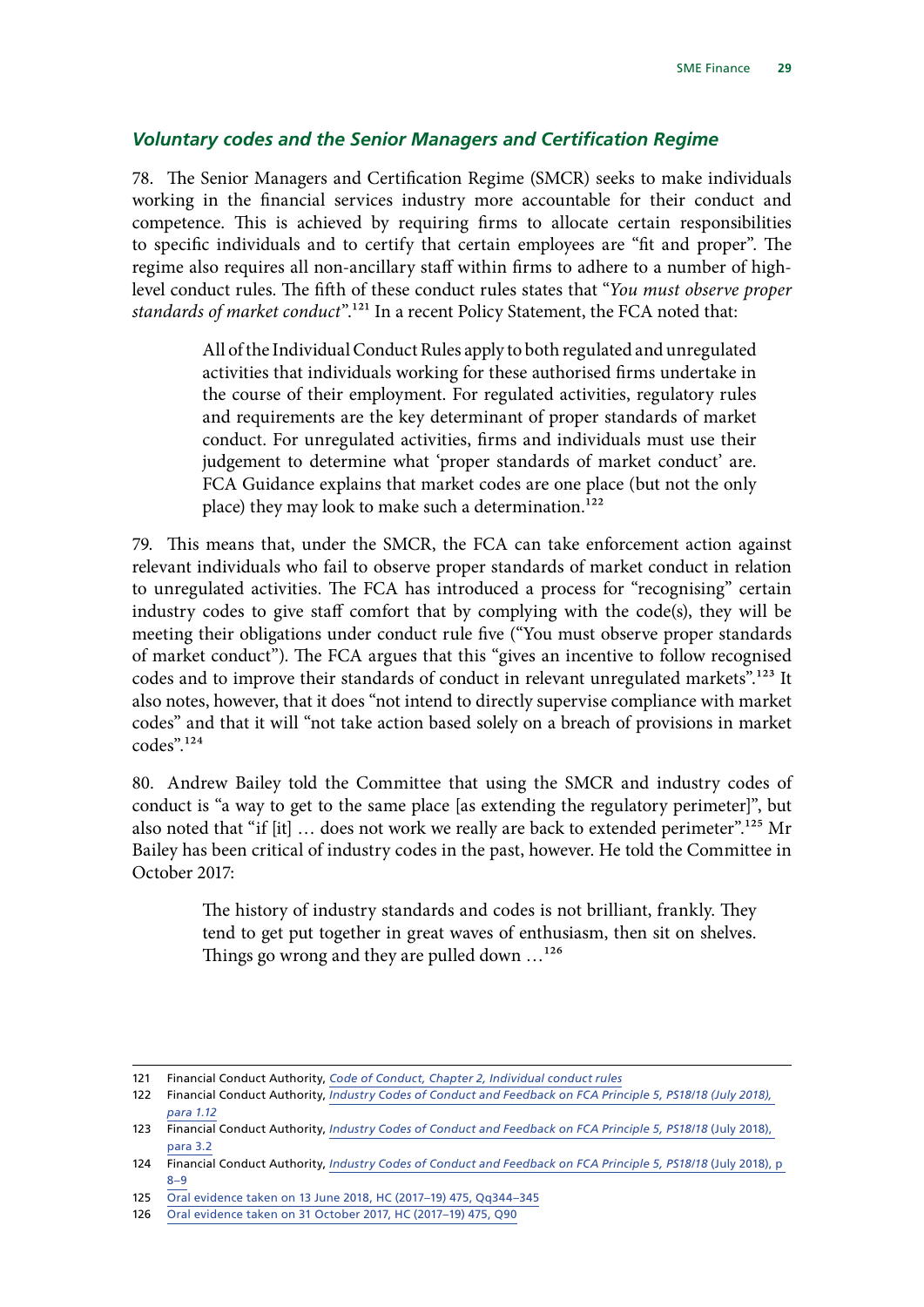<span id="page-31-0"></span>81. The FCA also sought the views of industry on a proposal to apply its fifth Principle for Business—that a firm must observe proper standards of market conduct—to unregulated activities.<sup>127</sup> Doing so would allow the FCA to take enforcement action against firms for breaches of the Principle, which would be distinct from its ability to take action against *individuals* for failing to observe proper standards of market conduct under the SMCR. Feedback from industry suggested that applying the principle to unregulated activities would, amongst other things, increase costs for firms. In light of this feedback, the FCA decided against pursuing the proposal further.<sup>128</sup> This leaves what the FCA itself describes as a "possible anomaly", whereby all the staff within an authorised firm are required to observe proper standards of market conduct in unregulated activities, but the firm itself is not. $129$ 

# **Conclusions and Recommendations**

82. **The length of time taken by the FCA to investigate events at RBS's Global Restructuring Group has left those who saw their livelihoods destroyed understandably incensed. The Committee shares their concerns.**

83. **The FCA is not taking enforcement action against the perpetrators of the misconduct at GRG, but this must not be interpreted as a "not guilty" verdict. SME customers were treated appallingly, and because of shortcomings in regulation this mistreatment is likely to go unpunished. The Committee views this inaction as a damning indictment of the regulatory regime and a sad reflection of its inadequacies. GRG exemplifies a regulatory framework that is failing the UK's small businesses.**

84. **The FCA itself concedes that the failures at GRG might ordinarily have triggered disciplinary action had they occurred in a regulated business. That we have a regime in place that allows this sort of behaviour to take place with impunity is simply unacceptable. The victims of misconduct—who have seen those that destroyed their businesses go unpunished—rightly expect change.**

85. **Experience has shown that the justification for leaving commercial lending outside the regulatory perimeter is feeble, and it is unclear whether this issue was subject to sufficient public debate when the regulatory perimeter was first established. Many small business owners are no more financially sophisticated than everyday consumers, yet they will often be required to engage with relatively complex financial products. They may also lack the resources to purchase the appropriate advice or expertise externally. To deprive them of regulatory protection because of an assumed universal sophistication is wrong, and this unfairness is compounded by the fact that most SMEs are unaware of the regulatory position. In addition, the interconnection between personal finances and business finances can mean that the potential for personal catastrophe due to SME banking misconduct is significant. The Treasury and the FCA should introduce a regulatory regime that protects SMEs. The scope of the regime must** 

<sup>127</sup> Financial Conduct Authority, *[Consultation Paper on Industry Codes of Conduct and Discussion Paper on FCA](https://www.fca.org.uk/publication/consultation/cp17-37.pdf)  [Principle 5, CP17/37 \(November 2017\)](https://www.fca.org.uk/publication/consultation/cp17-37.pdf)*

<sup>128</sup> Financial Conduct Authority, *[Industry Codes of Conduct and Feedback on FCA Principle 5, PS18/18](https://www.fca.org.uk/publication/policy/ps18-18.pdf)* (July 2018), p [24](https://www.fca.org.uk/publication/policy/ps18-18.pdf)

<sup>129</sup> Financial Conduct Authority, *[Industry Codes of Conduct and Feedback on FCA Principle 5, PS18/18](https://www.fca.org.uk/publication/policy/ps18-18.pdf)* (July 2018), [para 4.2](https://www.fca.org.uk/publication/policy/ps18-18.pdf)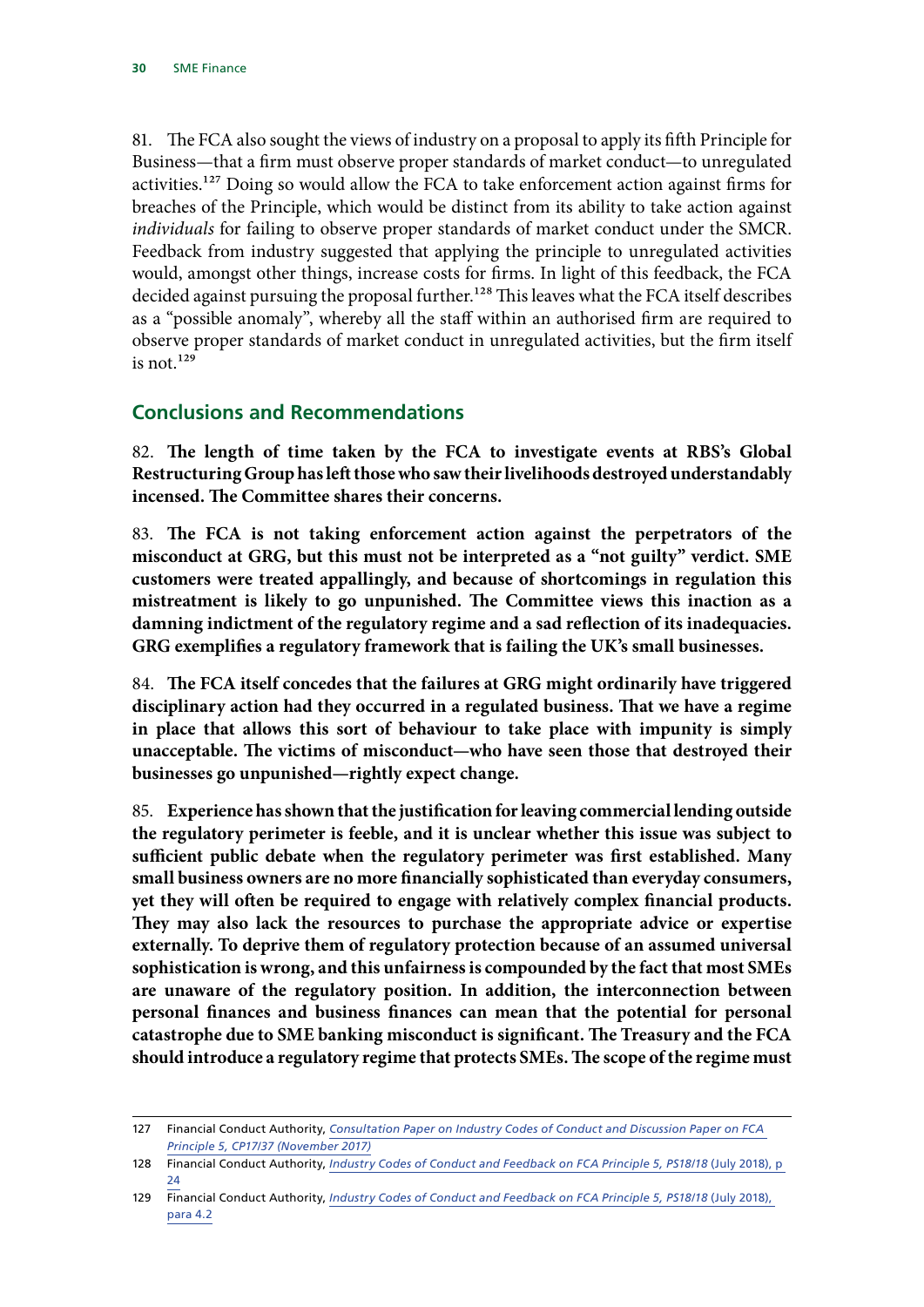**be based on an appreciation of the varying levels of financial sophistication within the SME community. This will require analysis of the financial sophistication of the UK's SMEs that goes beyond blunt metrics covering headcount and turnover.**

86. **The Committee recognises that bringing commercial lending within the regulatory perimeter will not be a 'silver bullet'. But doing so would afford the FCA a significant amount of discretion as to how to design and implement a regulatory regime. This regime would need to be proportionate—taking account of the potential impact on the supply of credit to SMEs—and targeted at those SMEs that show the greatest need for additional protection.**

87. **The FCA's plans to drive up conduct standards in the SME lending market by using industry codes of conduct will not provide SMEs with the protection they need. The idea is untested and, as Andrew Bailey acknowledges, industry codes do not have a track record of success. Firms cannot be compelled to sign up to voluntary codes of conduct, and the FCA's initiative may lead to these codes being watered down if they are drafted in the knowledge that they may be enforced against in future.**

88. **Mr Bailey told the Committee that if the initiative does not work, the regulatory perimeter will need to be reconsidered. The Committee considers it unwise to take a 'wait and see' approach; the authorities should get on the front foot by taking action that they know will provide adequate protection to SMEs. It is clear that extending the regulatory perimeter is now necessary. Waiting for another high-profile misconduct scandal before pursuing it would be irresponsible. This episode has raised wider questions about the perimeter of regulation, which the Committee continues to consider.**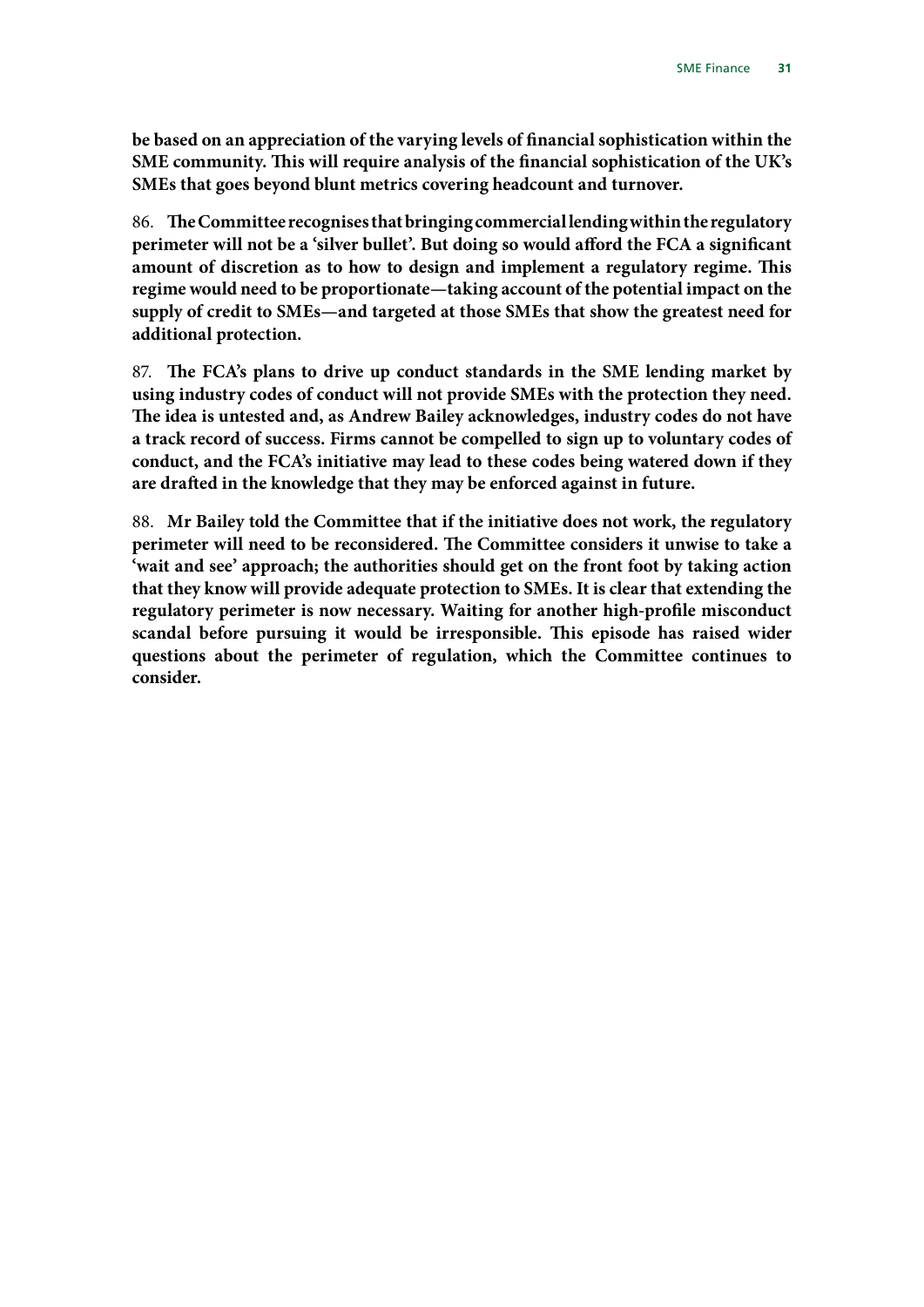# <span id="page-33-0"></span>**4** Redress

# **The Financial Ombudsman Service**

### *The ability of SMEs to access the Ombudsman*

89. The Financial Ombudsman Service (FOS) provides an independent dispute resolution service covering a wide range of financial products. It is designed to resolve disputes quickly and with minimal formality, reaching decisions on the basis of what it considers to be fair and reasonable. Currently only individuals and micro-enterprises are able to refer disputes to the FOS. A micro-enterprise is defined as an enterprise which employs fewer than ten people and has a turnover or annual balance sheet of  $€2$  million or less. However, in January 2018 the FCA began consulting on proposals to give more SMEs access to the FOS.130 Its consultation paper noted that "some SMEs, particularly smaller businesses, struggle to resolve disputes with financial services firms through the courts and have few alternative routes to seek redress".<sup>131</sup>

90. The British Chambers of Commerce told the Committee it was:

[...] broadly supportive of the Financial Conduct Authority's proposals for expanding SME access to the Financial Ombudsman service as for far too long firms have faced a real struggle to resolve disputes with their financial services provider. Access to such a service would also help provide firms with the confidence to go for finance in the first place if there is somewhere they can turn to if things go wrong.<sup>132</sup>

91. In October 2018 the FCA published near-final rules that would create a new category of eligible complainant—"small business"—defined as:

> [...] SMEs [...] below an annual turnover threshold of £6.5 million and below only one of either the headcount threshold of 50 employees or the balance sheet total threshold of  $£5$  million.<sup>133</sup>

### *FOS effectiveness and its ability to take on an expanded role*

92. On 12 March 2018, Channel 4 aired an episode of 'Dispatches', in which journalists went undercover at the FOS. Channel 4 said that the investigation "found that staff with inadequate training or understanding of financial products are judging cases, with some having reached decisions in favour of the banks, without properly reading case files".<sup>134</sup> Concerns surrounding the effectiveness of the FOS were also raised by witnesses giving evidence to this inquiry. Lawrence Tomlinson described the FOS as "a complete waste of time",<sup>135</sup> and Cat MacLean, Head of Dispute Resolution at MBM Commercial, told the Committee:

<sup>130</sup> Financial Conduct Authority, *[Consultation on SME access to the Financial Ombudsman Service and Feedback to](https://www.fca.org.uk/publication/consultation/cp18-03.pdf)  [DP15/7: SMEs as Users of Financial Services, CP18/3](https://www.fca.org.uk/publication/consultation/cp18-03.pdf) (January 2018)*

<sup>131</sup> Financial Conduct Authority, *[Consultation on SME access to the Financial Ombudsman Service and Feedback to](https://www.fca.org.uk/publication/consultation/cp18-03.pdf)  [DP15/7: SMEs as Users of Financial Services, CP18/3](https://www.fca.org.uk/publication/consultation/cp18-03.pdf) (January 2018), para 1.1*

<sup>132</sup> [British Chambers of Commerce \(SME 0017\)](http://data.parliament.uk/writtenevidence/committeeevidence.svc/evidencedocument/treasury-committee/sme-finance/written/80990.html)

<sup>133</sup> Financial Conduct Authority, *[SME access to the Financial Ombudsman Service, PS18/21](https://www.fca.org.uk/publication/policy/ps18-21.pdf)* (October 2018), p 11

<sup>134</sup> *["Investigation at FOS finds staff with severe lack of training"](https://www.channel4.com/info/press/news/investigation-at-fos-finds-staff-with-severe-lack-of-training)*, Channel 4, 12 March 2018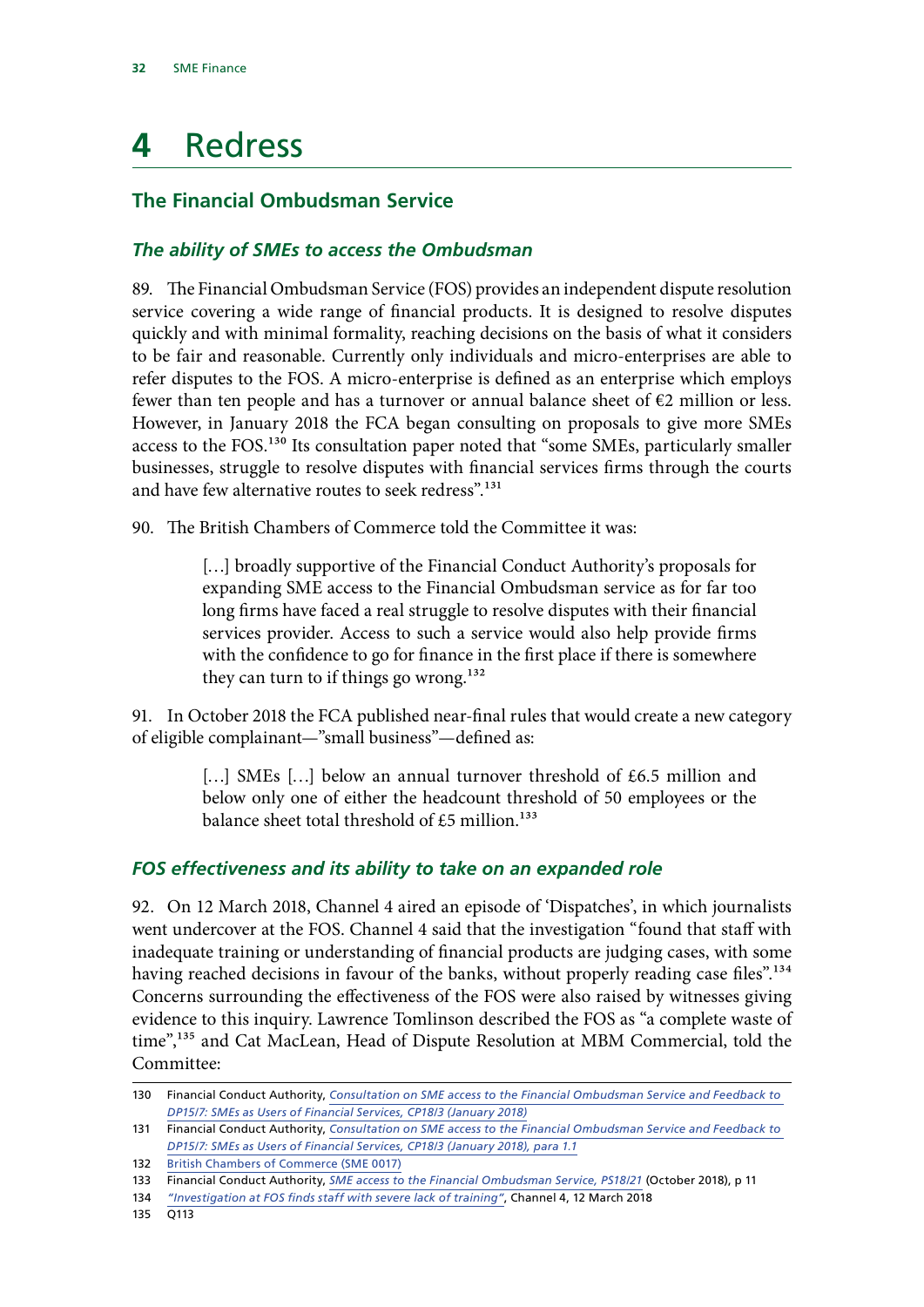The point I would like to make about the Financial Ombudsman Service is that it may work well for consumer issues where the issue is straightforward where an individual has been charged for going over their overdraft limit and, as a matter of fact, they didn't. However, the kinds of claims that my clients have made before they come to me or that we make on their behalf it is a mixture—seem just to be beyond the capability of those who deal with them at FOS. There seems to be a real difficulty understanding any of the complexities. I just do not feel that FOS is fit for purpose for the kinds of disputes we are talking about.<sup>136</sup>

When asked about his confidence in the FOS, the Economic Secretary told the Committee that he was "concerned" and "keen to be reassured".<sup>137</sup>

93. In response to the Dispatches programme, the FOS commissioned an independent review to analyse the issues raised.<sup>138</sup> The review was carried out by Richard Lloyd, and its final report was published in July 2018. It found that the FOS "is not institutionally biased" against complainants, but concluded that its recent reorganisation was conducted at "too great a pace" with a damaging effect on confidence and morale. It also found that "new investigators can lack knowledge, confidence and consistent exposure to complex problems".139 The review made a number of recommendations to improve confidence in the quality of the FOS's work and to ensure it is fit to handle larger SME complaints, as proposed by the FCA.

94. In its consultation paper on providing more SMEs with access to the FOS, the FCA originally proposed the changes take effect from 1 December 2018. When the Committee questioned the FCA on the feasibility of this timeline being met, Charles Randell, Chairman of the FCA, described the December target as "ambitious".<sup>140</sup> Andrew Bailey and Mr Randell also explained that dealing with larger SME cases would require significant changes to the way the FOS currently operates:

> *Andrew Bailey:* …this will require a change in the way the Ombudsman does this sort of complex case. They are not currently in a position to do these sorts of cases.

 $\left[\ldots\right]$ 

*Charles Randell:* I would absolutely agree. It is right to regard this as a new activity that the Ombudsman would be carrying out. They would need a different set of processes. They would possibly need some different people to carry it out. That probably would require a different element to the oversight that both their own board and we perform in relation to the Ombudsman service.<sup>141</sup>

<sup>136</sup> Q171

<sup>137</sup> Q297

<sup>138</sup> Financial Ombudsman Service, *[Terms of reference for independent review](http://www.financial-ombudsman.org/publications/pdf/independent-review-terms-of-reference.pdf)* (25 April 2018)

<sup>139</sup> Richard Lloyd, *[Report of the Independent Review of the Financial Ombudsman Service](http://www.financial-ombudsman.org.uk/publications/pdf/independent-review-2018.PDF)* (July 2018)

<sup>140</sup> [Oral evidence taken on 13 June 2018, HC \(2017–19\) 475, Q349](http://data.parliament.uk/writtenevidence/committeeevidence.svc/evidencedocument/treasury-committee/the-work-of-the-financial-conduct-authority/oral/85306.html)

<sup>141</sup> [Oral evidence taken on 13 June 2018, HC \(2017–19\) 475, Q348](http://data.parliament.uk/writtenevidence/committeeevidence.svc/evidencedocument/treasury-committee/the-work-of-the-financial-conduct-authority/oral/85306.html)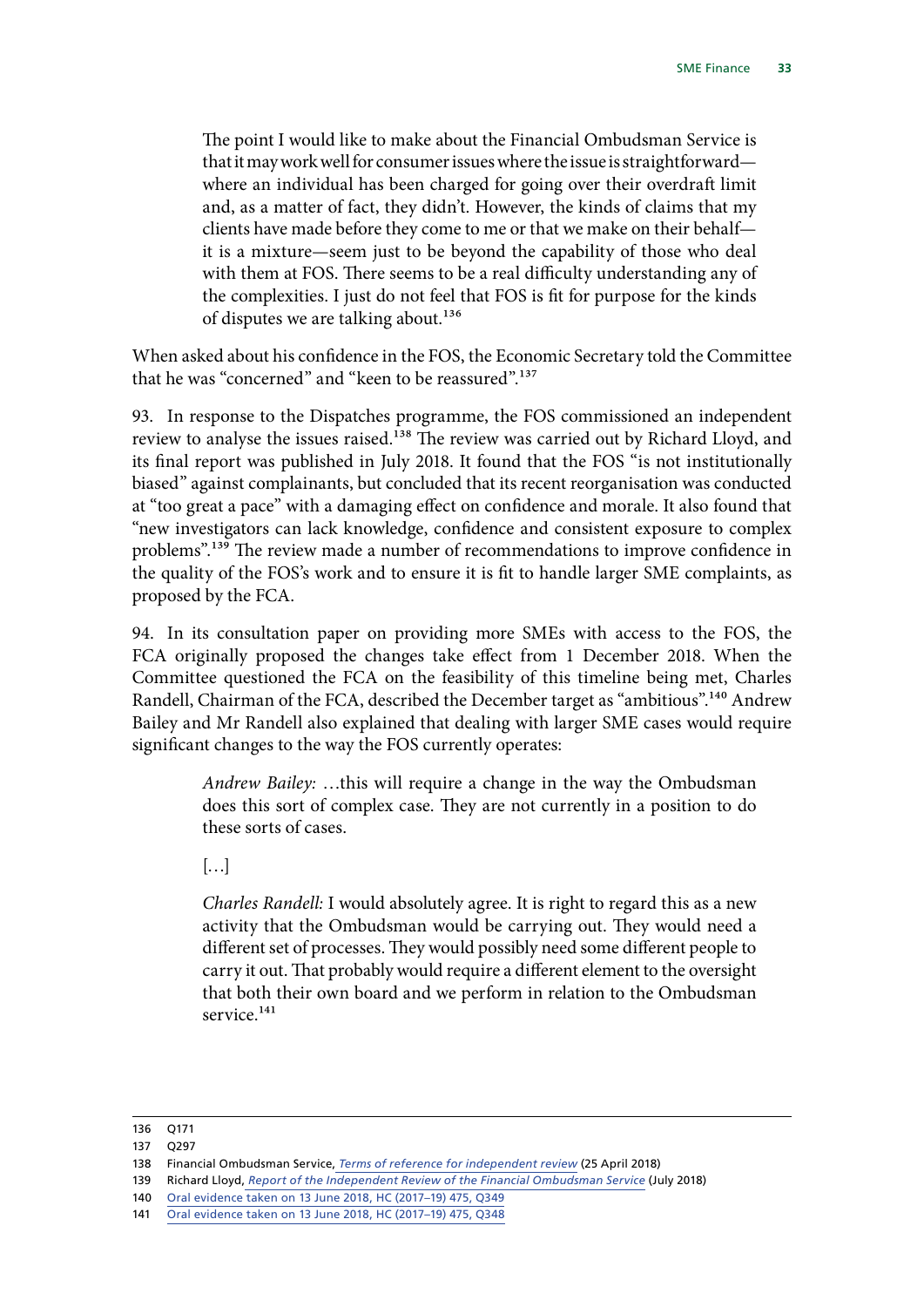95. The Chair of the Committee wrote to Andrew Bailey on 23 July to note the Committee's concerns over the FOS's readiness for taking on an expanded role. The letter stated that the expansion of the Ombudsman's remit should not be pursued at the expense of sound decision making and appropriate training and recruitment at the FOS, and asked that the FCA consider the findings of Richard Lloyd's review before coming to a final decision.<sup>142</sup>

96. The FCA subsequently revised its proposed timeline for widening SME access to the FOS. In its October 2018 Policy Statement, it announced that it expects to finalise the rules that would bring about widened access to the FOS in December 2018, and that the changes will take effect from 1 April 2019.<sup>143</sup> The Policy Statement also provided further information on how the FOS would handle SME complaints, stating that:

> The Ombudsman service will create a ring-fenced, specialist unit to handle complaints from SME customers under the proposed extended jurisdiction. Key components–to be in place from day 1–include:

> A dedicated team of 20 SME investigators with specialist knowledge and skills, recruited internally and externally

> Teams led and managed by people with specialist SME knowledge and experience, including specialist SME ombudsmen

> Dedicated legal resource to support SME complaint handling and access to additional expertise and technical advice, eg forensic accountants or experts on novel or complex financial products and services

> A panel of external experts to support the knowledge of the service's SME teams and provide access to sector expertise and insight

> An SME advisory group with representatives from industry and small business sectors to provide helpful insight and support

> Deployment of decision-making tools to ensure business size threshold tests for the new SME jurisdiction are applied consistently

> A professional practice group and SME lead to develop the service's approach to SME cases, ensuring casework consistency and generating insight to feed back to industry and stakeholders

A dedicated microsite and phone-line for SME complainants.<sup>144</sup>

97. Simon Walker CBE published his "Review into the complaints and alternative dispute resolution (ADR) landscape for the UK's SME market" on 23 October 2018, after being commissioned by UK Finance to conduct the review in March 2018.<sup>145</sup> The Committee would like to thank Mr Walker for making himself available to give oral evidence on the day of publication. Whilst recognising that the FOS "currently lacks the skill and specialisation to deal with complex financial disputes", the report recommends that "a

<sup>142</sup> *[Letter from Chair of the Treasury Committee to Chief Executive of the FCA](https://www.parliament.uk/documents/commons-committees/treasury/Correspondence/Letter-Chair-to-FCA-23-July-18.pdf)* (23 July 2018)

<sup>143</sup> Financial Conduct Authority, *[SME access to the Financial Ombudsman Service, PS18/21](https://www.fca.org.uk/publication/policy/ps18-21.pdf)* (October 2018), para 1.28

<sup>144</sup> Financial Conduct Authority, *[SME access to the Financial Ombudsman Service, PS18/21](https://www.fca.org.uk/publication/policy/ps18-21.pdf)* (October 2018), p 15

<sup>145</sup> Simon Walker CBE, Professor Christopher Hodges and Professor Robert Blackburn, *[Review into the complaints](https://www.ukfinance.org.uk/wp-content/uploads/2018/10/Review-into-the-complaints-and-alternative-dispute-resolution-ADR-landscape-for-the-UK%E2%80%99s-SME-market.pdf)  [and alternative dispute resolution \(ADR\) landscape for the UK's SME market](https://www.ukfinance.org.uk/wp-content/uploads/2018/10/Review-into-the-complaints-and-alternative-dispute-resolution-ADR-landscape-for-the-UK%E2%80%99s-SME-market.pdf)* (23 October 2018)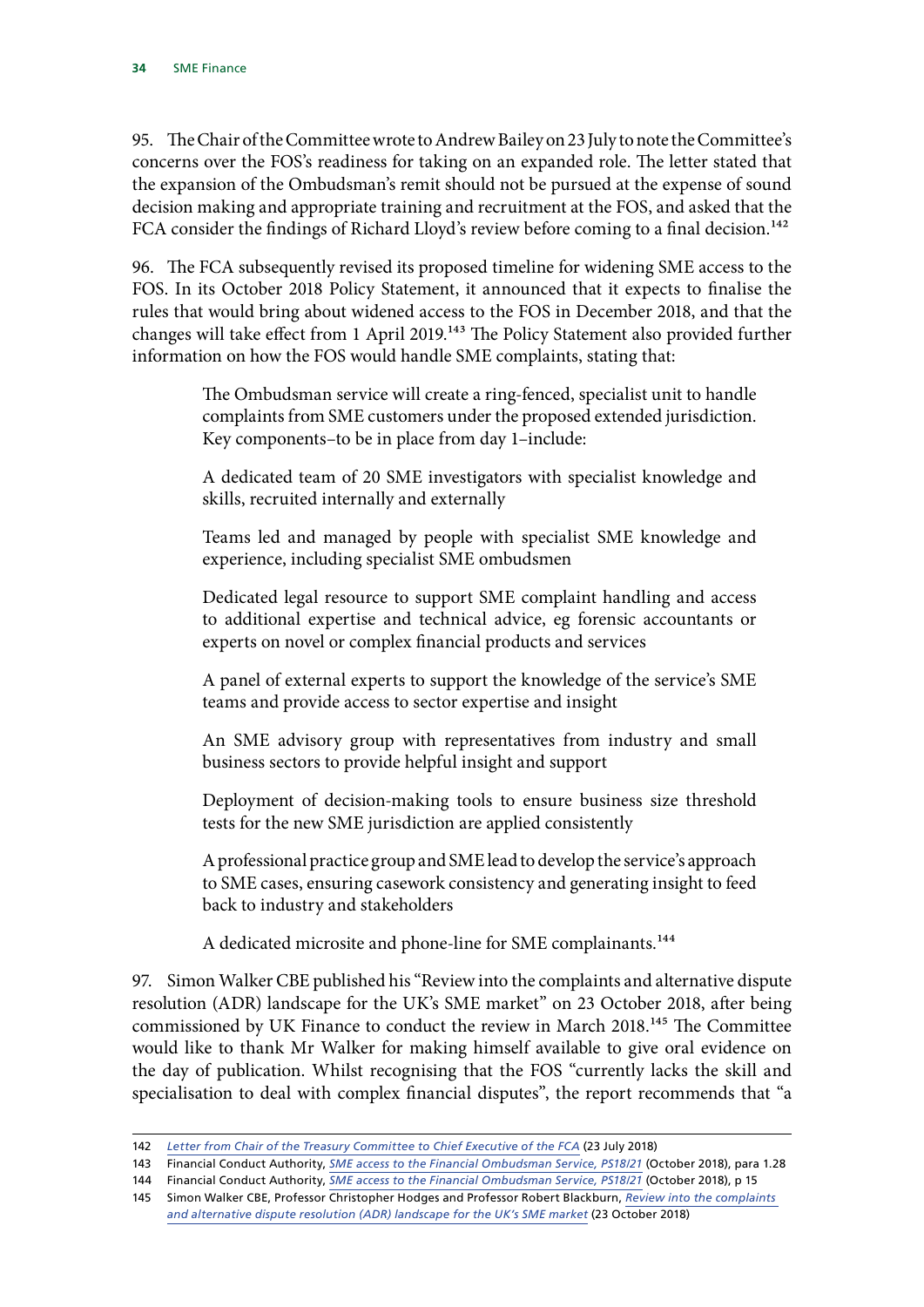<span id="page-36-0"></span>separate division with a clear business identity and appropriate skills should be set up under the statutory umbrella of the existing FOS", consistent with the FCA's proposal.<sup>146</sup> The report goes on to provide further detail on the proposed FOS expansion:

> The Financial Ombudsman Service does not currently—perhaps understandably—look or behave as if helping business is its principal focus. A business and banking ombudsman pillar within the FOS framework needs to present itself very differently if it is to win the confidence of the SME community. It should be possible to do so, with personnel changes and re-training.

> Other parts of the Ombudsman or small business infrastructures, including Ombudsman Services and the Small Business Commissioner, should be involved in helping to create and strengthen the banking ombudsman facility as a separate division of the FOS.

> An expert and specialist advisory body involving senior legal, banking and business practitioners should be set up in order to consult and advise on technical legal and banking issues and to give guidance on business mass claims.

> I entirely support the changes proposed to the scope of the Financial Ombudsman Service in the FCA's consultation paper and believe they should be implemented in full for the proposed banking ombudsman facility.147

When questioned by the Committee about the feasibility of introducing these changes by the second half of 2019 as proposed, Mr Walker recognised that his recommendations are "extremely ambitious".148

### **Voluntary redress schemes for SMEs**

98. In response to findings that SME customers have been treated inappropriately, the FCA has sought to establish a number of voluntary complaints and compensation schemes. Some examples of these are discussed below.

#### *IRHP scheme*

99. Interest Rate Hedging Products (IRHP) are a type of derivative contract sold by banks with the purpose of allowing firms with business loans to hedge against the risk of interest rate movements. Businesses with IRHPs typically pay for their loan separately from the IRHP. The IRHPs can provide interest rate protection to a business by creating a separate set of payments to and from the business that offset the variability of the interest rate paid on the underlying loan. IRHPs are regulated by the FCA as Contracts for Difference.

<sup>146</sup> Simon Walker CBE, Professor Christopher Hodges and Professor Robert Blackburn, *[Review into the complaints](https://www.ukfinance.org.uk/wp-content/uploads/2018/10/Review-into-the-complaints-and-alternative-dispute-resolution-ADR-landscape-for-the-UK%E2%80%99s-SME-market.pdf)  [and alternative dispute resolution \(ADR\) landscape for the UK's SME market](https://www.ukfinance.org.uk/wp-content/uploads/2018/10/Review-into-the-complaints-and-alternative-dispute-resolution-ADR-landscape-for-the-UK%E2%80%99s-SME-market.pdf)* (23 October 2018), p 2

<sup>147</sup> Simon Walker CBE, Professor Christopher Hodges and Professor Robert Blackburn, *[Review into the complaints](https://www.ukfinance.org.uk/wp-content/uploads/2018/10/Review-into-the-complaints-and-alternative-dispute-resolution-ADR-landscape-for-the-UK%E2%80%99s-SME-market.pdf)  [and alternative dispute resolution \(ADR\) landscape for the UK's SME market](https://www.ukfinance.org.uk/wp-content/uploads/2018/10/Review-into-the-complaints-and-alternative-dispute-resolution-ADR-landscape-for-the-UK%E2%80%99s-SME-market.pdf)* (23 October 2018), p 60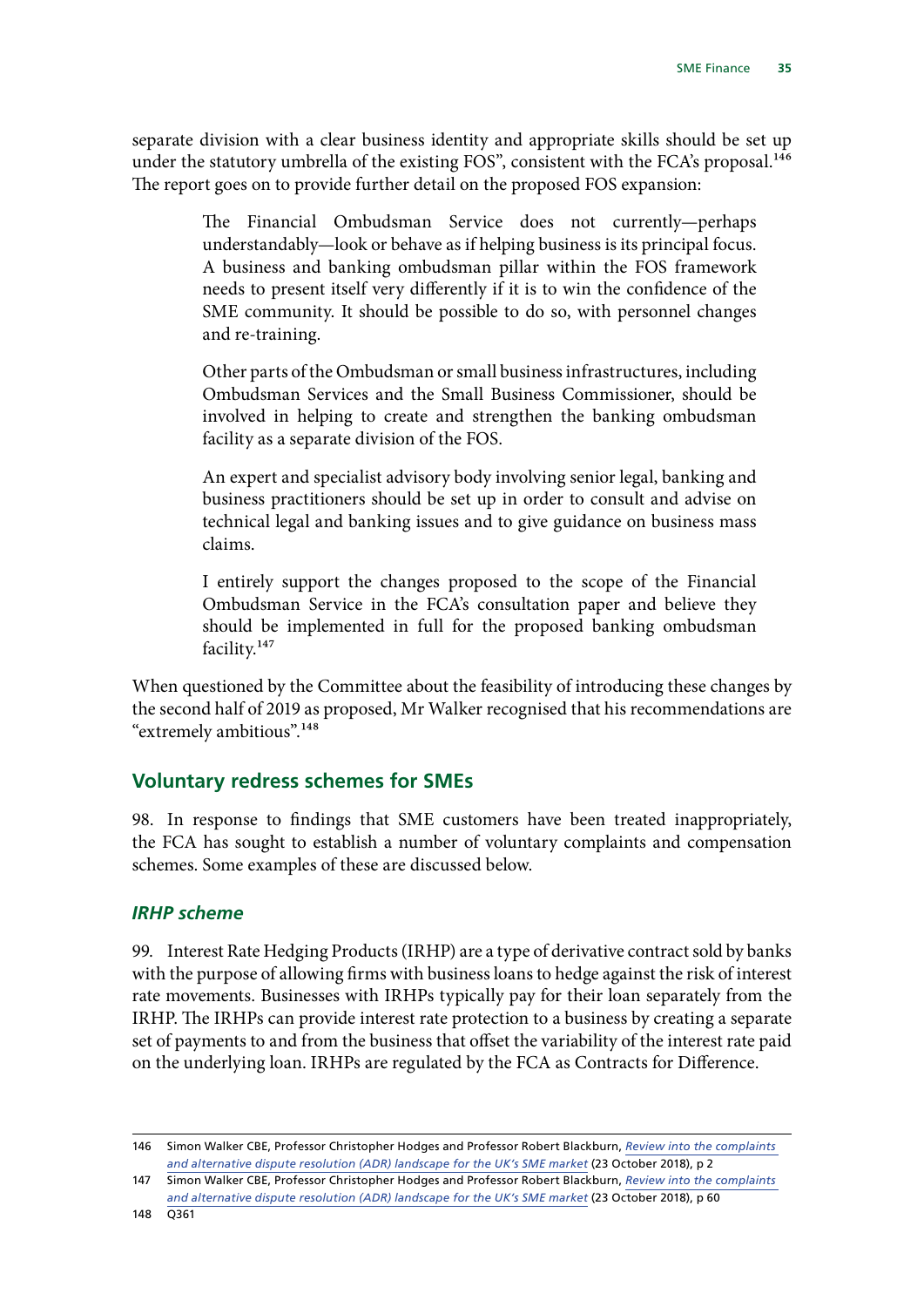100. In June 2012 the FCA's predecessor body, the Financial Services Authority (FSA), announced that it had found "serious failings in the sale of IRHPs to some small and medium sized businesses".<sup>149</sup> The FSA identified a range of poor practices, particularly in relation to more complex IRHPs, including: poor disclosure of exit costs (which could exceed 40 per cent of the value of the underlying loan); failure to ascertain customers' understanding of risk; "over-hedging", whereby the amounts and/or duration did not match the underlying loan; and inappropriate sales incentives.

101. In discussion with the FSA, nine banks agreed to conduct a review and redress exercise for IRHPs sold to "non-sophisticated" customers since 2001.<sup>150</sup> The intention of the exercise, according to the FSA, was to pay "fair and reasonable redress [such] that the customer be put back into the position they would have been if there had not been such a breach of the Regulatory Requirements".<sup>151</sup> These requirements—which flowed from the inclusion of IRHPs in the Regulated Activities Order (as a type of Contract for Difference)—included that firms must be fair, clear and not misleading in their communications (taking into account the nature of the client and of its business), and that, in respect of retail clients, firms must act honestly, fairly and professionally in accordance with clients' best interests.<sup>152</sup>

102. To guard against the conflicts of interest inherent in the banks investigating whether they had mis-sold IRHPs, and assessing the amount of compensation due if they had, the process in each bank was overseen by independent reviewers appointed under s166 FSMA.

103. The agreements reached between the banks and the FSA were not published at the time the IRHP review commenced. The FCA initially resisted the previous Treasury Committee's requests for sight of these agreements.<sup>153</sup> It eventually disclosed them to the Committee after securing permission from the banks concerned under s348 FSMA, and the Committee published a generic version.<sup>154</sup>

104. The review considered over 20,000 products sold to non-sophisticated customers. 14,000 redress offers were accepted, with redress totalling £2.2 billion. In 40 per cent of cases, customers were offered an alternative IRHP product.<sup>155</sup> The Treasury Committee in the 2010–15 Parliament concluded that there was "inconsistency" in the decisionmaking between different banks participating in the redress process, and that some non-

<sup>149</sup> Financial Services Authority, *[Interest rate hedging products: information about our work and](http://www.fsa.gov.uk/static/pubs/other/interest-rate-hedging-products.pdf)  [findings](http://www.fsa.gov.uk/static/pubs/other/interest-rate-hedging-products.pdf)* (June 2012)

<sup>150</sup> The definition of a sophisticated customer was deemed to be those with an aggregate annual turnover of "over £6.5 million net (or £7.8 million gross)", along with either an aggregate balance sheet total of "more than £3.26 million net (or £3.9 million gross)", or more than 50 employees. Customers were also deemed to be sophisticated if the aggregate notional value of "all live (i.e. not matured) IRHPs" held by the customer immediately after the IRHP sale exceeded £10 million. This was a definition agreed between the FSA and the banks that is not based on the legal definition of sophistication.

<sup>151</sup> Financial Services Authority, *[Letter from Director of Supervision to banks](https://www.fca.org.uk/publication/correspondence/irhp-letter-january-2013.pdf)* (29 January 2013)

<sup>152</sup> Footnote 9 on p.12 of the FSA's IRHP Pilot Findings, published in January 2013, lists the rules that the regulator considered to be applicable.

<sup>153</sup> [Oral evidence by John Griffiths-Jones to the Treasury Committee, 9 September 2014,](http://data.parliament.uk/writtenevidence/committeeevidence.svc/evidencedocument/treasury-committee/financial-conduct-authority-hearings/oral/12485.html) Qq 168- 169; [Oral Evidence](http://data.parliament.uk/writtenevidence/committeeevidence.svc/evidencedocument/treasury-committee/financial-conduct-authority-hearings/oral/18119.html)  [by John Griffiths-Jones to the Treasury Committee, 10 February 2015](http://data.parliament.uk/writtenevidence/committeeevidence.svc/evidencedocument/treasury-committee/financial-conduct-authority-hearings/oral/18119.html), Qq 2–6

<sup>154</sup> *[Agreement relating to past sales of interest rate hedging products](https://www.parliament.uk/documents/commons-committees/treasury/Pro_Forma_Agreement_and_Undertaking_(June%202012).pdf)* (June 2012)

<sup>155</sup> Financial Conduct Authority, *[Progress of sales through stages of the review as at 30 September 2016](https://www.fca.org.uk/publication/data/aggregate-progress-final.pdf)*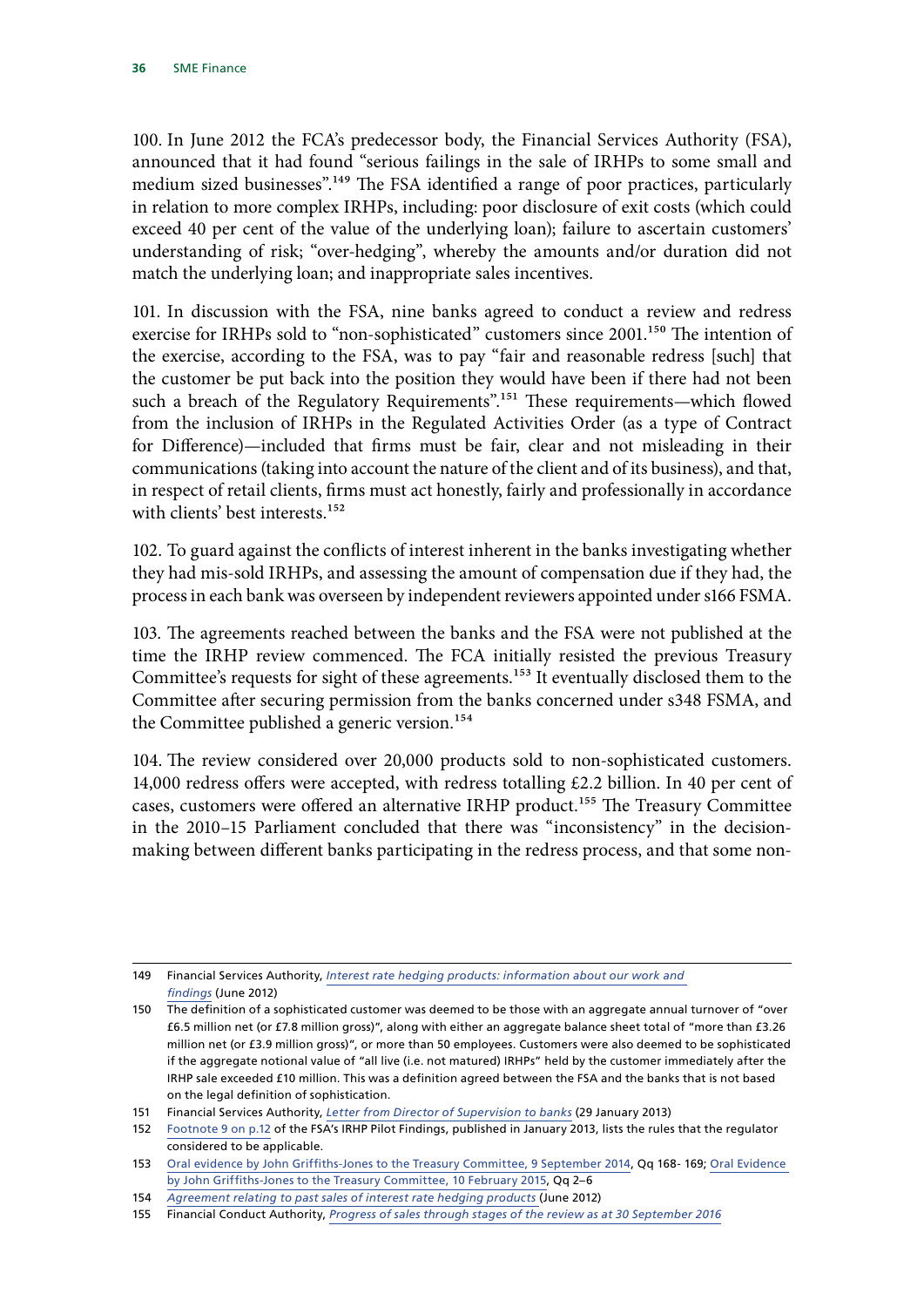<span id="page-38-0"></span>sophisticated customers may have been excluded from the review. It also criticised the FCA for failing to produce information that would enable an assessment of whether the review had systemic failures.156

#### *The GRG scheme*

105. Following the completion of the skilled persons' review of the treatment of SME customers in GRG, RBS agreed with the FCA that it would automatically refund certain complex fees charged to customers, and that it would establish a new complaints process.

106. RBS provisioned £400 million for the scheme. The automatic refund process paid out  $£115$  million to around 3,500 customers. At the time of writing, a total of £10.7 million has been offered to cover 'direct losses' arising from the mistreatment of GRG customers. Of this £10.7 million, £4.7 million had been paid out, as payments are only made when a customer's appeal is complete or the offer is accepted. Consideration of consequential loss claims is in its early stages.

107. The Committee has secured various improvements to the operation and transparency of the scheme, including publication of regular updates on complaint outcomes;<sup>157</sup> clarification of published information about the scheme, including the rights of former shareholders to make complaints;<sup>158</sup> and the independent oversight of consequential loss claims.159

108. The Committee initially sought the view of Andrew Bailey on the merits of independent oversight of consequential loss claims. He wrote in a letter to the Chair that the high value and complexity of such claims may make them unsuitable for independent oversight. He added that "Being realistic the courts may be the most appropriate place to consider each side's arguments".160 In response to a call from the Chair that RBS submit consequential loss claims to independent oversight, Mr McEwan highlighted Mr Bailey's remarks as a reason for declining the request.<sup>161</sup> Following further correspondence from the Committee Chair, and a meeting with the Economic Secretary to the Treasury, RBS did, eventually, change its position.<sup>162</sup>

### *Clydesdale TBL scheme*

109. Between 2002 and 2012, Clydesdale plc, through both its own branches and through those operating under its trading name Yorkshire Bank, marketed loans that had similar features to interest rate hedging products under its Tailored Business Loan brand.<sup>163</sup> Over 8,000 such products were sold to 6,000 customers over the period.<sup>164</sup> Such loans

<sup>156</sup> [Treasury Committee, Conduct and Competition in SME lending, Eleventh Report of Session 2014–15, HC 204, 10](https://www.parliament.uk/documents/commons-committees/treasury/Conduct_and_Competition_in_SME_lending.pdf)  [March 2015](https://www.parliament.uk/documents/commons-committees/treasury/Conduct_and_Competition_in_SME_lending.pdf)

<sup>157</sup> *[Letter from the Chief Executive of RBS to the Chair of the Treasury Committee](https://www.parliament.uk/documents/commons-committees/treasury/Correspondence/2017-19/Ross-McEwan-RBS-follow-up-130318.pdf)* (13 March 2018)

<sup>158</sup> *[Letter from Chief Executive of the FCA to the Chair of the Treasury Committee](https://www.parliament.uk/documents/commons-committees/treasury/Correspondence/2017-19/fca-to-rbs-grg-281117.pdf)* (28 November 2017)

<sup>159</sup> *[Letter from the Chief Executive of RBS to the Economic Secretary to the Treasury](http://data.parliament.uk/DepositedPapers/Files/DEP2018-0510/EST_letter_to_Kirsty_Blackman_20180522.pdf)* (9 May 2018)

<sup>160</sup> *[Letter from Chief Executive of the FCA to the Chair of the Treasury Committee](https://www.parliament.uk/documents/commons-committees/treasury/Correspondence/2017-19/fca-to-rbs-grg-281117.pdf)* (28 November 2017)

<sup>161</sup> *[Letter from the Chief Executive of RBS to the Chair of the Treasury Committee](https://www.parliament.uk/documents/commons-committees/treasury/Correspondence/2017-19/Ross-McEwan-RBS-follow-up-130318.pdf)* (13 March 2018)

<sup>162</sup> *[Letter from the Chief Executive of RBS to the Economic Secretary to the Treasury](http://data.parliament.uk/DepositedPapers/Files/DEP2018-0510/EST_letter_to_Kirsty_Blackman_20180522.pdf)* (9 May 2018)

<sup>163</sup> Other banks, including Barclays, HSBC, Lloyds and RBS also sold such loans.

<sup>164</sup> [Treasury Committee, Conduct and Competition in SME lending, Eleventh Report of Session 2014–15, HC 204, 10](https://www.parliament.uk/documents/commons-committees/treasury/Conduct_and_Competition_in_SME_lending.pdf)  [March 2015](https://www.parliament.uk/documents/commons-committees/treasury/Conduct_and_Competition_in_SME_lending.pdf)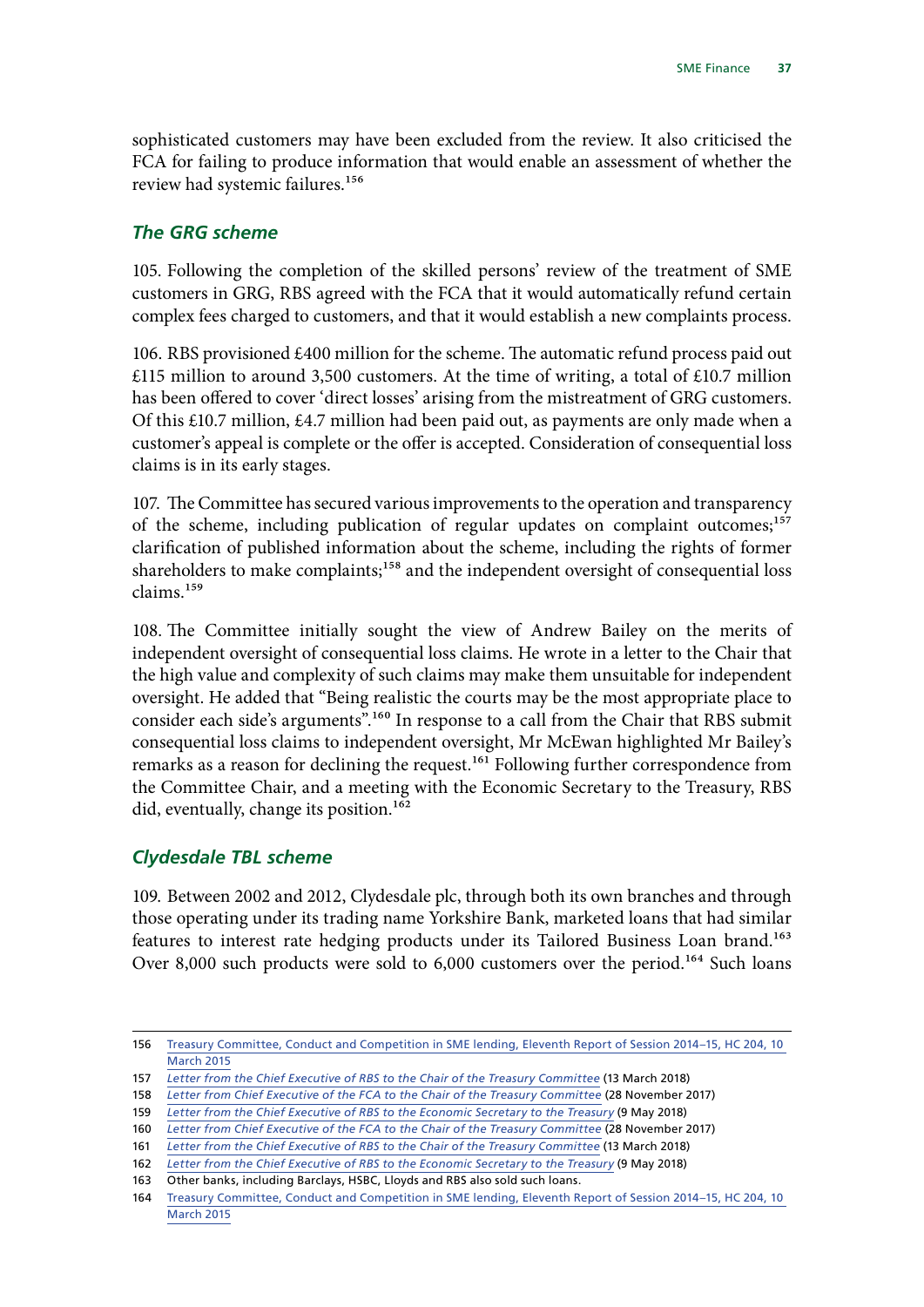<span id="page-39-0"></span>are sometimes referred to as "loans with embedded swaps" and "loans with embedded IRHPs". Unlike "standalone" IRHPs, these loans were not regulated by the FCA. However, the then Chief Executive of the FCA, Martin Wheatley, expressed concern that:

> … a customer who has taken out a loan with an 'embedded' IRHP may be faced with exactly the same repayment features and exactly the same (potentially large) break costs that the customer would have faced had the costumer taken out a loan and a standalone IRHP.165

110. Clydesdale voluntarily reviewed past sales of some TBL products. Evidence submitted to the Committee in the 2010–15 Parliament showed that 81 per cent of products (all those in which the interest rate was fixed for the period of the loan or any part of it) were excluded from the review.<sup>166</sup> The Committee recommended that Clydesdale provide greater transparency about its review of TBLs.<sup>167</sup>

#### *Limitations on the FCA's powers*

111. The FCA does not have the legal power to require banks to establish redress schemes to compensate businesses, even when the conduct in question is regulated and the rules have been broken (as in the case of IRHPs). In a letter to the Chair, Andrew Bailey set out the legal position:

> FSMA [the Financial Services and Markets Act 2000] gives the FCA the power to require regulated firms to establish and operate an industrywide redress scheme under section 404 where the failure by firms would otherwise have given the consumer a right of action in court. Where the action relates to a breach of an FCA rule, rights of action under FSMA are limited to "private persons". Incorporated businesses are therefore excluded in industry-wide consumer redress schemes based solely on a breach of our rules.168

112. These legal constraints have led to the FCA seeking voluntary redress schemes in response to findings of inappropriate treatment of SMEs. In oral evidence, Mr Bailey discussed the problems with this approach:

> I do sympathise with the complainants that you can of course never get away from the fact that, in this setup, the firm sets the scheme up. The firm appoints the people who deal with it. Where we do get involved, we go to lengths to say that it has to be done robustly and it has to be done properly. We would be better off if we got away from that.

> The second point I would make is that it just does not seem to be sensible that, every time one of these things happens, we have to set up something new. It would be much better if we had a standing scheme.<sup>169</sup>

<sup>165</sup> *[Letter from the Chief Executive of the FCA to the Financial Secretary to the Treasury](https://www.parliament.uk/documents/commons-committees/treasury/131112-Mar.pdf)* (9 May 2013, published by the Treasury Committee)

<sup>166</sup> Written evidence to the Treasury Committee's inquiry into Conduct and Competition in SME lending, SME0165

<sup>167</sup> [Treasury Committee, Conduct and Competition in SME lending, Eleventh Report of Session 2014–15, HC 204, 10](https://www.parliament.uk/documents/commons-committees/treasury/Conduct_and_Competition_in_SME_lending.pdf)  [March 2015,](https://www.parliament.uk/documents/commons-committees/treasury/Conduct_and_Competition_in_SME_lending.pdf) para 161

<sup>168</sup> *[Letter from Chief Executive of the FCA to Chair of the Treasury Committee](https://www.parliament.uk/documents/commons-committees/treasury/Correspondence/2017-19/FCA-powers-perimeter-300118.pdf)* (30 January 2018)

<sup>169</sup> [Oral evidence taken on 31 October 2017, HC \(2017–19\) 475, Q20](http://data.parliament.uk/writtenevidence/committeeevidence.svc/evidencedocument/treasury-committee/the-work-of-the-financial-conduct-authority/oral/72428.html)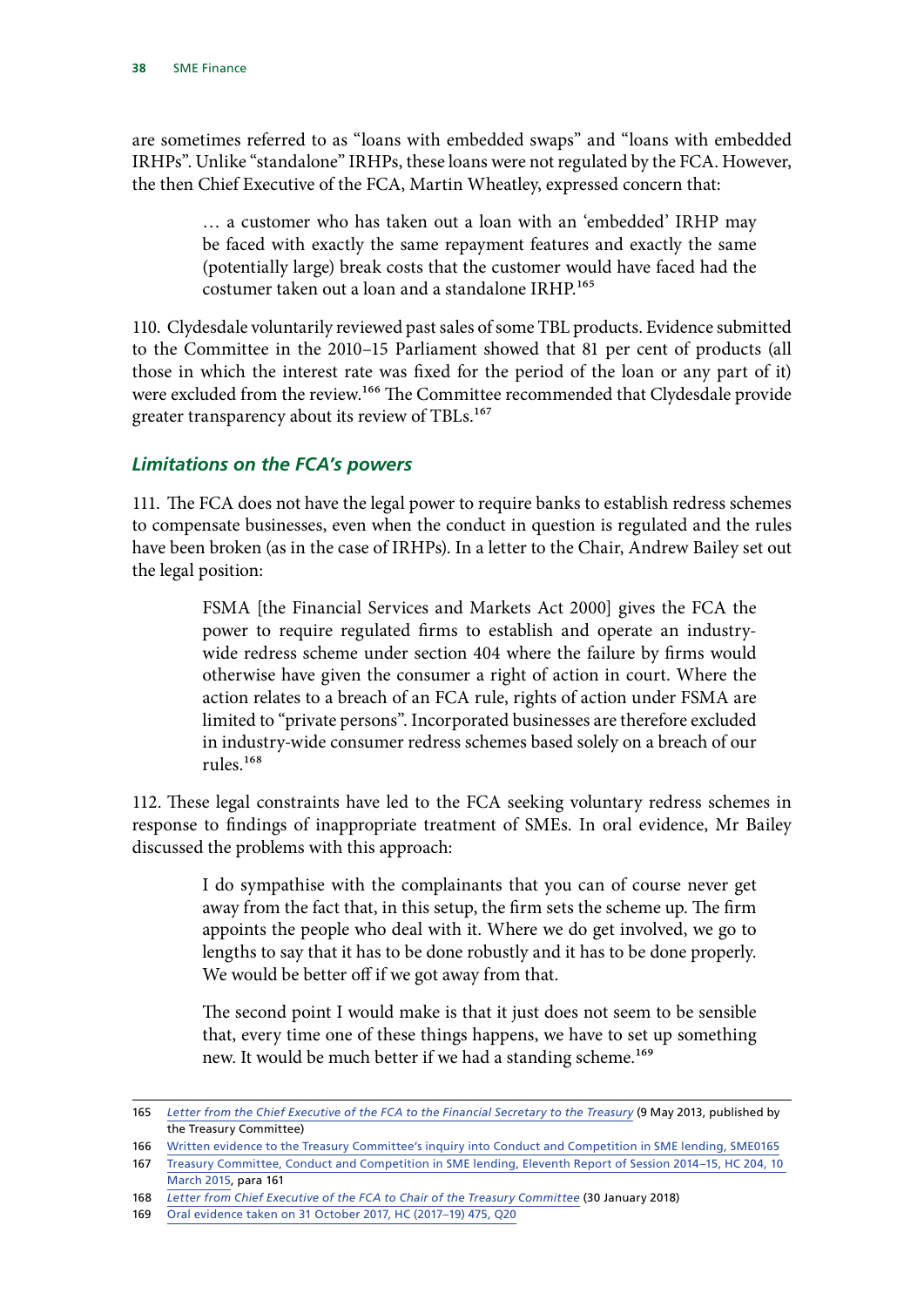### <span id="page-40-0"></span>**Barriers to justice for SMEs**

113. For many SMEs, going to court is the only option for settling disputes that cannot be resolved directly with the bank in question. The Committee heard, however, that SMEs face significant challenges when seeking to do so. One of the most significant is the cost associated with bringing legal action. In its written evidence, the FCA described litigation as "costly and time consuming" and noted that even well-resourced businesses may find it difficult to bring legal action as "disputes often coincide with cash flow stresses and other threats to the business".170

114. Some have argued that banks—who are likely to have access to much greater resources—are able to exploit the fact that SMEs may be unable to meet the costs of bringing legal action. Cat MacLean, Head of Dispute Resolution at MBM Commercial, told the Committee:

> [The imbalance in resources between a large bank and a small business] is absolutely huge and very often insuperable … if you have somebody who is essentially an individual—in business, but a very small SME—it is almost impossible [to litigate against a bank].

 $\left[\ldots\right]$ 

People who are embarking on trying to advance a claim against a bank need to understand that they have to be absolutely prepared, financially and emotionally, to take this right to the door of the court, and I mean literally the door of the court. It is not that financial institutions will never settle and never resolve, but generally speaking they like to try to play it out for as long as possible, in the hope that those individuals will give up—perhaps because they have run out of money and also because litigating for years and years is extraordinarily punishing.<sup>171</sup>

115. It is also argued that, regardless of costs, SMEs can struggle to obtain legal representation. In his article "Injustice in financial services disputes (Pt 1)", Michel Reznik, President of IAA London, explains that "this is because many firms with the necessary expertise are pre-engaged by the banks through external legal advice panels", and that "to be on the panels, the firms are required to sign detailed terms of engagement, which contain restrictive covenants preventing the firm from acting in any matter against the bank".172 Cat Maclean told the Committee that "it is very hard for SMEs to find a firm that is not on a bank panel or isn't hoping to be on a bank panel".<sup>173</sup>

116. Those SMEs that are able to bring legal action may face further challenges once those proceedings begin. LexLaw, a law firm, told the Committee that banks are able to shape financial services case law in a way that disadvantages SMEs via a process of "unnatural selection". The firm described the process as follows:

<sup>170</sup> [Financial Conduct Authority \(SME 0033\), para 5](http://data.parliament.uk/writtenevidence/committeeevidence.svc/evidencedocument/treasury-committee/sme-finance/written/81089.html)

<sup>171</sup> Qq160–161

<sup>172</sup> Michel Reznik, *[Injustice in financial services disputes \(Pt 1\), New Law Journal](https://www.newlawjournal.co.uk/content/injustice-financial-services-disputes-pt-1)* (28 April2017)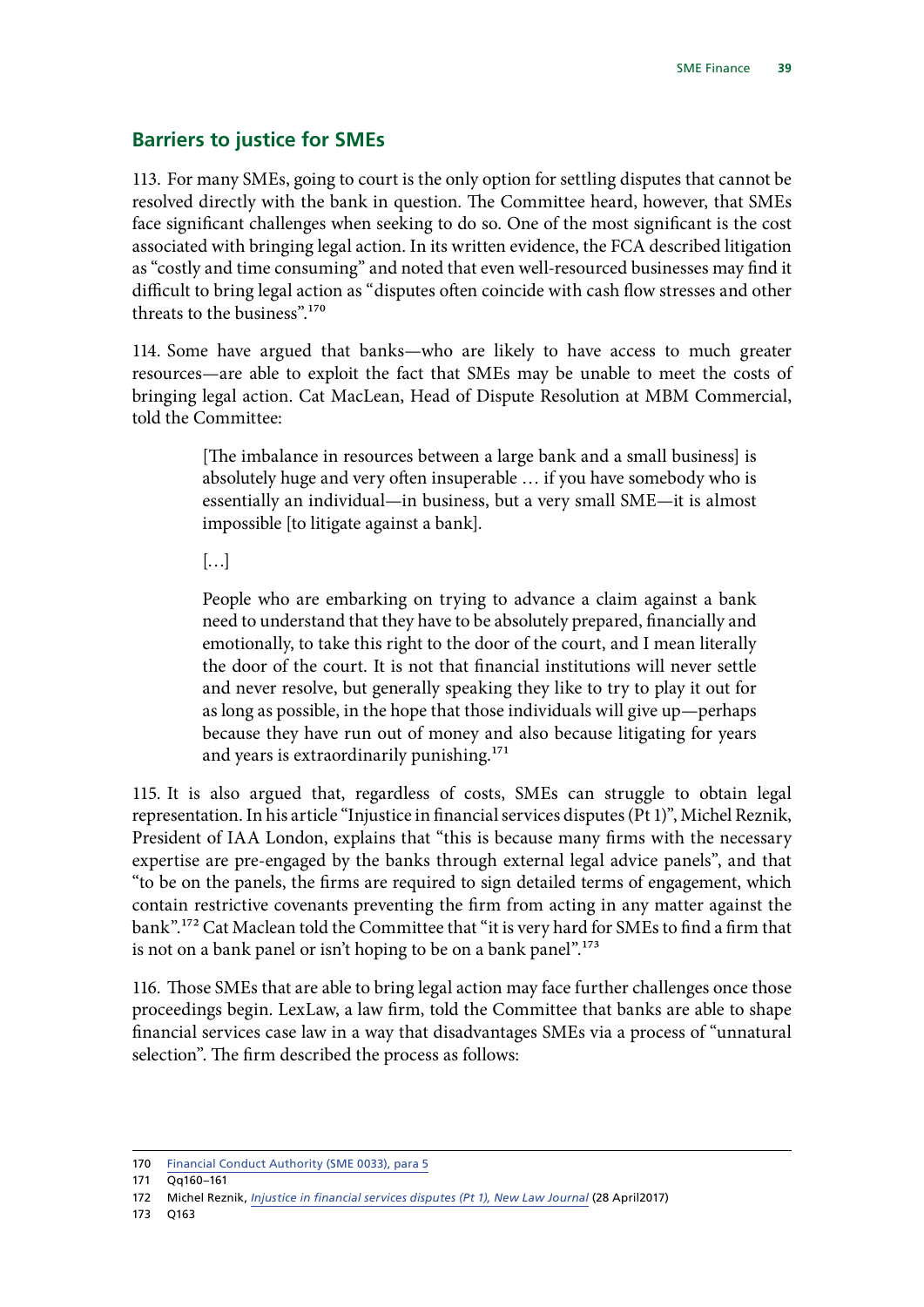<span id="page-41-0"></span>Banks use their greater financial resources and the burden of substantial legal costs to pressure smaller SMEs into giving up their legal claims, thereby leaving only the larger SMEs able to afford to go to trial (and, even then, with some difficulty).

At trial, the courts are more likely to decide that larger SMEs have similar commercial bargaining power as banks and, on that basis, set legal precedent that banks owe greatly limited duties (if any) to their customers.

Banks then use the accretion of case law favourable to them (together with their greater financial resources) to pressure smaller SMEs into giving up their legal claims, and so the cycle continues. This ultimately creates a barrier that hinders SMEs from seeking redress against banks through the courts.174

117. Simon Walker notes in his review that "in any dispute between a financial institution and an SME, there is a massive power imbalance" and that "only the richest businesses can contemplate taking a bank to court".<sup>175</sup>

118. SMEs that are able to bring disputes to court are restricted further by the Financial Services and Markets Act 2000. In its written evidence, the FCA said:

> … where SMEs do take disputes to court, their causes of action are much more limited than those available to individual consumers, even if the SME benefits from protections under our rules. This is because section 138D of the Financial Services and Markets Act 2000 ('FSMA') only gives a right of action for damages to 'private persons' where a firm breaches our rules. A company acting in the course of business does not meet this description. Instead companies must rely on the more limited causes of action available under the general law, e.g. for misrepresentation, breach of contract or negligence.176

119. In his report "Fair Business Banking for All", Kevin Hollinrake MP, Co-Chair of the All Party Parliamentary Group on Fair Business Banking, argues that "the best and simplest way to extend the legal rights of SMEs is, therefore, by extending the section 138D right of action". He explained that doing so would give SMEs the ability to bring claims for breaches of rules in the FCA Handbook "and so would help to ensure that in future firms behave more responsibly towards their customers".177

### **The case for a Financial Services Tribunal**

120. A number of those providing evidence to the inquiry argued for the creation of a Financial Services Tribunal (FST) as a means of reducing the barriers discussed in the previous section. In his article "Injustice in financial services disputes (Pt 3)", Michel Reznik describes the proposed FST as:

<sup>174</sup> [LexLaw \(SME 0039\), para 3](http://data.parliament.uk/writtenevidence/committeeevidence.svc/evidencedocument/treasury-committee/sme-finance/written/86001.html)

<sup>175</sup> Simon Walker CBE, Professor Christopher Hodges and Professor Robert Blackburn, *[Review into the complaints](https://www.ukfinance.org.uk/wp-content/uploads/2018/10/Review-into-the-complaints-and-alternative-dispute-resolution-ADR-landscape-for-the-UK%E2%80%99s-SME-market.pdf)  [and alternative dispute resolution \(ADR\) landscape for the UK's SME market](https://www.ukfinance.org.uk/wp-content/uploads/2018/10/Review-into-the-complaints-and-alternative-dispute-resolution-ADR-landscape-for-the-UK%E2%80%99s-SME-market.pdf)* (23 October 2018), p 2

<sup>176</sup> [Financial Conduct Authority \(SME 0033\), para 6](http://data.parliament.uk/writtenevidence/committeeevidence.svc/evidencedocument/treasury-committee/sme-finance/written/81089.html)

<sup>177</sup> Kevin Hollinrake MP, *[Fair Business Banking For All](https://www.cps.org.uk/files/reports/original/180710122917-FairBusinessBankingforAll.pdf)* (10 July 2018), p 9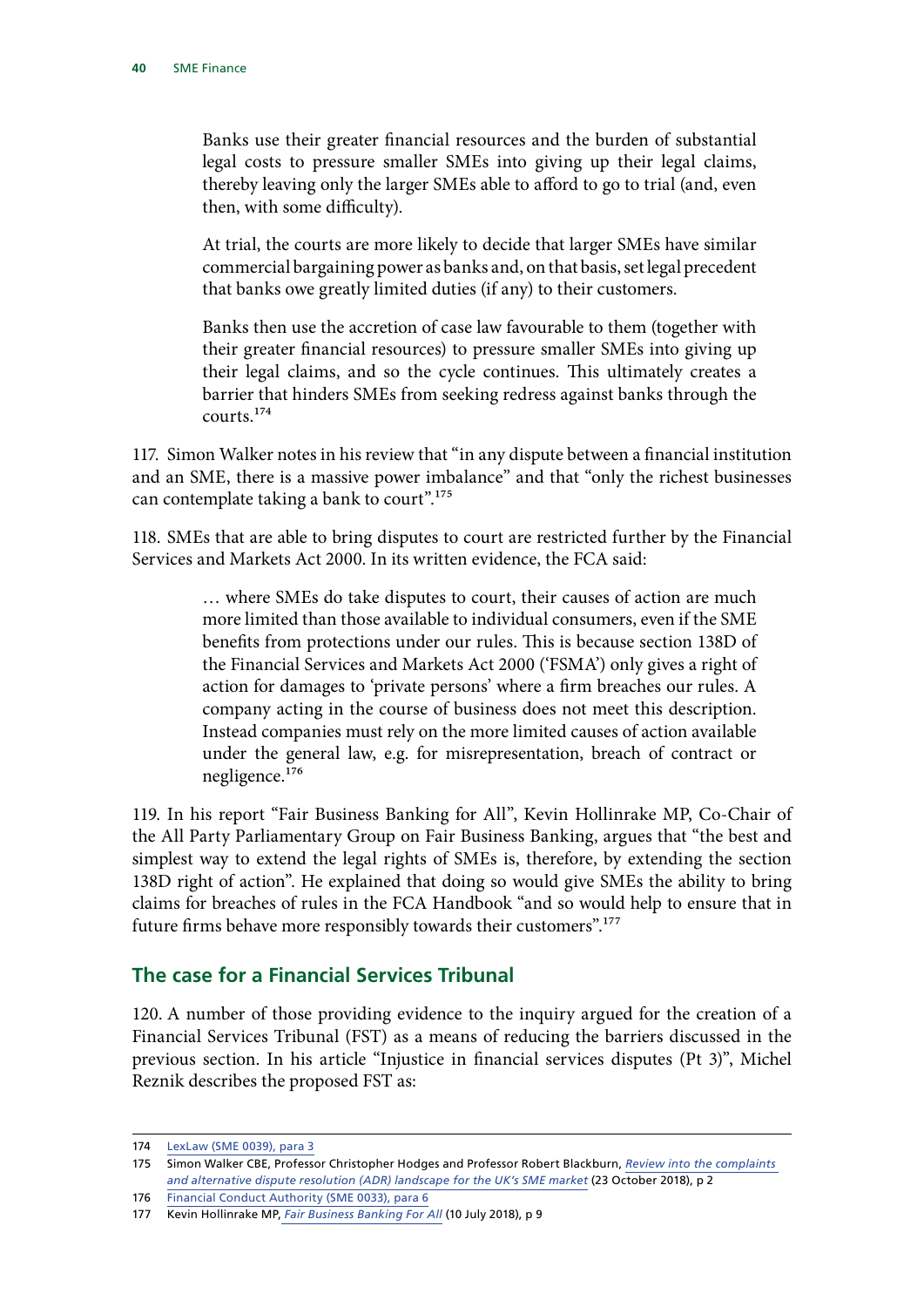…a permanent dispute resolution system that possesses four characteristics: that it is: (i) specialist; (ii) inexpensive; (iii) swift; and (iv) most importantly, that it operates the adversarial common law system [which] gives the litigants their day in court and gives them a voice to have their say and test the other side's case.<sup>178</sup>

Like an employment tribunal, it is proposed that an FST would have an inquisitorial element to it. Richard Samuel, a barrister at 3 Hare Court who has written extensively on the FST proposal, described to the Committee how this would work in practice:

> … what happens in a tribunal is not what happens in a court, where the judge just sits there—I am painting it in black and white, effectively, and rather unfairly to judges—and it is the lawyers and the parties who move. In a tribunal, there is a balance. The parties still move and take the points they want to take, but if the tribunal sees a point that it is interested in, it has a statutory power to say, "I want to look at this point". The specific reason they have that is that many people who come before employment tribunals do not have lawyers, so they need a lawyer sitting on the tribunal to say, "Wait a minute, there is a point here that we need to be looking at to deal with this case fairly".179

121. In various contexts, tribunals seek to level the playing field where there exists an imbalance of power between disputing parties. Richard Samuel explained:

> If you look at anything—in an employment tribunal, the employer is more powerful than the employee … if it is the state versus an individual, for example at an immigration tribunal or a tax tribunal, you have got one enormous organisation called the state against the individual. The point is that the rules in a tribunal, and the culture that is built around those rules, have as a specific objective the flattening-out of the power imbalance that exists between the two parties, in order to give the weaker party proper access to justice.<sup>180</sup>

122. It is argued that an FST would provide SMEs with greater access to justice, primarily by avoiding the high costs and slow pace associated with the court process. However, Andrew Green QC expressed doubt over the extent to which an FST would address the problems associated with the cost of bringing legal action. He argued that claims between £150,000 and  $£5$  million are typically complex cases that require the instruction of lawyers, and that are likely to follow a process that is "very expensive".<sup>181</sup>

123. In "Fair Business Banking for All", Kevin Hollinrake MP sets out a suggested costs regime for the proposed FST that would remove the risk that an SME would have to pay bank's costs if they lose their case. He proposes a "no-costs except in cases deemed complex" regime, akin to that used by the Tax Tribunal. This would allow costs to be awarded only when the Tribunal is satisfied that the case is sufficiently complex, in recognition of the fact that complex cases may require legal or accounting input, the costs of which claimants

180 Q167

<sup>178</sup> Michel Reznik, *[Injustice in financial services disputes \(Pt 1\), New Law Journal](https://www.newlawjournal.co.uk/content/injustice-financial-services-disputes-pt-1)* (28 April2017)

<sup>179</sup> Q193

<sup>181</sup> Q168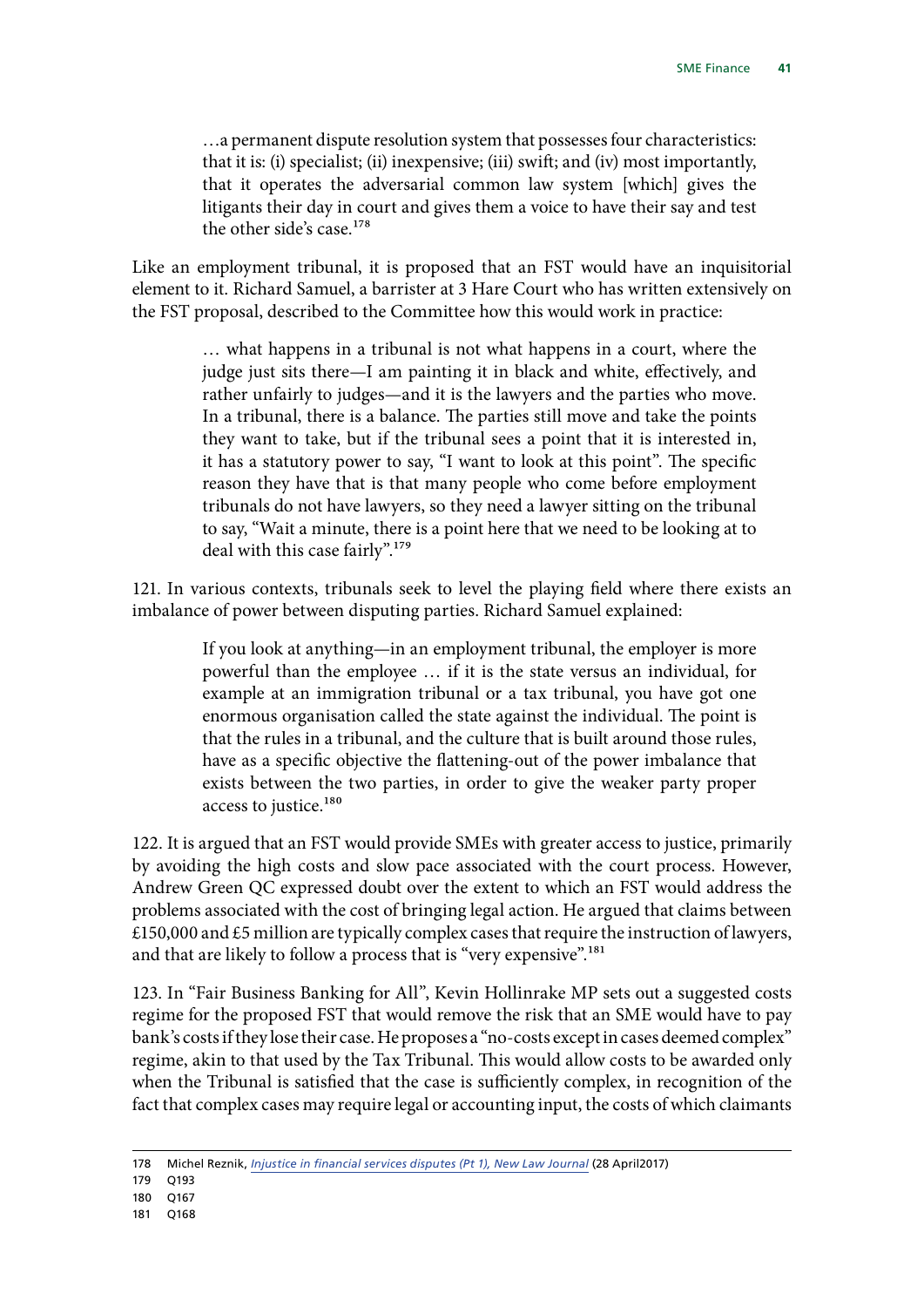might want to recover.<sup>182</sup> It is also suggested that the FST's costs regime could be subject to "qualified one-way cost shifting", whereby SMEs would be able to recover their costs (subject to a cap), while banks would not. Richard Samuel succinctly explained a tribunal system's costs regime, telling the Committee "if you lose, you do not have to pay the other side's costs ... That means you can bring litigation without betting the company".<sup>183</sup> On the subject of speed, Cat MacLean told the Committee that tribunals offer "a simplified process and procedure [that] is much more fast-track" than the High Court.184

124. In addition to providing greater access to justice for SMEs, the creation of an FST could also yield benefits for the financial services industry itself. Writing in the Capital Markets Law Journal, Richard Samuel notes that an FST would reduce regulatory uncertainty by providing "definitive interpretations of regulations (including the FCA Handbook)", leading to supply-side efficiencies. He also argues that, by reducing the costs associated with dispute resolution, an FST would lead to increases in international demand for credit supplied from England.<sup>185</sup>

125. The Committee also explored whether the creation of a tribunal could lead to improvements to the culture of the banking sector. Richard Samuel argued than an FST would have that effect, primarily by ensuring that victims of misconduct are able to "have their story heard in public and to have it ruled on according to the law".<sup>186</sup> Andrew Green QC argued to the contrary, noting that "If the regulator imposing fines to the tune of hundreds of millions of pounds hasn't changed the culture, the idea that a financial services tribunal will do so seems to me to be a little unrealistic".<sup>187</sup> Cat Maclean, however, told the Committee that an FST could be more effective than fines in driving cultural change:

> I … think that if a bank is fined, it does not really have an impact on the individuals within that bank who are carrying out the day-to-day banking work … The kind of threat that a tribunal system and the laying of evidence will have will really help to drive the cultural change that banks need.<sup>188</sup>

126. In its October 2018 Policy Statement on SME access to the FOS, the FCA reiterated its support for the creation of an FST, saying:

> We have publicly stated our support for a tribunal that could deal with disputes that fall outside the ombudsman service's remit. We see a role for both an extended ombudsman service and a tribunal, as they meet different needs. For example, the ombudsman service's expertise lies in providing a quick and informal process for financial services disputes. A tribunal, on the other hand, would provide a more formal, courtlike approach for some higher value disputes, or disputes involving complainants above the ombudsman service's eligibility thresholds.<sup>189</sup>

<sup>182</sup> Kevin Hollinrake MP, *[Fair Business Banking For All](https://www.cps.org.uk/files/reports/original/180710122917-FairBusinessBankingforAll.pdf)* (10 July 2018), p 52

<sup>183</sup> Q193

<sup>184</sup> Q192

<sup>185</sup> Richard Samuel, "The FCA has now listened: Banks, it is in your interests to listen too", Capital Markets Law Journal, Volume 13, Issue 1, 16 January 2018

<sup>186</sup> Q206

<sup>187</sup> Q206

<sup>188</sup> Q206

<sup>189</sup> Financial Conduct Authority, *[SME access to the Financial Ombudsman Service, PS18/21](https://www.fca.org.uk/publication/policy/ps18-21.pdf)* (October 2018), p 9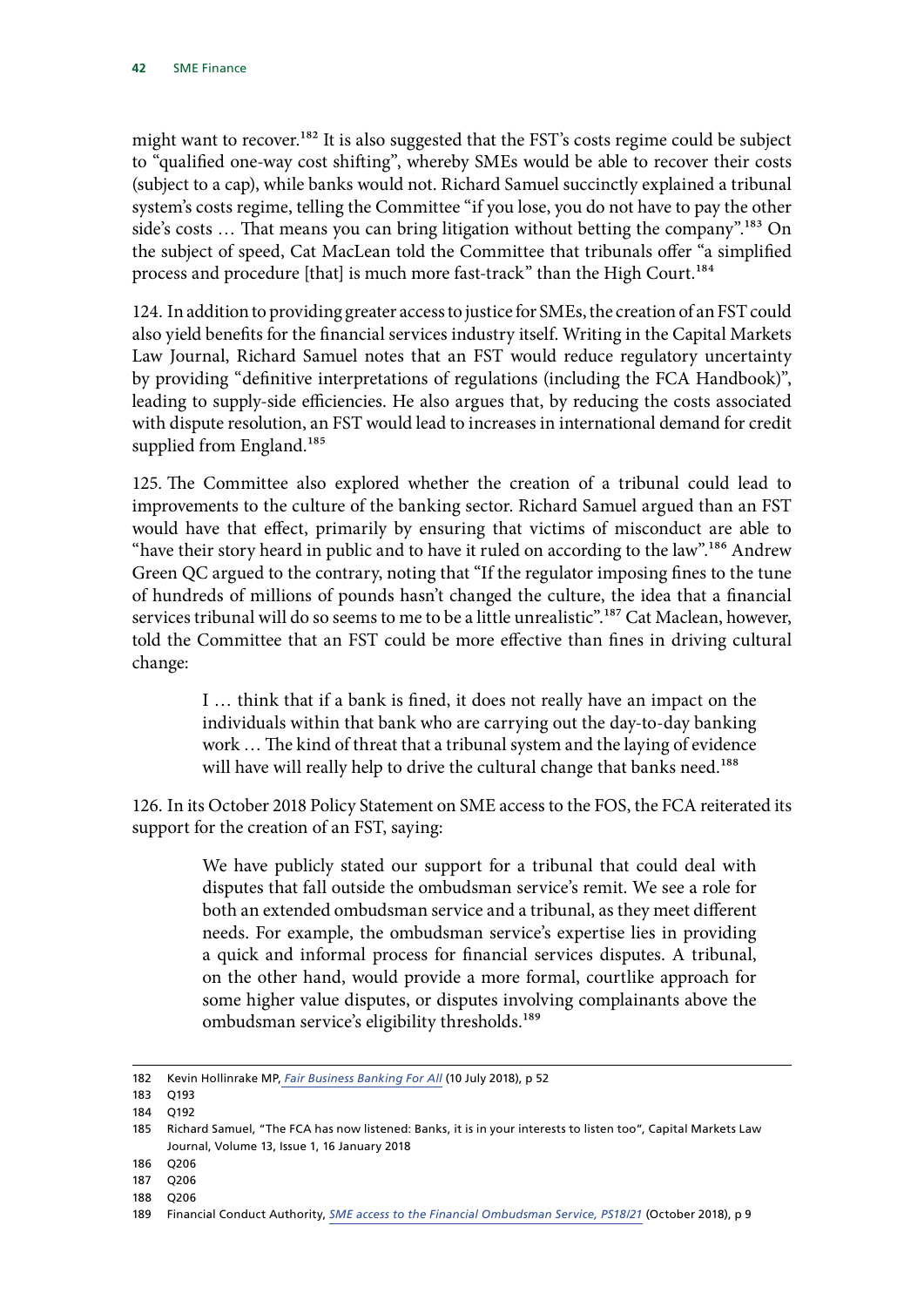Andrew Bailey also described the procedural differences between the FOS and a tribunal in a letter to Kevin Hollinrake in September 2018:

> A tribunal could also meet the demand of some complainants to have their 'day in court'. While the Ombudsman can hold oral hearings, it does not generally do so. The Ombudsman does not have the power to compel the attendance of witnesses, take evidence on oath or test evidence by crossexamination.190

127. Supporters of the FST proposal argue that it would fill a gap in the market for dispute resolution. Richard Samuel notes that "there is a large gap for effective dispute resolution in the 'mid-market' into which disputes between financial institutions and small and medium enterprises fall".<sup>191</sup> Simon Walker's review also identified this gap in the market, noting that "implementing the proposals outlined in the FCA's consultation will leave a technical gap for companies with turnover above £6.5m per annum but still below £25 million".<sup>192</sup> However, Mr Walker does not support the creation of an FST to fill that gap, instead recommending that:

> The banks, on a voluntary basis, agree to establish and fund a voluntary ombudsman scheme that is available to businesses that are not 'eligible complainants' to the FOS by regulatory mandate. The voluntary scheme should be made available for businesses with turnover between £6.5m and £10m and in certain cases outside of the compulsory jurisdiction. This should largely fill the perceived gap.<sup>193</sup>

Mr Walker elaborated further on this recommendation in oral evidence to the Committee, noting his preference for it to fall under the remit of the FOS rather than to exist on a standalone basis:

> The simplest thing to me would be for the business end of what I am proposing to have its jurisdiction raised to £10 million in turnover, and to possibly, in time, move up to the EU definition of SMEs, which is considerably higher. [...] My preference [...] would be for the new business wing of the FOS to take it on.194

Christopher Hodges, Professor of Justice Systems at the University of Oxford who contributed to Mr Walker's review, explained the proposal further:

> The FOS currently operates under two bases: one is the statutory scheme and the other is a voluntary jurisdiction to which the banks already subscribe. [...] Mr Walker is simply saying you expand the rules of the voluntary process, because it takes too long to get legislation, and the banks should voluntarily subscribe to that.<sup>195</sup>

<sup>190</sup> *[Letter from Chief Executive of the FCA to Kevin Hollinrake MP](http://www.appgbanking.org.uk/wp-content/uploads/2018/09/17.09.18-Andrew-Bailey-Response.pdf)* (17 September 2018)

<sup>191</sup> Richard Samuel, "The FCA has now listened: Banks, it is in your interests to listen too", Capital Markets Law Journal, Volume 13, Issue 1, 16 January 2018

<sup>192</sup> Simon Walker CBE, Professor Christopher Hodges and Professor Robert Blackburn, *[Review into the complaints](https://www.ukfinance.org.uk/wp-content/uploads/2018/10/Review-into-the-complaints-and-alternative-dispute-resolution-ADR-landscape-for-the-UK%E2%80%99s-SME-market.pdf)  [and alternative dispute resolution \(ADR\) landscape for the UK's SME market](https://www.ukfinance.org.uk/wp-content/uploads/2018/10/Review-into-the-complaints-and-alternative-dispute-resolution-ADR-landscape-for-the-UK%E2%80%99s-SME-market.pdf)* (23 October 2018), p 52

<sup>193</sup> Simon Walker CBE, Professor Christopher Hodges and Professor Robert Blackburn, *[Review into the complaints](https://www.ukfinance.org.uk/wp-content/uploads/2018/10/Review-into-the-complaints-and-alternative-dispute-resolution-ADR-landscape-for-the-UK%E2%80%99s-SME-market.pdf)  [and alternative dispute resolution \(ADR\) landscape for the UK's SME market](https://www.ukfinance.org.uk/wp-content/uploads/2018/10/Review-into-the-complaints-and-alternative-dispute-resolution-ADR-landscape-for-the-UK%E2%80%99s-SME-market.pdf)* (23 October 2018), p 53

<sup>194</sup> Q391

<sup>195</sup> Q394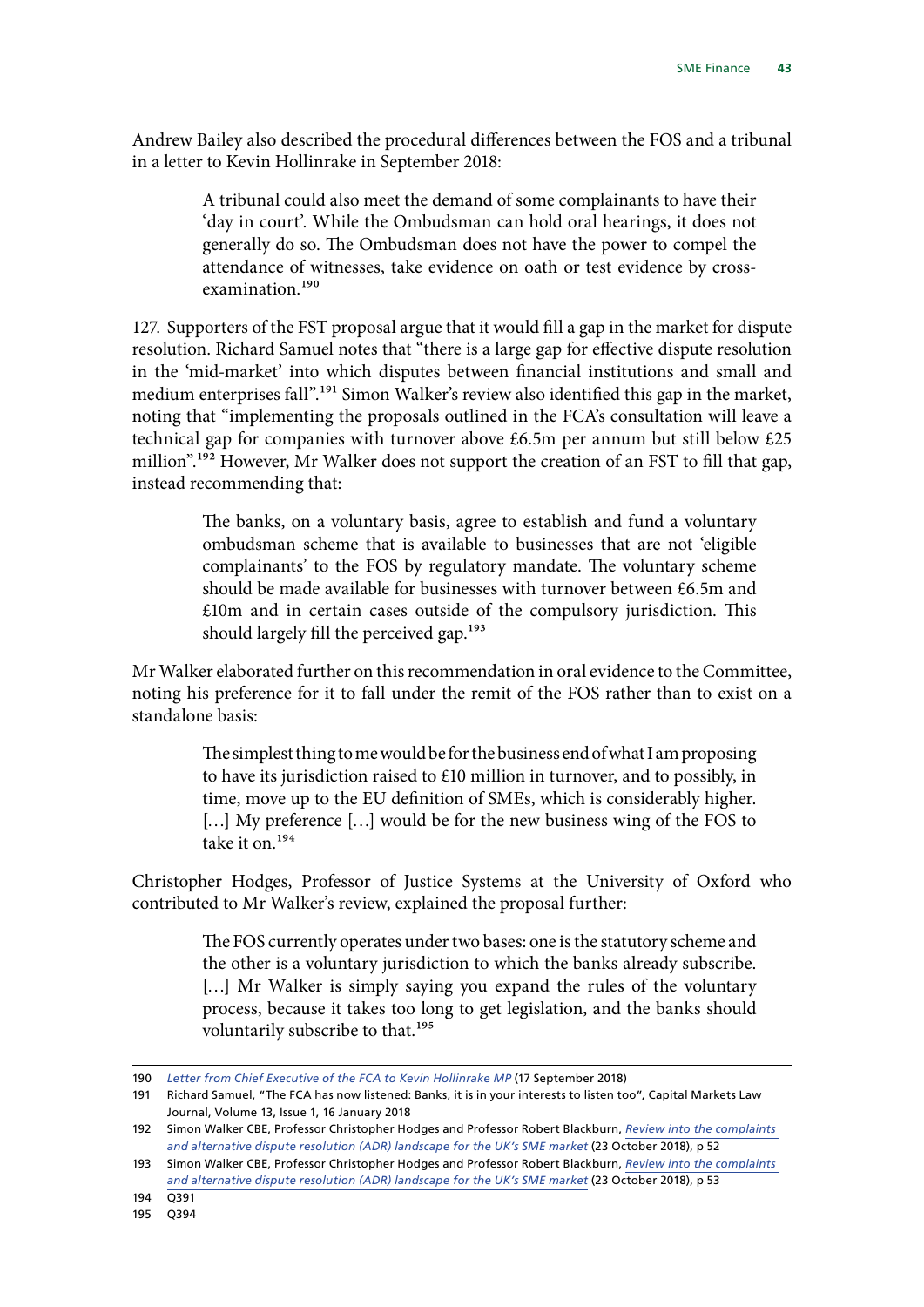128. Mr Walker's primary reason for recommending this over the creation of an FST is the basis of decision making.<sup>196</sup> The Ombudsman would resolve disputes according to what it considers "fair and reasonable in all the circumstances of the case", whereas an FST would only apply the law. Mr Walker argues that "generally […] the fairness standard assists individual consumers rather than the converse, and it is likely the same will be true for SMEs",197 and that applying a fairness standard would allow the Ombudsman to rule against behaviour that is unfair yet legal.

129. As noted earlier in this report, Kevin Hollinrake MP argues that SMEs should be given enhanced legal rights by extending the right of action under s138D FSMA, which currently only applies to "private persons".198 This would give SMEs a right of action for breaches of the FCA's Conduct of Business Sourcebook (COBS) rules. He goes on to set out the basis on which an FST would then take decisions if these enhanced legal rights were implemented:

> A Financial Services Tribunal modelled on the existing procedures of tribunals would have guaranteed judicial independence under the 2007 Act [the Tribunals, Courts and Enforcement Act (2007)]. It would take legally binding decisions, subject to appeal, in public based on common law and the enhanced legal rights for businesses under section 138D […] Any decisions taken by the Financial Services Tribunal would be on a strict legal basis and not the subjective fair and reasonable basis used by the FOS.199

On the merit of amending s138D, Christopher Hodges expressed the view that doing so would "open the door to more legal arguments [...] and make things more complicated".<sup>200</sup>

130. Aside from the basis of decision making, Simon Walker also argues that an ombudsman is preferable to an FST because it would be able to "aggregate and feedback data to regulators and government departments" and deal with complaints more quickly.<sup>201</sup> Whilst concluding against the creation of an FST, Mr Walker's report does note that further change may be needed if his recommendations do not succeed, saying:

> If ombudsman methods fail I would not rule out the creation of a new halfway house in terms of judicial processes simply to provide cheaper, quicker and easier alternatives to going to court.<sup>202</sup>

Mr Walker explained this point further in oral evidence, saying:

At the end of the day, if an ombudsman system fails, all options need to be looked at, including a tribunal. But I think that is quite a long way down the track.203

<sup>196</sup> Simon Walker CBE, Professor Christopher Hodges and Professor Robert Blackburn, *[Review into the complaints](https://www.ukfinance.org.uk/wp-content/uploads/2018/10/Review-into-the-complaints-and-alternative-dispute-resolution-ADR-landscape-for-the-UK%E2%80%99s-SME-market.pdf)  [and alternative dispute resolution \(ADR\) landscape for the UK's SME market](https://www.ukfinance.org.uk/wp-content/uploads/2018/10/Review-into-the-complaints-and-alternative-dispute-resolution-ADR-landscape-for-the-UK%E2%80%99s-SME-market.pdf)* (23 October 2018), p 43

<sup>197</sup> Simon Walker CBE, Professor Christopher Hodges and Professor Robert Blackburn, *[Review into the complaints](https://www.ukfinance.org.uk/wp-content/uploads/2018/10/Review-into-the-complaints-and-alternative-dispute-resolution-ADR-landscape-for-the-UK%E2%80%99s-SME-market.pdf)*  [and alternative dispute resolution \(ADR\) landscape for the UK's SME market](https://www.ukfinance.org.uk/wp-content/uploads/2018/10/Review-into-the-complaints-and-alternative-dispute-resolution-ADR-landscape-for-the-UK%E2%80%99s-SME-market.pdf) (23 October 2018), p 43

<sup>198</sup> Kevin Hollinrake MP, *[Fair Business Banking For All](https://www.cps.org.uk/files/reports/original/180710122917-FairBusinessBankingforAll.pdf)* (10 July 2018)

<sup>199</sup> Kevin Hollinrake MP, *[Fair Business Banking For All](https://www.cps.org.uk/files/reports/original/180710122917-FairBusinessBankingforAll.pdf)* (10 July 2018), p 51

<sup>200</sup> Q427

<sup>201</sup> Simon Walker CBE, Professor Christopher Hodges and Professor Robert Blackburn, *[Review into the complaints](https://www.ukfinance.org.uk/wp-content/uploads/2018/10/Review-into-the-complaints-and-alternative-dispute-resolution-ADR-landscape-for-the-UK%E2%80%99s-SME-market.pdf)  [and alternative dispute resolution \(ADR\) landscape for the UK's SME market](https://www.ukfinance.org.uk/wp-content/uploads/2018/10/Review-into-the-complaints-and-alternative-dispute-resolution-ADR-landscape-for-the-UK%E2%80%99s-SME-market.pdf)* (23 October 2018), p 45–46

<sup>202</sup> Simon Walker CBE, Professor Christopher Hodges and Professor Robert Blackburn, *[Review into the complaints](https://www.ukfinance.org.uk/wp-content/uploads/2018/10/Review-into-the-complaints-and-alternative-dispute-resolution-ADR-landscape-for-the-UK%E2%80%99s-SME-market.pdf)  [and alternative dispute resolution \(ADR\) landscape for the UK's SME market](https://www.ukfinance.org.uk/wp-content/uploads/2018/10/Review-into-the-complaints-and-alternative-dispute-resolution-ADR-landscape-for-the-UK%E2%80%99s-SME-market.pdf)* (23 October 2018), p 43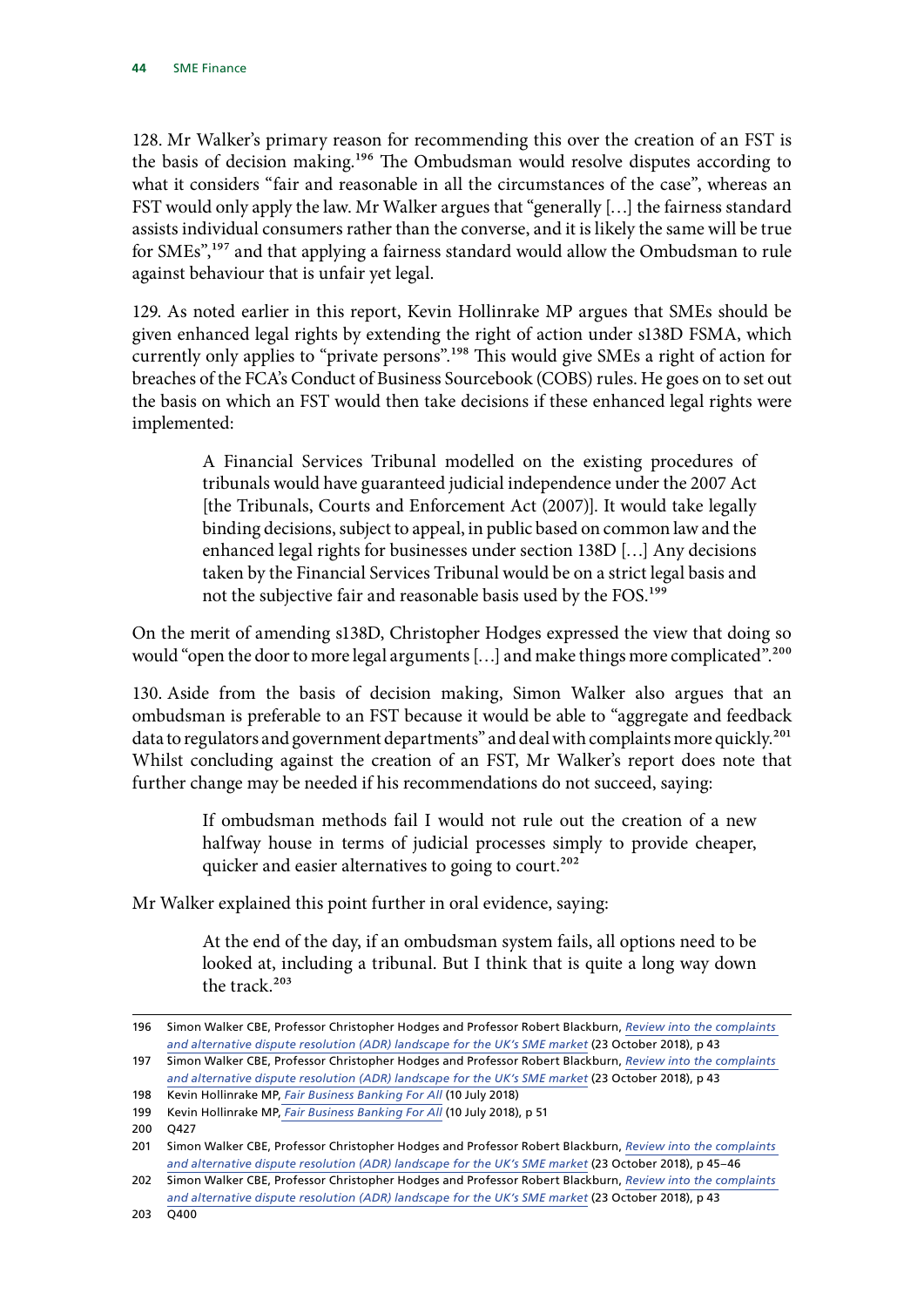### <span id="page-46-0"></span>**Conclusions and recommendations**

131. **Providing more small businesses with access to the Financial Ombudsman Service is a sensible step. However the Committee was concerned by the timeline for the change originally proposed by the FCA, and was unconvinced that the necessary due diligence regarding the Ombudsman's readiness and capability had been undertaken.**

132. **The FCA has extended the timeline, with widened SME access to the FOS now expected to take effect from April 2019. Nevertheless, this leaves less than six months for the FOS to build the specialist unit that will be responsible for handling SME complaints, and to establish, from scratch, a wide range of proposed auxiliary tools and resources that will support that unit. By his own admission, Simon Walker's proposals to build this new capability within the FOS by the second half of 2019 are "extremely ambitious". This, coupled with concerns raised by many stakeholders regarding the Ombudsman's effectiveness in dealing with its current remit, threatens to undermine the proposal. Providing wider access to an Ombudsman that is under-prepared and under-resourced will yield little benefit.**

133. **Larger SME disputes are likely to be more complex and of higher value, and thus more challenging to resolve. Building the necessary capability at the FOS will be a significant task necessitating extensive training and recruitment, as well as the development of procedures more suited to this kind of case. Lessons must be learned from the serious problems caused by previous large-scale organisational change at the FOS, and both the FCA and the FOS must take ownership of this initiative. The Committee will continue to hold both to account throughout the implementation process.**

134. **The FCA should set out, as a matter of urgency, how it has satisfied itself that the FOS will be appropriately resourced to handle larger SME disputes from April 2019 as proposed. It should not hesitate to extend the timescale for implementation if it has any concerns surrounding the FOS's preparedness. If the timeline for implementation is pushed back, the FCA should ensure that complaints made on or after the original implementation date of 1 April 2019 are eligible for consideration when the changes do take effect. The FCA should also take this opportunity to reconsider the FOS's funding structure in light of the concerns raised by Richard Lloyd.**

135. **Expanding the remit of the FOS, as proposed by both the FCA and Simon Walker, will still leave a gap in the market for dispute resolution. Larger, more complex SME disputes will be either ineligible or unsuitable for the Ombudsman, yet those bringing these disputes may lack the resources required for litigation. The Committee believes that a Financial Services Tribunal is required to handle these disputes, and that such a body would usefully complement the expansion to the FOS's remit proposed by the FCA.**

136. **Simon Walker's review concluded against the creation of such a Tribunal. Instead, Mr Walker favours increasing the voluntary jurisdiction of the FOS such that businesses with turnover up to £10 million would be eligible. Mr Walker also proposed, in time, increasing this threshold to something considerably higher. The Committee does not believe that the Ombudsman is the appropriate forum for the resolution of disputes of this nature. The Committee has well documented reservations about the FOS's**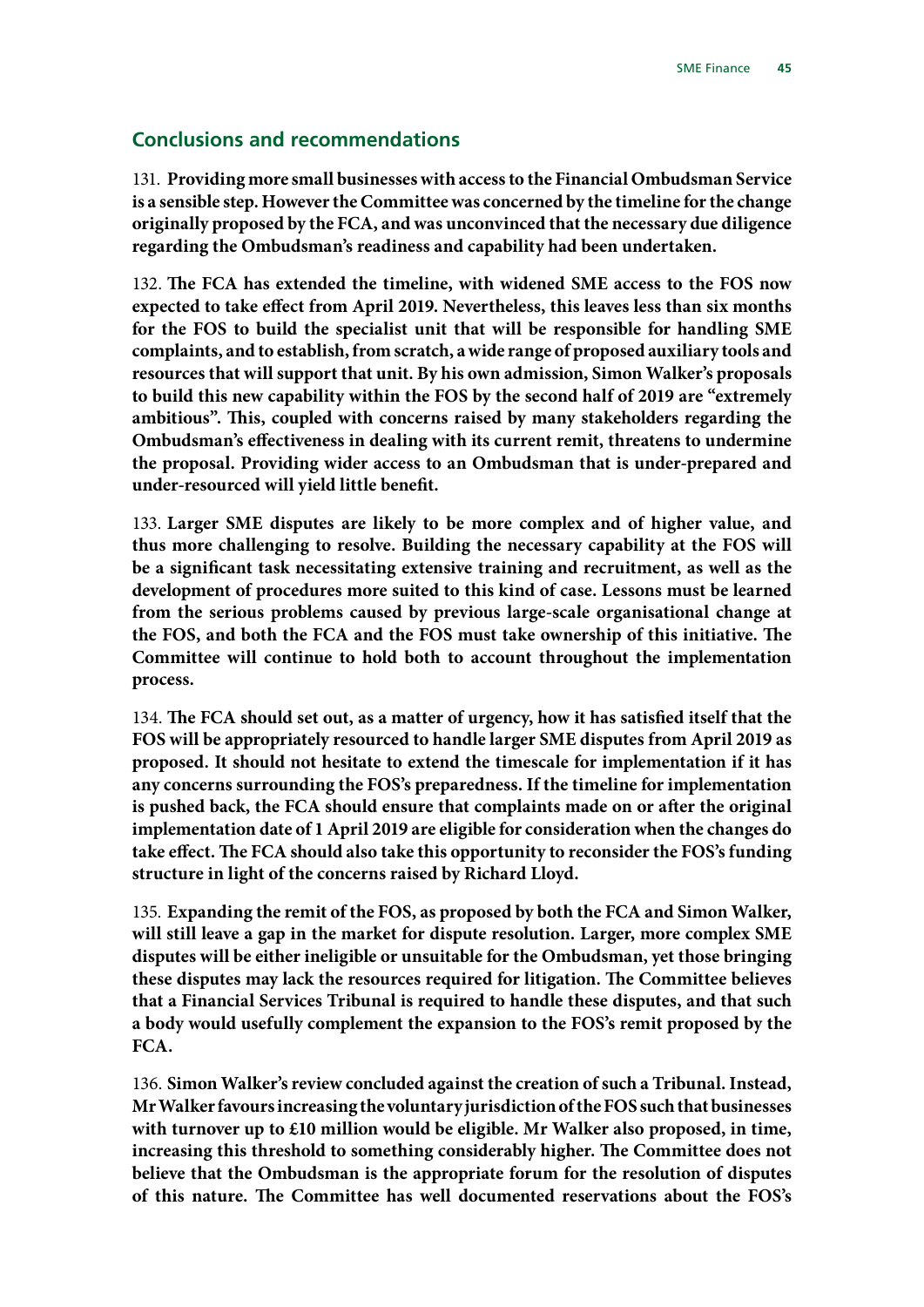**current effectiveness and capabilities, and is of the view that broadening its remit well beyond what the FCA is already proposing would be unwise and potentially damaging. Separately, the Ombudsman's powers and procedures are unlikely to be appropriate for the resolution of large and complex cases. The Ombudsman lacks the power to take evidence under oath, compel the attendance of witnesses, or test evidence by crossexamination.**

137. **One of Mr Walker's arguments against the establishment of a Financial Services Tribunal is that its creation would require primary legislation, and that getting legislation through Parliament during and immediately after the UK's withdrawal from the European Union will be difficult. The Committee does not accept this. Parliament must always make time for initiatives of such discernible importance. There is strong cross-party support for the creation of a Financial Services Tribunal and the Government must not be hesitant when it comes to bringing forward the appropriate legislation, even at a time when there may be other significant demands on parliamentary time.**

138. **The Committee therefore recommends that the Treasury brings forward proposals for the creation of a Financial Services Tribunal. This must be accompanied by an amendment to s138D of the Financial Services and Markets Act 2000 to enhance the legal rights of SMEs. The Treasury should also consider drawing upon the expertise of the Law Commission to aid its consideration of this issue. Taken together, these changes will ensure that the UK's small businesses will no longer be denied justice, as so many have been in the past. We must introduce a system for dispute resolution and redress that gives the UK's SMEs the confidence to engage with financial services providers, safe in the knowledge that they are not vulnerable to exploitation and mistreatment.**

139. **In response to previous instances of mistreatment of SMEs, the FCA has worked with banks to establish 'ad hoc' voluntary complaints and redress schemes. It is very hard for the Committee and the wider public to have confidence in such schemes, when their design and operation is ultimately at the discretion of the banks responsible for mistreating their customers. The Committee agrees with Andrew Bailey, Chief Executive of the FCA, that the deficiencies of voluntary redress schemes serve to highlight the need for standing complaints and compensation arrangements for SMEs.**

140. **The Committee recognises that the formal powers of the FCA to secure compensation for SMEs are limited, even when regulatory requirements have been breached. However, it considers that the FCA could in some cases have taken a more robust approach to the design and operation of redress schemes. In particular, it is disappointing that Mr Bailey defended RBS's decision not to submit consequential loss claims in the GRG complaints process to independent oversight. RBS took great comfort from the Mr Bailey's endorsement of its stance; and it was only following sustained pressure from the Committee and from the Economic Secretary that it finally reversed its position. It would have been preferable had Mr Bailey used the opportunity created by the Committee's interest in GRG to get a better deal for SMEs.**

141. **More generally, it is concerning that, under existing law, the FCA cannot respond to a breach of its regulatory requirements by establishing an industry-wide redress scheme for SMEs. This inability to act in response to demonstrable misconduct has damaged trust and confidence in the regulator. At the next opportunity, the Financial**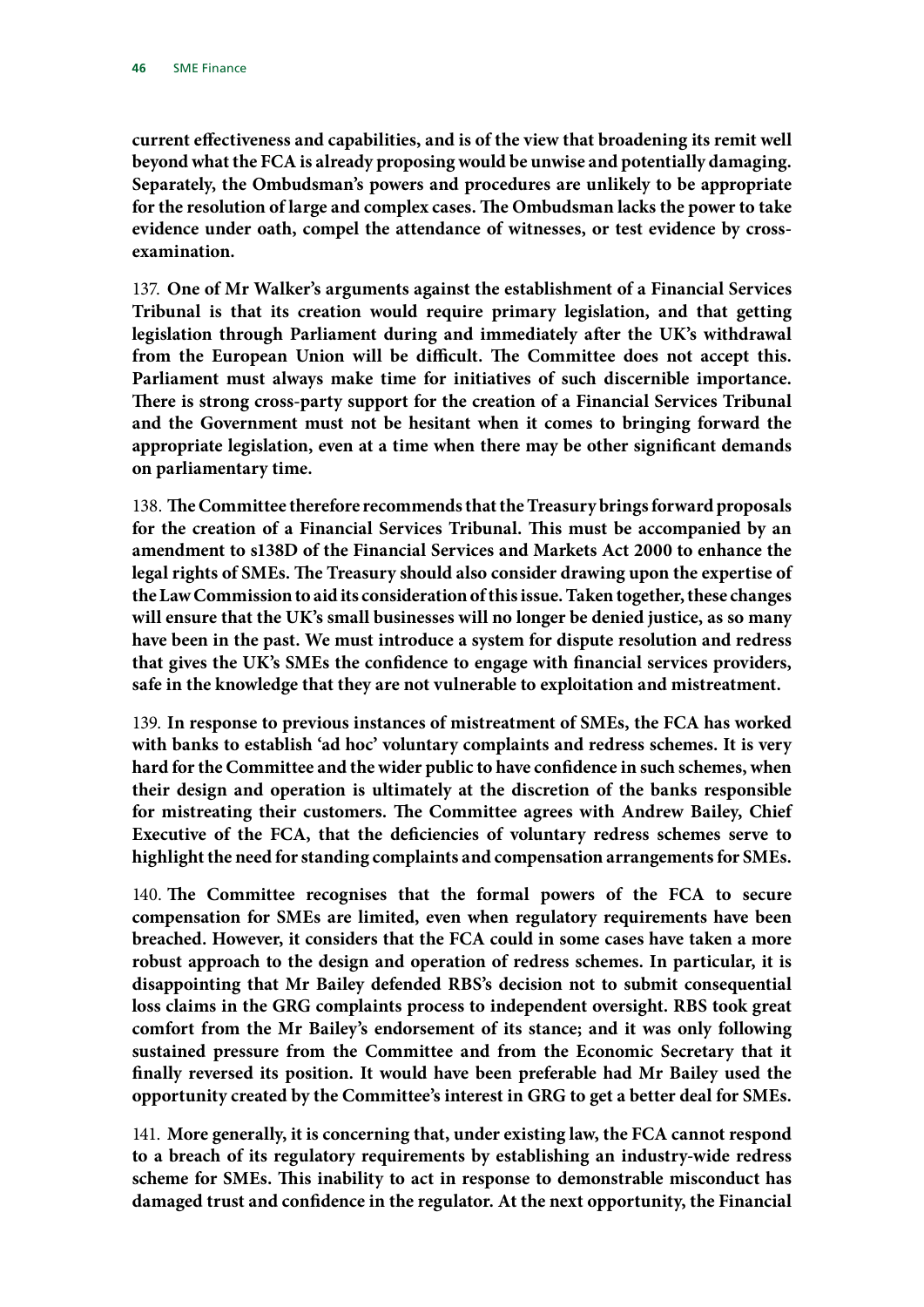**Services and Markets Act 2000 should be amended to allow the FCA to establish industry-wide redress schemes for incorporated businesses that have been affected by a breach of regulatory requirements.**

142. **The Committee has little confidence that Clydesdale's review of Tailored Business Loans provided appropriate compensation to all those who were mis-sold these products. It is surprised that the FCA appears to have had such little involvement in the design and operation of this scheme, given that the concerns around poor sales practices were acknowledged to be analogous to those that existed in respect of 'standalone' IRHPs.**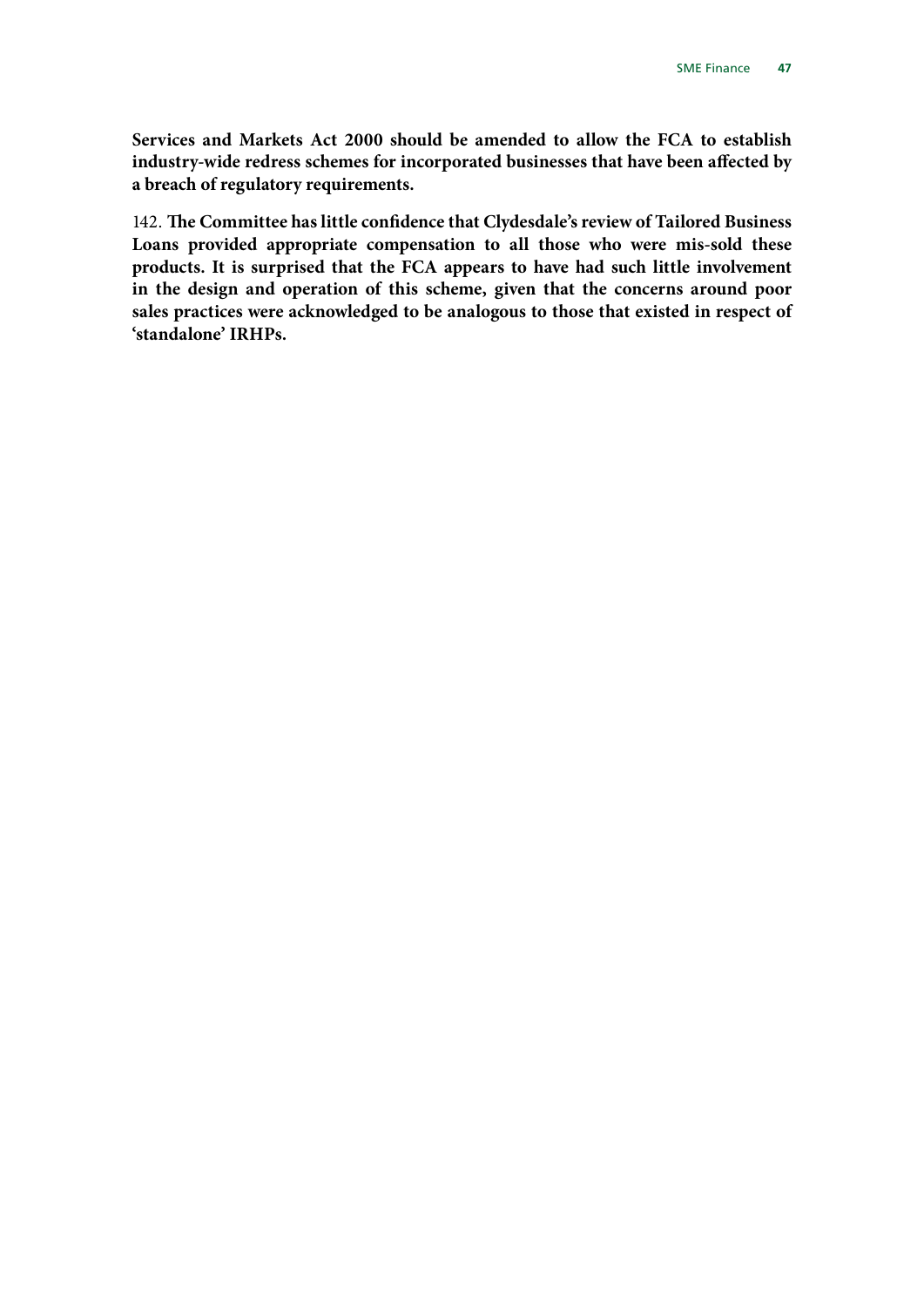# <span id="page-49-0"></span>Conclusions and recommendations

### The SME finance market

- 1. It is naive to expect all business owners to possess a detailed understanding of the various financing options available to them. For many, the demands of running a business will leave little time for building financial expertise and searching the market. This points to a need for concise and easily accessible information targeted at the non-expert seeker of finance. As the centre of expertise on smaller business finance in the UK, the British Business Bank has an important role to play, and its Business Finance Guide and Finance Your Growth initiatives are to be welcomed. These tools must be maintained and promoted effectively to ensure they reach as wide an audience as possible. (Paragraph 10)
- 2. The Small Business Commissioner is also well placed to assist SMEs in building awareness and understanding of the financing options available to them. The Government should expand the remit of the Commissioner to provide it with a formal role in helping small businesses to access the finance they need, particularly by improving levels of awareness and understanding of financing options. (Paragraph 11)
- 3. Data on SME attitudes to external finance are concerning. The reluctance amongst many business owners to seek external finance is driven by a variety of factors, though it is clear that a lack of trust in lenders and an often misplaced fear of rejection are key contributors. The Economic Secretary recognised the challenges that stem from an entrenched unwillingness to apply for finance. The Treasury should conduct or commission work to identify why this attitude is commonplace amongst SMEs, and develop a strategy to ensure the UK's small businesses have the confidence to seek the external finance that is right for them. Efforts should also be made to ensure SMEs are aware of the options available to them if they are turned down for finance; specifically the Lending Appeals Process and the Bank Referral Scheme. (Paragraph 16)
- 4. The Committee welcomes the Treasury's recognition of the challenges faced by high-growth, scale-up businesses seeking investment. The Treasury should assess what can be done to improve the extent to which these companies benefit from the capital of the UK's long-term investors. (Paragraph 19)
- 5. Banks are often the first port of call for business owners seeking finance, and the importance of bank lending for SMEs is clear. While the fact that bank lending remains below pre-crisis levels may be cause for concern, the Committee accepts that a bank's risk appetite, and thus its willingness to lend to SMEs, is a legitimate commercial decision and a competitive differentiator. However, banks should keep their levels of SME lending under review to ensure they are regularly deciding whether it is optimal, rather than merely perpetuating historic trends. (Paragraph 23)
- 6. A lack of competition in SME banking, which has long-plagued the UK market, remains a key area of concern. While the emergence of new entrants is welcome, by the Government's own admission, more work is needed to bring meaningful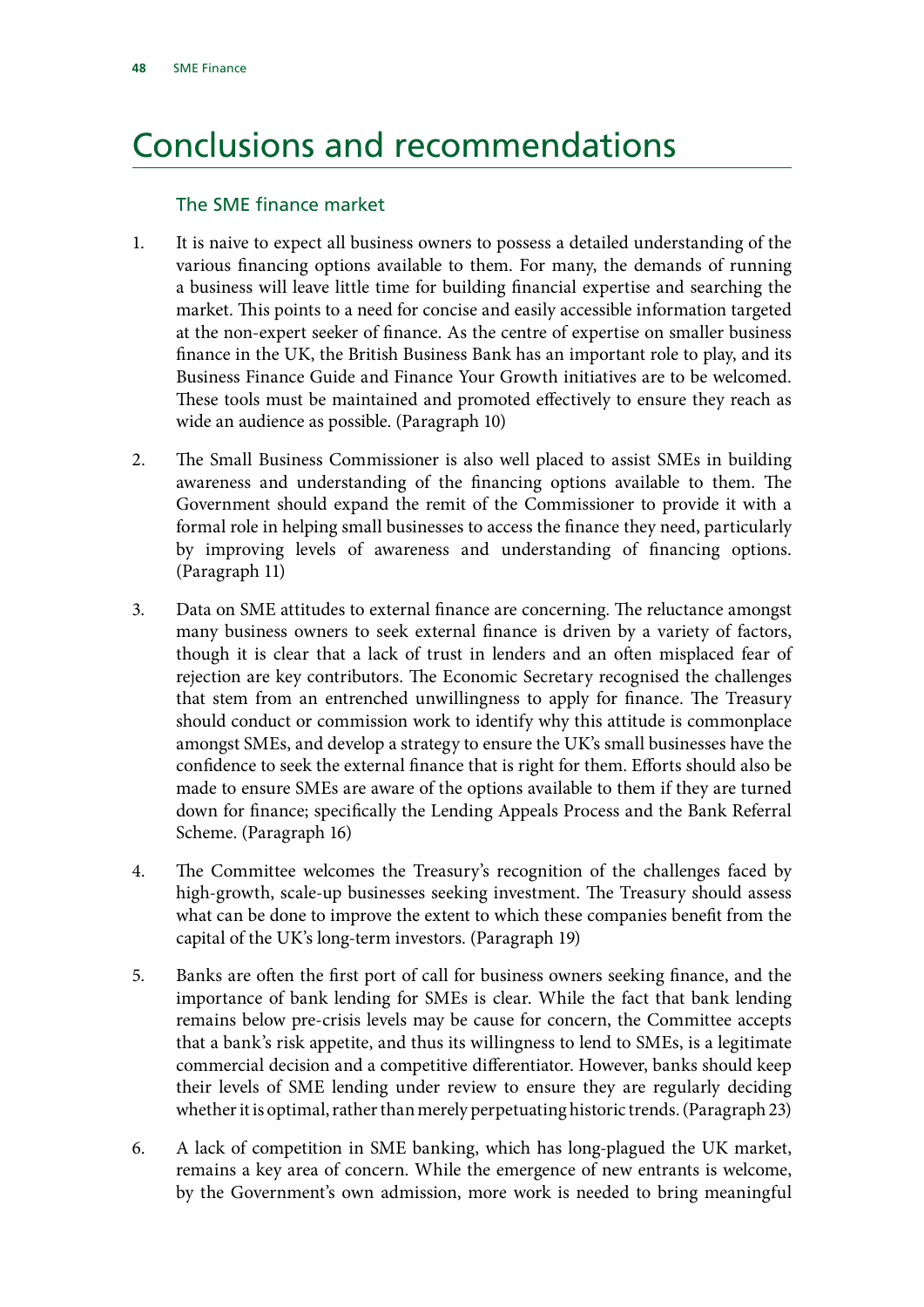competition that will improve outcomes for SMEs. The Minister is correct to recognise the significant task faced by challenger banks seeking to break the stranglehold of the large incumbents. (Paragraph 29)

- 7. The previous Treasury Committee was unconvinced by the outcome of the CMA's retail banking market investigation. Two years have passed since the publication of the CMA's final report, yet the concerns around the level of competition persist. Given that the CMA itself noted that its measures were expected to take three to four years to have a noticeable impact, the Committee will monitor developments closely over the next two years. The Committee recommends that, in response to this report, the CMA provides an update on the implementation and impact of the measures introduced to improve competition in SME banking. (Paragraph 30)
- 8. Despite welcome changes to the PRA's regime in 2017, capital requirements remain a specific source of dissatisfaction for the UK's smaller banks. The Committee is clear that the UK's exit from the EU should not herald a new era of laxity in capital regulation, but considers that there is an opportunity to consider how the regime can better support competition without compromising safety and soundness. The Government should provide its assessment of how this could be achieved. (Paragraph 31)
- 9. The Economic Secretary told the Committee that there is more that needs to be done to improve the Alternative Remedies Package. This is unfortunate, as the opportunity for the Treasury to adjust the package has long since passed. The Committee views the initiative as a rare and critically important opportunity to provide a meaningful boost to competition in the SME banking market. Both the Treasury and the independent body administering the package must take a similar view, and should not see this initiative simply as a compliance exercise to satisfy the European Commission's State aid requirements. (Paragraph 37)
- 10. It is disappointing to hear that the industry is expressing concerns about the package's design and implementation. Delays to implementation are not without cost, and given those witnessed to date, it is all the more important for Banking Competition Remedies Ltd to administer the Alternative Remedies Package in as timely a manner as possible. (Paragraph 38)
- 11. The UK's alternative finance sector has demonstrated impressive growth in recent years. This is beneficial for SMEs seeking funding, and is in part down to measures introduced by the Government to encourage the sector's development. However, it still accounts for a relatively small portion of the overall SME finance market, and it is likely that potential for further growth still exists. The Government must not rest on its laurels; further work will be required to ensure the UK's alternative finance sector fully realises its potential while maintaining appropriate standards of protection for consumers. (Paragraph 49)
- 12. Open Banking has the potential to bring significant benefits for SMEs seeking finance. Its impact on the market to date, however, has been muted. As an initiative based fundamentally on the sharing of private financial information with third parties, its success will depend heavily on the willingness of consumers and SMEs to trust those firms. Perhaps understandably, given the frequency of high-profile IT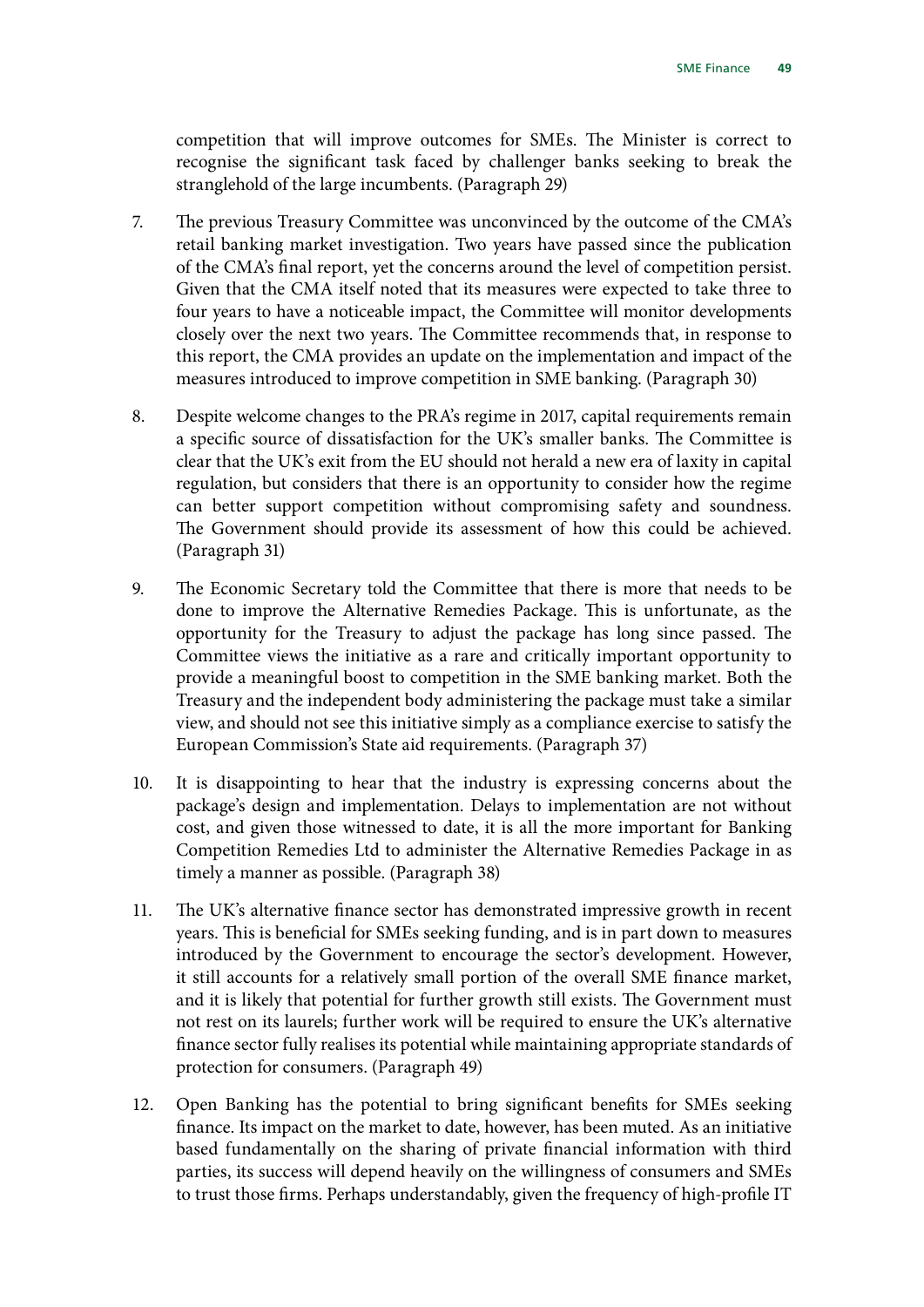failures and data breaches, that trust appears to be seriously lacking. The Treasury told the Committee that it expected the impact of Open Banking to be slow to materialise, but the Committee urges it to take a more ambitious stance. Working with the Competition and Markets Authority, the Treasury should provide an assessment of the initiative's effect on the market to date. The authorities should also set clear and challenging milestones for the industry in relation to the timely development of Open Banking services, and deliver a comprehensive strategy for combatting the clear public trust issues that threaten to undermine the initiative. (Paragraph 50)

#### Misconduct and regulation in SME banking

- 13. The treatment of vast numbers of SME customers placed in RBS's Global Restructuring Group was nothing short of scandalous. The actions of GRG staff heaped untold misery on hard working business owners, recklessly destroying livelihoods in pursuit of profit. The "*Just Hit Budget!*" memo typified the toxic and unscrupulous culture entrenched within the organisation; a culture that has been rightly highlighted as a key driver of events at GRG. (Paragraph 56)
- 14. It is widely acknowledged that an organisation's culture is strongly guided by the "tone from the top"; the standards of ethics and integrity demonstrated by those in senior positions. The overwhelming majority of those responsible for cultivating GRG's patently unprincipled culture remain employed in RBS's new restructuring division. This threatens to seriously undermine RBS's claim that the bank's culture has changed fundamentally in recent years, and raises concerns that the bank has merely undertaken a rebranding exercise. (Paragraph 57)
- 15. The length of time taken by the FCA to investigate events at RBS's Global Restructuring Group has left those who saw their livelihoods destroyed understandably incensed. The Committee shares their concerns. (Paragraph 82)
- 16. The FCA is not taking enforcement action against the perpetrators of the misconduct at GRG, but this must not be interpreted as a "not guilty" verdict. SME customers were treated appallingly, and because of shortcomings in regulation this mistreatment is likely to go unpunished. The Committee views this inaction as a damning indictment of the regulatory regime and a sad reflection of its inadequacies. GRG exemplifies a regulatory framework that is failing the UK's small businesses. (Paragraph 83)
- 17. The FCA itself concedes that the failures at GRG might ordinarily have triggered disciplinary action had they occurred in a regulated business. That we have a regime in place that allows this sort of behaviour to take place with impunity is simply unacceptable. The victims of misconduct—who have seen those that destroyed their businesses go unpunished—rightly expect change. (Paragraph 84)
- 18. Experience has shown that the justification for leaving commercial lending outside the regulatory perimeter is feeble, and it is unclear whether this issue was subject to sufficient public debate when the regulatory perimeter was first established. Many small business owners are no more financially sophisticated than everyday consumers, yet they will often be required to engage with relatively complex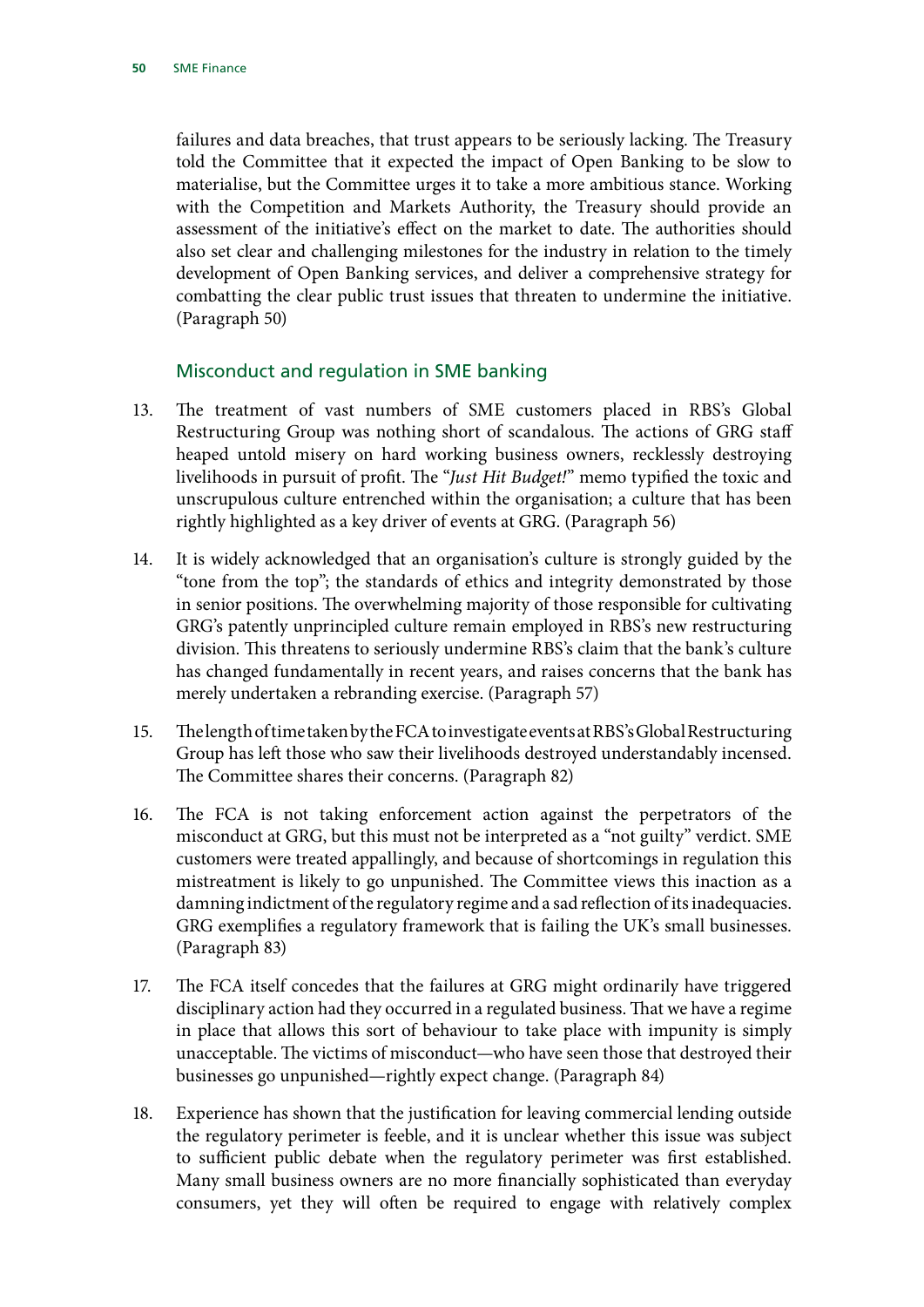financial products. They may also lack the resources to purchase the appropriate advice or expertise externally. To deprive them of regulatory protection because of an assumed universal sophistication is wrong, and this unfairness is compounded by the fact that most SMEs are unaware of the regulatory position. In addition, the interconnection between personal finances and business finances can mean that the potential for personal catastrophe due to SME banking misconduct is significant. The Treasury and the FCA should introduce a regulatory regime that protects SMEs. The scope of the regime must be based on an appreciation of the varying levels of financial sophistication within the SME community. This will require analysis of the financial sophistication of the UK's SMEs that goes beyond blunt metrics covering headcount and turnover. (Paragraph 85)

- 19. The Committee recognises that bringing commercial lending within the regulatory perimeter will not be a 'silver bullet'. But doing so would afford the FCA a significant amount of discretion as to how to design and implement a regulatory regime. This regime would need to be proportionate—taking account of the potential impact on the supply of credit to SMEs—and targeted at those SMEs that show the greatest need for additional protection. (Paragraph 86)
- 20. The FCA's plans to drive up conduct standards in the SME lending market by using industry codes of conduct will not provide SMEs with the protection they need. The idea is untested and, as Andrew Bailey acknowledges, industry codes do not have a track record of success. Firms cannot be compelled to sign up to voluntary codes of conduct, and the FCA's initiative may lead to these codes being watered down if they are drafted in the knowledge that they may be enforced against in future. (Paragraph 87)
- 21. Mr Bailey told the Committee that if the initiative does not work, the regulatory perimeter will need to be reconsidered. The Committee considers it unwise to take a 'wait and see' approach; the authorities should get on the front foot by taking action that they know will provide adequate protection to SMEs. It is clear that extending the regulatory perimeter is now necessary. Waiting for another highprofile misconduct scandal before pursuing it would be irresponsible. This episode has raised wider questions about the perimeter of regulation, which the Committee continues to consider. (Paragraph 88)

#### Redress

- 22. Providing more small businesses with access to the Financial Ombudsman Service is a sensible step. However the Committee was concerned by the timeline for the change originally proposed by the FCA, and was unconvinced that the necessary due diligence regarding the Ombudsman's readiness and capability had been undertaken. (Paragraph 131)
- 23. The FCA has extended the timeline, with widened SME access to the FOS now expected to take effect from April 2019. Nevertheless, this leaves less than six months for the FOS to build the specialist unit that will be responsible for handling SME complaints, and to establish, from scratch, a wide range of proposed auxiliary tools and resources that will support that unit. By his own admission, Simon Walker's proposals to build this new capability within the FOS by the second half of 2019 are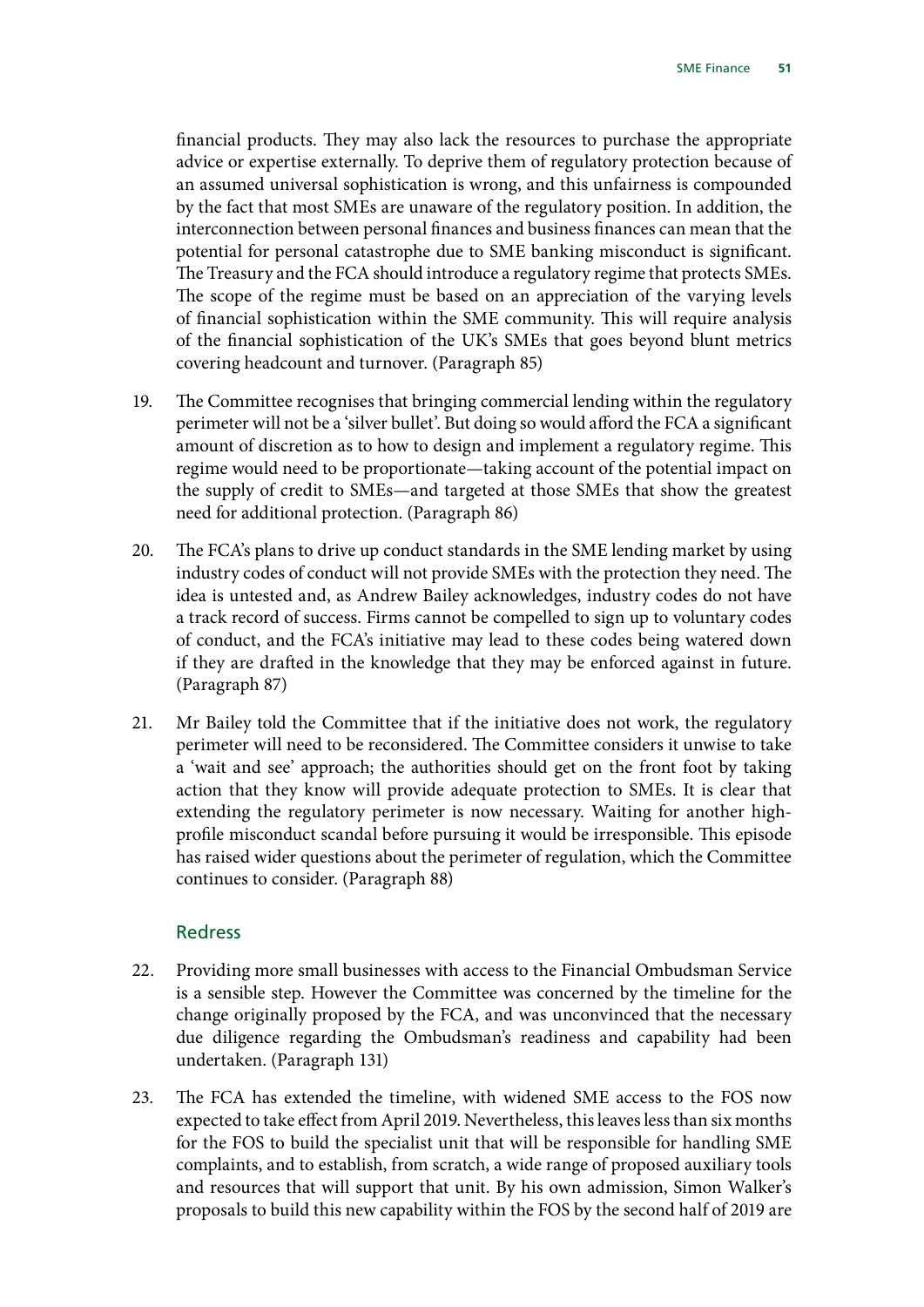"extremely ambitious". This, coupled with concerns raised by many stakeholders regarding the Ombudsman's effectiveness in dealing with its current remit, threatens to undermine the proposal. Providing wider access to an Ombudsman that is underprepared and under-resourced will yield little benefit. (Paragraph 132)

- 24. Larger SME disputes are likely to be more complex and of higher value, and thus more challenging to resolve. Building the necessary capability at the FOS will be a significant task necessitating extensive training and recruitment, as well as the development of procedures more suited to this kind of case. Lessons must be learned from the serious problems caused by previous large-scale organisational change at the FOS, and both the FCA and the FOS must take ownership of this initiative. The Committee will continue to hold both to account throughout the implementation process. (Paragraph 133)
- 25. The FCA should set out, as a matter of urgency, how it has satisfied itself that the FOS will be appropriately resourced to handle larger SME disputes from April 2019 as proposed. It should not hesitate to extend the timescale for implementation if it has any concerns surrounding the FOS's preparedness. If the timeline for implementation is pushed back, the FCA should ensure that complaints made on or after the original implementation date of 1 April 2019 are eligible for consideration when the changes do take effect. The FCA should also take this opportunity to reconsider the FOS's funding structure in light of the concerns raised by Richard Lloyd. (Paragraph 134)
- 26. Expanding the remit of the FOS, as proposed by both the FCA and Simon Walker, will still leave a gap in the market for dispute resolution. Larger, more complex SME disputes will be either ineligible or unsuitable for the Ombudsman, yet those bringing these disputes may lack the resources required for litigation. The Committee believes that a Financial Services Tribunal is required to handle these disputes, and that such a body would usefully complement the expansion to the FOS's remit proposed by the FCA. (Paragraph 135)
- 27. Simon Walker's review concluded against the creation of such a Tribunal. Instead, Mr Walker favours increasing the voluntary jurisdiction of the FOS such that businesses with turnover up to £10 million would be eligible. Mr Walker also proposed, in time, increasing this threshold to something considerably higher. The Committee does not believe that the Ombudsman is the appropriate forum for the resolution of disputes of this nature. The Committee has well documented reservations about the FOS's current effectiveness and capabilities, and is of the view that broadening its remit well beyond what the FCA is already proposing would be unwise and potentially damaging. Separately, the Ombudsman's powers and procedures are unlikely to be appropriate for the resolution of large and complex cases. The Ombudsman lacks the power to take evidence under oath, compel the attendance of witnesses, or test evidence by cross-examination. (Paragraph 136)
- 28. One of Mr Walker's arguments against the establishment of a Financial Services Tribunal is that its creation would require primary legislation, and that getting legislation through Parliament during and immediately after the UK's withdrawal from the European Union will be difficult. The Committee does not accept this. Parliament must always make time for initiatives of such discernible importance.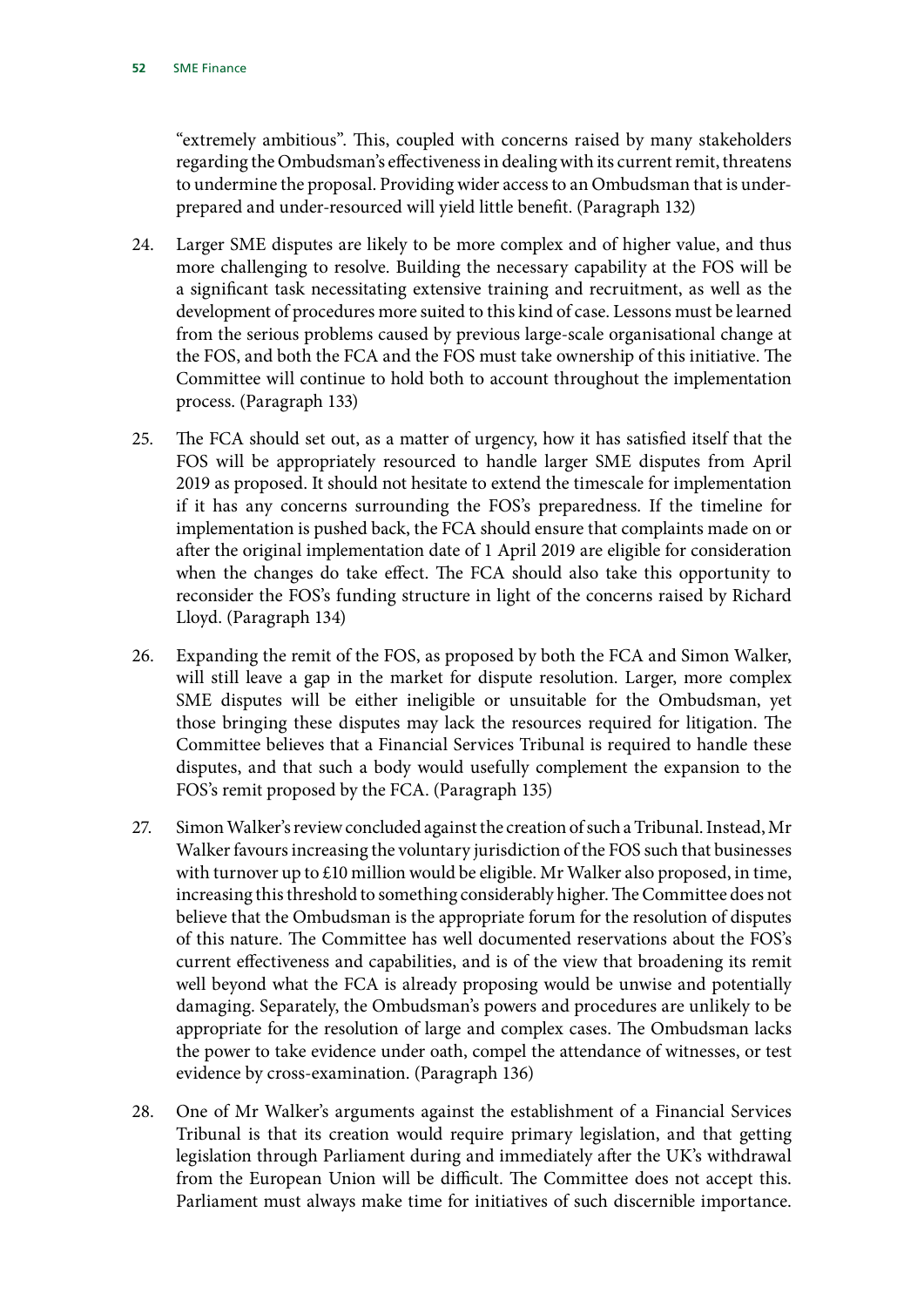There is strong cross-party support for the creation of a Financial Services Tribunal and the Government must not be hesitant when it comes to bringing forward the appropriate legislation, even at a time when there may be other significant demands on parliamentary time. (Paragraph 137)

- 29. The Committee therefore recommends that the Treasury brings forward proposals for the creation of a Financial Services Tribunal. This must be accompanied by an amendment to s138D of the Financial Services and Markets Act 2000 to enhance the legal rights of SMEs. The Treasury should also consider drawing upon the expertise of the Law Commission to aid its consideration of this issue. Taken together, these changes will ensure that the UK's small businesses will no longer be denied justice, as so many have been in the past. We must introduce a system for dispute resolution and redress that gives the UK's SMEs the confidence to engage with financial services providers, safe in the knowledge that they are not vulnerable to exploitation and mistreatment. (Paragraph 138)
- 30. In response to previous instances of mistreatment of SMEs, the FCA has worked with banks to establish 'ad hoc' voluntary complaints and redress schemes. It is very hard for the Committee and the wider public to have confidence in such schemes, when their design and operation is ultimately at the discretion of the banks responsible for mistreating their customers. The Committee agrees with Andrew Bailey, Chief Executive of the FCA, that the deficiencies of voluntary redress schemes serve to highlight the need for standing complaints and compensation arrangements for SMEs. (Paragraph 139)
- 31. The Committee recognises that the formal powers of the FCA to secure compensation for SMEs are limited, even when regulatory requirements have been breached. However, it considers that the FCA could in some cases have taken a more robust approach to the design and operation of redress schemes. In particular, it is disappointing that Mr Bailey defended RBS's decision not to submit consequential loss claims in the GRG complaints process to independent oversight. RBS took great comfort from the Mr Bailey's endorsement of its stance; and it was only following sustained pressure from the Committee and from the Economic Secretary that it finally reversed its position. It would have been preferable had Mr Bailey used the opportunity created by the Committee's interest in GRG to get a better deal for SMEs. (Paragraph 140)
- 32. More generally, it is concerning that, under existing law, the FCA cannot respond to a breach of its regulatory requirements by establishing an industry-wide redress scheme for SMEs. This inability to act in response to demonstrable misconduct has damaged trust and confidence in the regulator. At the next opportunity, the Financial Services and Markets Act 2000 should be amended to allow the FCA to establish industry-wide redress schemes for incorporated businesses that have been affected by a breach of regulatory requirements. (Paragraph 141)
- 33. The Committee has little confidence that Clydesdale's review of Tailored Business Loans provided appropriate compensation to all those who were mis-sold these products. It is surprised that the FCA appears to have had such little involvement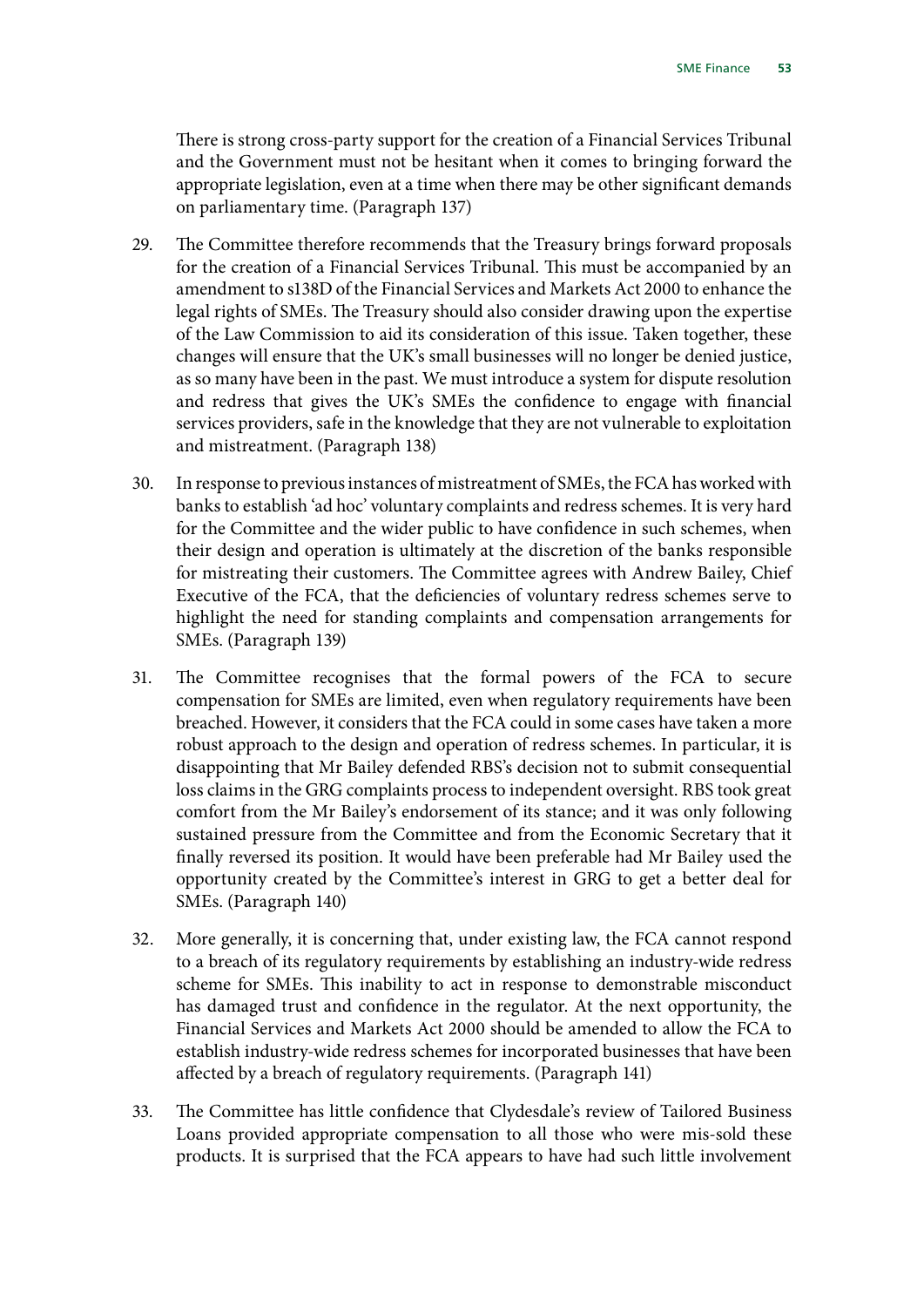in the design and operation of this scheme, given that the concerns around poor sales practices were acknowledged to be analogous to those that existed in respect of 'standalone' IRHPs. (Paragraph 142)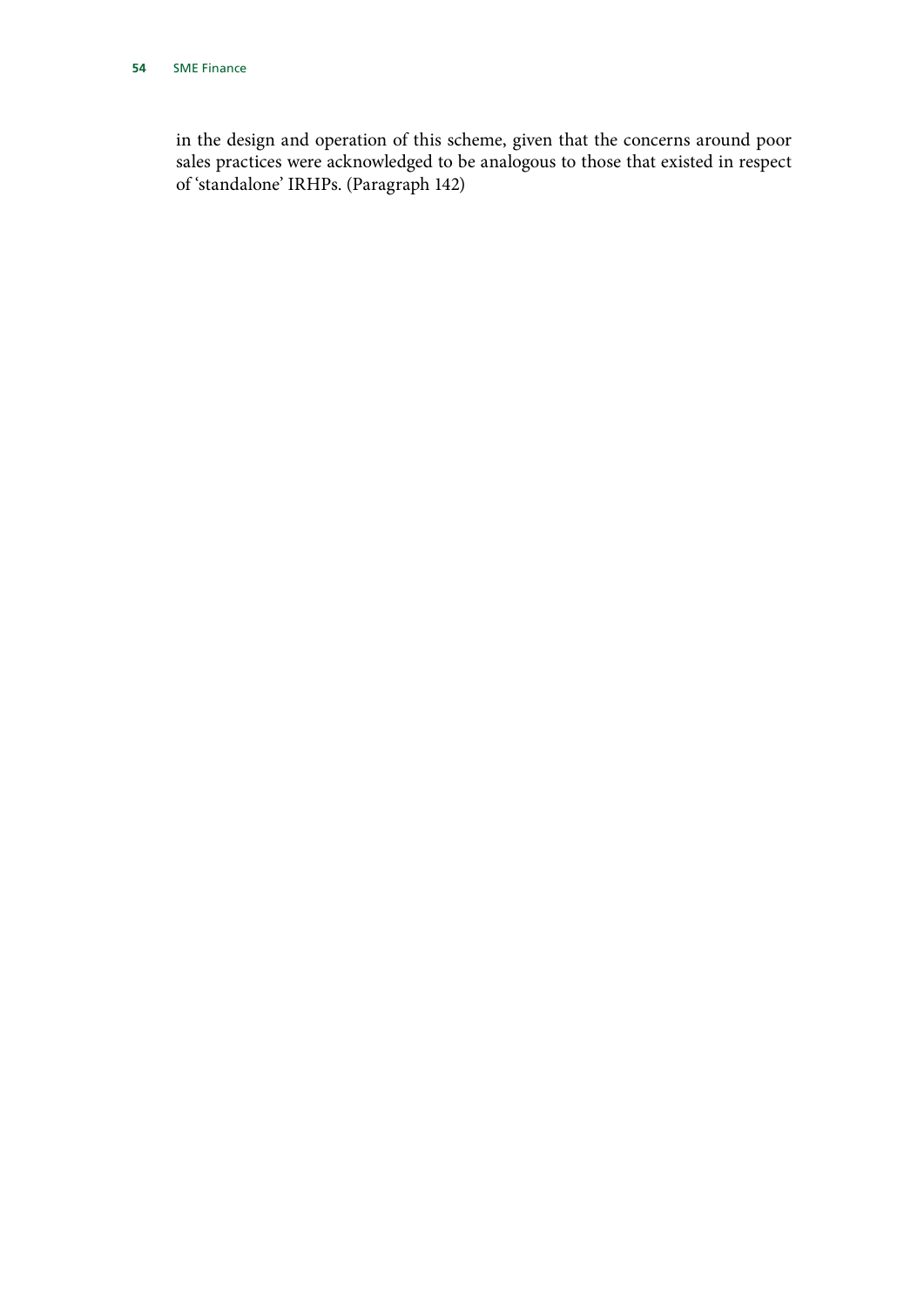# <span id="page-56-0"></span>Formal minutes

#### **Wednesday 24 October 2018**

#### Members present:

Nicky Morgan, in the Chair

Rushanara Ali Mr Simon Clarke Charlie Elphicke Stephen Hammond Catherine McKinnell Wes Streeting

Draft Report (*SME Finance*), proposed by the Chair, brought up and read.

*Ordered*, That the draft Report be read a second time, paragraph by paragraph.

Paragraphs 1 to 142 read and agreed to.

*Resolved*, That the Report be the Twenty-Fourth Report of the Committee to the House.

*Ordered*, That the Chair make the Report to the House.

*Ordered*, That embargoed copies of the Report be made available, in accordance with the provisions of Standing Order No. 134.

[Adjourned till Tuesday 30 October at 9.45 a.m.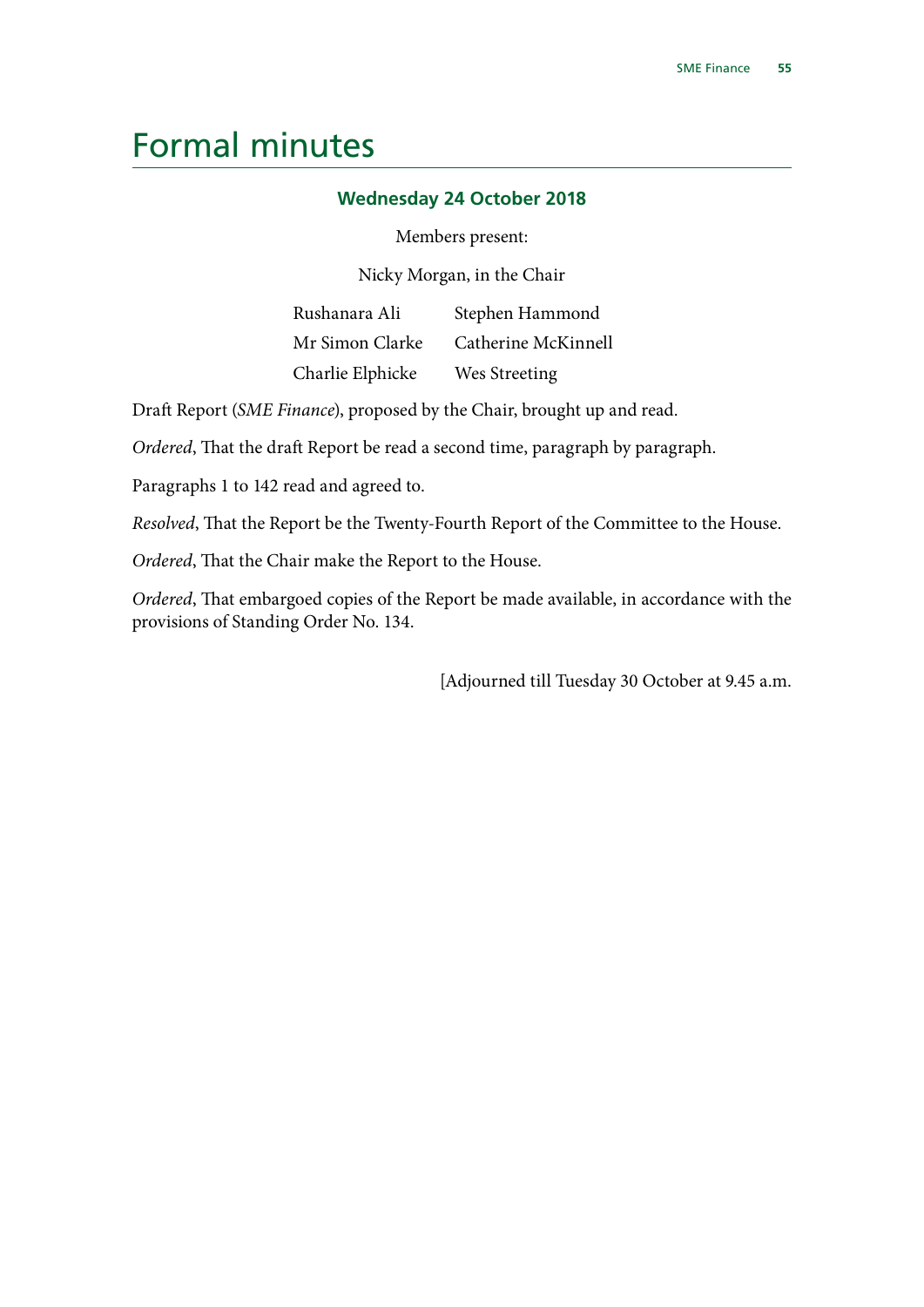# <span id="page-57-0"></span>**Witnesses**

The following witnesses gave evidence. Transcripts can be viewed on the [inquiry publications](https://www.parliament.uk/business/committees/committees-a-z/commons-select/treasury-committee/inquiries1/parliament-2017/sme-finance-17-19/publications/) [page](https://www.parliament.uk/business/committees/committees-a-z/commons-select/treasury-committee/inquiries1/parliament-2017/sme-finance-17-19/publications/) of the Committee's website.

#### **Tuesday 6 March 2018** *Question number*

**James Meekings**, Co-Founder and UK Managing Director, Funding Circle; **Stephen Welto**n, CEO, Business Growth Fund; **Katrin Herrlin**g, Co-Founder and CEO, Funding Xchange; **Luke Lang**, Co-Founder, Crowdcube [Q1–67](http://data.parliament.uk/writtenevidence/committeeevidence.svc/evidencedocument/treasury-committee/sme-finance/oral/80033.html)

#### **Wednesday 9 May 2018**

| Nikki Turner, Director, SME Alliance; Keith Elliott, Former CEO, Premier Motor<br>Auctions; Craig Keech, Director, Legacy Consulting; Guy Stenhouse, Managing |              |
|---------------------------------------------------------------------------------------------------------------------------------------------------------------|--------------|
| Director, Shancastle Investments                                                                                                                              | $Q68 - 93$   |
| Lawrence Tomlinson, Chairman, LNT Group                                                                                                                       | Q94-125      |
| Keith Morgan, CEO, British Business Bank; Suren Thiru, Head of Economics and                                                                                  |              |
| <b>Business Finance, British Chambers of Commerce</b>                                                                                                         | $O126 - 158$ |

#### **Wednesday 16 May 2018**

| Andrew Green QC, Blackstone Chambers, Cat MacLean, MBM Commercial, and |          |
|------------------------------------------------------------------------|----------|
| <b>Richard Samuel, 3 Hare Court Chambers</b>                           | O159-206 |

#### **Wednesday 23 May 2018**

| Rishi Khosla, CEO, OakNorth, Amanda Murphy, Head of Commercial Banking, |          |
|-------------------------------------------------------------------------|----------|
| HSBC, and lan Smith, Chief Financial Officer, CYBG                      | O207-244 |

#### **Wednesday 27 June 2018**

**John Glen MP**, Economic Secretary to the Treasury; **Philip Duffy**, Director, Enterprise and Growth, HM Treasury; **David Raw**, Deputy Director, Banking and Credit, HM Treasury [Q245–357](http://data.parliament.uk/writtenevidence/committeeevidence.svc/evidencedocument/treasury-committee/sme-finance/oral/86228.html)

#### **Tuesday 23 October 2018**

**Simon Walker**, CBE, Independent Chair of the UK SME Complaints and Resolution Review, and **Professor Christopher Hodges**, Professor of Justice Systems, University of Oxford [Q358–432](http://data.parliament.uk/writtenevidence/committeeevidence.svc/evidencedocument/treasury-committee/sme-finance/oral/91930.html)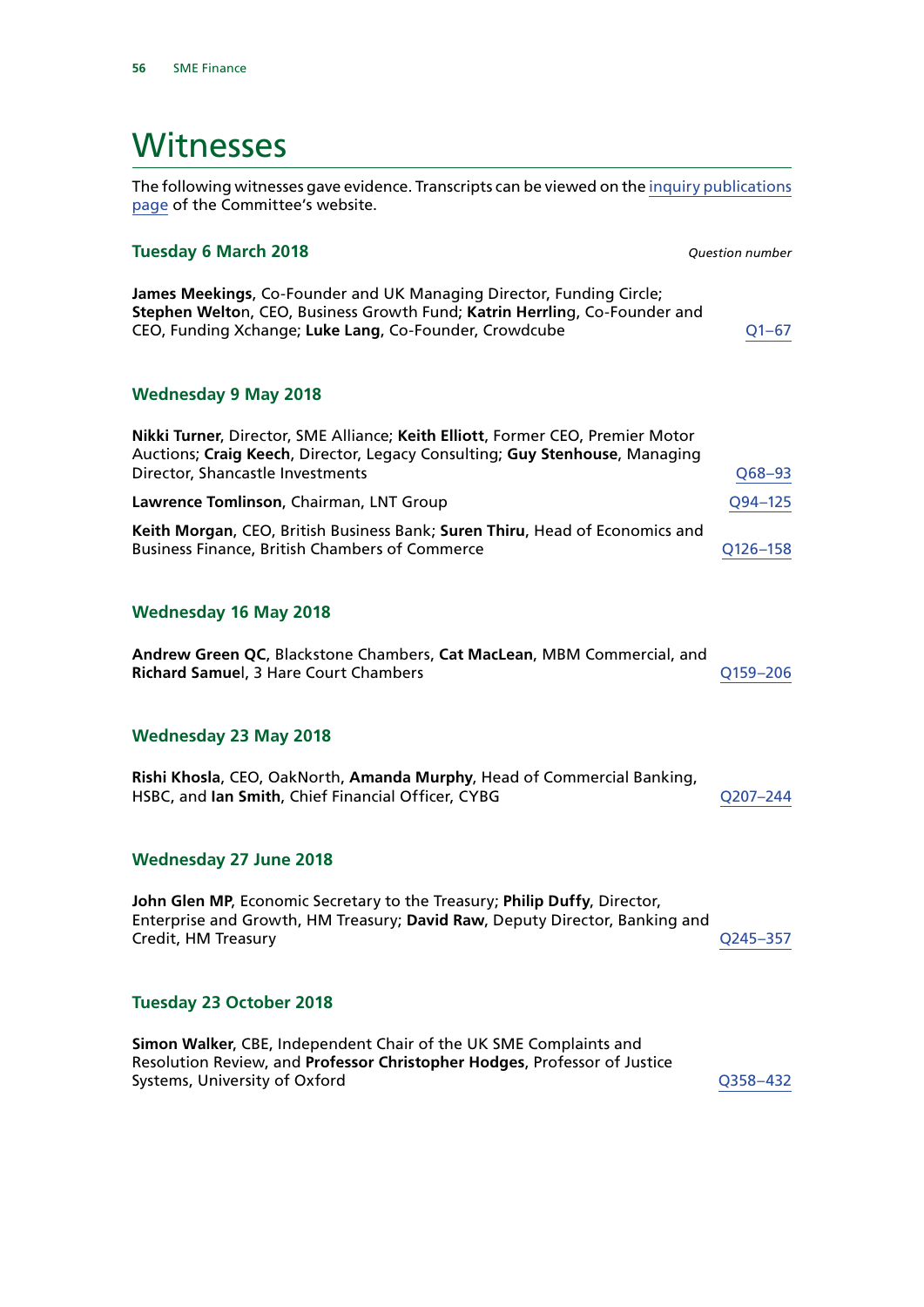# <span id="page-58-0"></span>Published written evidence

The following written evidence was received and can be viewed on the [inquiry publications](https://www.parliament.uk/business/committees/committees-a-z/commons-select/treasury-committee/inquiries1/parliament-2017/sme-finance-17-19/publications/) [page](https://www.parliament.uk/business/committees/committees-a-z/commons-select/treasury-committee/inquiries1/parliament-2017/sme-finance-17-19/publications/) of the Committee's website.

SME numbers are generated by the evidence processing system and so may not be complete.

- AAT [\(SME0038](http://data.parliament.uk/WrittenEvidence/CommitteeEvidence.svc/EvidenceDocument/Treasury/SME%20Finance/written/85603.html))
- Aldermore ([SME0018\)](http://data.parliament.uk/WrittenEvidence/CommitteeEvidence.svc/EvidenceDocument/Treasury/SME%20Finance/written/81000.html)
- Alternative Business Funding [\(SME0011](http://data.parliament.uk/WrittenEvidence/CommitteeEvidence.svc/EvidenceDocument/Treasury/SME%20Finance/written/80923.html))
- Association of Investment Companies ([SME0001\)](http://data.parliament.uk/WrittenEvidence/CommitteeEvidence.svc/EvidenceDocument/Treasury/SME%20Finance/written/79875.html)
- BLG Data Research Centre ([SME0024](http://data.parliament.uk/WrittenEvidence/CommitteeEvidence.svc/EvidenceDocument/Treasury/SME%20Finance/written/81023.html))
- British Chambers of Commerce ([SME0017](http://data.parliament.uk/WrittenEvidence/CommitteeEvidence.svc/EvidenceDocument/Treasury/SME%20Finance/written/80990.html))
- Crowdcube [\(SME0028\)](http://data.parliament.uk/WrittenEvidence/CommitteeEvidence.svc/EvidenceDocument/Treasury/SME%20Finance/written/81028.html)
- Director Chris Cook [\(SME0031\)](http://data.parliament.uk/WrittenEvidence/CommitteeEvidence.svc/EvidenceDocument/Treasury/SME%20Finance/written/81033.html)
- EIS Association [\(SME0007\)](http://data.parliament.uk/WrittenEvidence/CommitteeEvidence.svc/EvidenceDocument/Treasury/SME%20Finance/written/80814.html)
- Finance & Leasing Association [\(SME0012\)](http://data.parliament.uk/WrittenEvidence/CommitteeEvidence.svc/EvidenceDocument/Treasury/SME%20Finance/written/80935.html)
- Financial Conduct Authority ([SME0033](http://data.parliament.uk/WrittenEvidence/CommitteeEvidence.svc/EvidenceDocument/Treasury/SME%20Finance/written/81089.html))
- Financial Services Consumer Panel [\(SME0014](http://data.parliament.uk/WrittenEvidence/CommitteeEvidence.svc/EvidenceDocument/Treasury/SME%20Finance/written/80960.html))
- finnCap Ltd [\(SME0008](http://data.parliament.uk/WrittenEvidence/CommitteeEvidence.svc/EvidenceDocument/Treasury/SME%20Finance/written/80850.html))
- Funding Circle [\(SME0034\)](http://data.parliament.uk/WrittenEvidence/CommitteeEvidence.svc/EvidenceDocument/Treasury/SME%20Finance/written/81118.html)
- ICAEW ([SME0037](http://data.parliament.uk/WrittenEvidence/CommitteeEvidence.svc/EvidenceDocument/Treasury/SME%20Finance/written/82466.html))
- ICAS [\(SME0004](http://data.parliament.uk/WrittenEvidence/CommitteeEvidence.svc/EvidenceDocument/Treasury/SME%20Finance/written/80648.html))
- iwoca ([SME0032](http://data.parliament.uk/WrittenEvidence/CommitteeEvidence.svc/EvidenceDocument/Treasury/SME%20Finance/written/81034.html))
- Jerry Coakley, Claudia Girardone, and Mingchen Sun, Essex Business School ([SME0029](http://data.parliament.uk/WrittenEvidence/CommitteeEvidence.svc/EvidenceDocument/Treasury/SME%20Finance/written/81029.html))
- Jim Shannon MP, Brian Little and Paul Moore [\(SME0025\)](http://data.parliament.uk/WrittenEvidence/CommitteeEvidence.svc/EvidenceDocument/Treasury/SME%20Finance/written/81024.html)
- Lending Standards Board [\(SME0027\)](http://data.parliament.uk/WrittenEvidence/CommitteeEvidence.svc/EvidenceDocument/Treasury/SME%20Finance/written/81027.html)
- LendInvest Limited ([SME0013](http://data.parliament.uk/WrittenEvidence/CommitteeEvidence.svc/EvidenceDocument/Treasury/SME%20Finance/written/80953.html))
- LexLaw [\(SME0039\)](http://data.parliament.uk/WrittenEvidence/CommitteeEvidence.svc/EvidenceDocument/Treasury/SME%20Finance/written/86001.html)
- Mr Kristian Jurgensen ([SME0009\)](http://data.parliament.uk/WrittenEvidence/CommitteeEvidence.svc/EvidenceDocument/Treasury/SME%20Finance/written/80909.html)
- Mr Mark Brune ([SME0023](http://data.parliament.uk/WrittenEvidence/CommitteeEvidence.svc/EvidenceDocument/Treasury/SME%20Finance/written/81012.html))
- Mr Richard Samuel ([SME0003](http://data.parliament.uk/WrittenEvidence/CommitteeEvidence.svc/EvidenceDocument/Treasury/SME%20Finance/written/80559.html))
- Newable ([SME0021](http://data.parliament.uk/WrittenEvidence/CommitteeEvidence.svc/EvidenceDocument/Treasury/SME%20Finance/written/81009.html))
- OakNorth [\(SME0030\)](http://data.parliament.uk/WrittenEvidence/CommitteeEvidence.svc/EvidenceDocument/Treasury/SME%20Finance/written/81031.html)
- Octopus [\(SME0010](http://data.parliament.uk/WrittenEvidence/CommitteeEvidence.svc/EvidenceDocument/Treasury/SME%20Finance/written/80915.html))
- Oxygen Finance ([SME0020](http://data.parliament.uk/WrittenEvidence/CommitteeEvidence.svc/EvidenceDocument/Treasury/SME%20Finance/written/81006.html))
- QA Advisory ([SME0005\)](http://data.parliament.uk/WrittenEvidence/CommitteeEvidence.svc/EvidenceDocument/Treasury/SME%20Finance/written/80720.html)
- Raffaella Calabrese (Uni. of Edinburgh), Marta Degl'Innocenti (Uni. of Southampton), Si Zhou (Uni. of Southampton)- written evidence ([SME0015\)](http://data.parliament.uk/WrittenEvidence/CommitteeEvidence.svc/EvidenceDocument/Treasury/SME%20Finance/written/80971.html)
- RBS ([SME0035](http://data.parliament.uk/WrittenEvidence/CommitteeEvidence.svc/EvidenceDocument/Treasury/SME%20Finance/written/82255.html))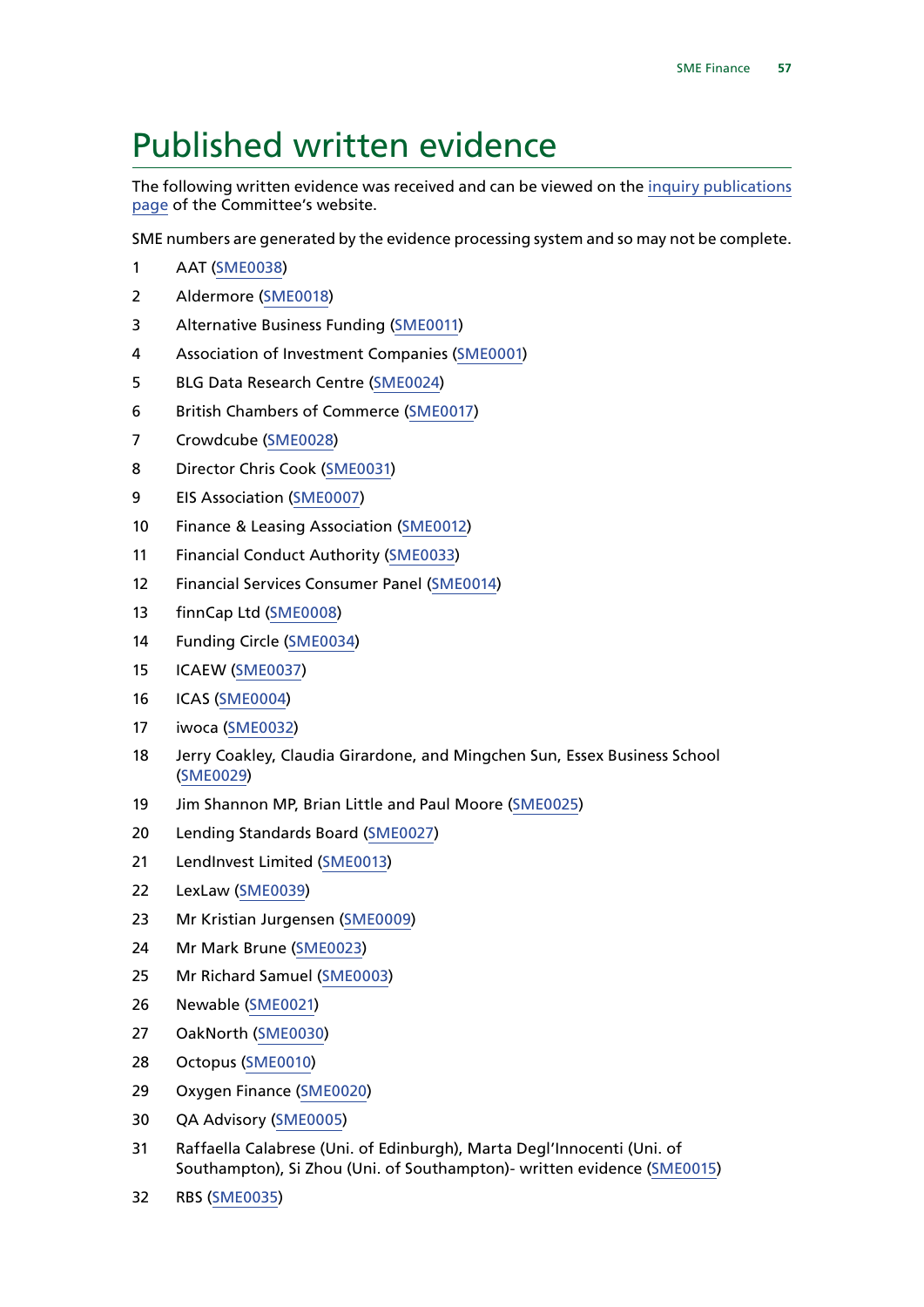- Rishi Khosla [\(SME0041](http://data.parliament.uk/WrittenEvidence/CommitteeEvidence.svc/EvidenceDocument/Treasury/SME%20Finance/written/88535.html))
- SME Alliance [\(SME0026\)](http://data.parliament.uk/WrittenEvidence/CommitteeEvidence.svc/EvidenceDocument/Treasury/SME%20Finance/written/81025.html)
- Tees Valley Combined Authority [\(SME0016](http://data.parliament.uk/WrittenEvidence/CommitteeEvidence.svc/EvidenceDocument/Treasury/SME%20Finance/written/80978.html))
- The Genesis Initiative ([SME0036](http://data.parliament.uk/WrittenEvidence/CommitteeEvidence.svc/EvidenceDocument/Treasury/SME%20Finance/written/82256.html))
- UK Finance ([SME0019](http://data.parliament.uk/WrittenEvidence/CommitteeEvidence.svc/EvidenceDocument/Treasury/SME%20Finance/written/81001.html))
- VCTA ([SME0022](http://data.parliament.uk/WrittenEvidence/CommitteeEvidence.svc/EvidenceDocument/Treasury/SME%20Finance/written/81010.html))
- Warwick Risk Managment ([SME0040\)](http://data.parliament.uk/WrittenEvidence/CommitteeEvidence.svc/EvidenceDocument/Treasury/SME%20Finance/written/86002.html)
- Windsor Actuarial Consultants ([SME0006\)](http://data.parliament.uk/WrittenEvidence/CommitteeEvidence.svc/EvidenceDocument/Treasury/SME%20Finance/written/80759.html)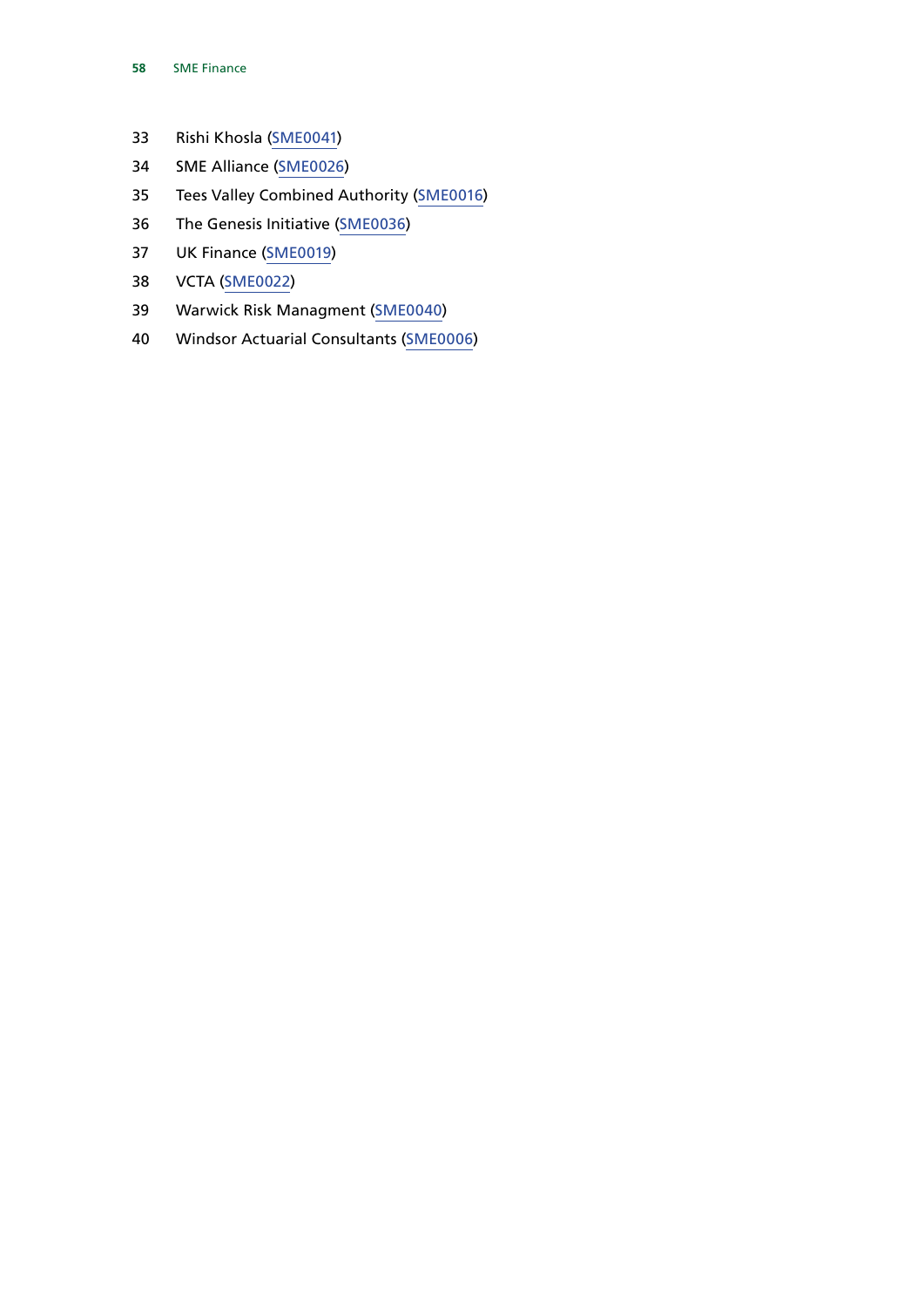# <span id="page-60-0"></span>List of Reports from the Committee during the current Parliament

All publications from the Committee are available on the [publications page](https://www.parliament.uk/business/committees/committees-a-z/commons-select/treasury-committee/publications/) of the Committee's website. The reference number of the Government's response to each Report is printed in brackets after the HC printing number.

#### **Session 2017–19**

| <b>First Report</b>      | Appointment of Sir Dave Ramsden as Deputy Governor<br>for Markets and Banking at the Bank of England            | <b>HC 472</b>              |
|--------------------------|-----------------------------------------------------------------------------------------------------------------|----------------------------|
| <b>Second Report</b>     | Appointment of Professor Silvana Tenreyro to the Bank<br>of England Monetary Policy Committee                   | <b>HC 471</b>              |
| <b>Third Report</b>      | The Solvency II Directive and its impact on the UK<br>Insurance Industry                                        | <b>HC 324</b><br>(HC 863)  |
| Fourth Report            | Transitional arrangements for exiting the European<br>Union                                                     | <b>HC 473</b><br>(HC 850)  |
| <b>Fifth Report</b>      | Autumn Budget 2017                                                                                              | <b>HC 600</b><br>(HC 757)  |
| Sixth Report             | Appointment of Elisabeth Stheeman to the Financial<br><b>Policy Committee</b>                                   | <b>HC 758</b>              |
| Seventh Report           | <b>Student Loans</b>                                                                                            | <b>HC 478</b><br>(HC 995)  |
| <b>Eighth Report</b>     | Appointment of Charles Randell as Chair of the Financial<br>Conduct Authority and the Payment Systems Regulator | <b>HC 838</b>              |
| Ninth Report             | Childcare                                                                                                       | <b>HC 757</b><br>(HC 1196) |
| <b>Tenth Report</b>      | Re-appointment of Alex Brazier to the Financial Policy<br>Committee                                             | <b>HC 936</b>              |
| <b>Eleventh Report</b>   | Re-appointment of Donald Kohn to the Financial Policy<br>Committee                                              | <b>HC 937</b>              |
| <b>Twelth Report</b>     | Re-appointment of Martin Taylor to the Financial Policy<br>Committee                                            | <b>HC 938</b>              |
| <b>Thirteenth Report</b> | The Motability Scheme                                                                                           | <b>HC 847</b>              |
| Fourteenth Report        | Re-appointment for Gertjan Vlieghe to the Monetary<br><b>Policy Committee</b>                                   | <b>HC 1056</b>             |
| <b>Fifteenth Report</b>  | Women in finance                                                                                                | <b>HC 477</b><br>(HC 1567) |
| Sixteenth Report         | Appointment of Bradley Fried as Chair of Court, Bank of<br>England                                              | HC 1319                    |
| Seventeenth Report       | Appointment of Professor Jonathan Haskel to the<br><b>Monetary Policy Committee</b>                             | <b>HC 1318</b>             |
| <b>Eighteenth Report</b> | Appointment of Andy King to the Budget Responsibility<br>Committee of the OBR                                   | <b>HC 1340</b>             |